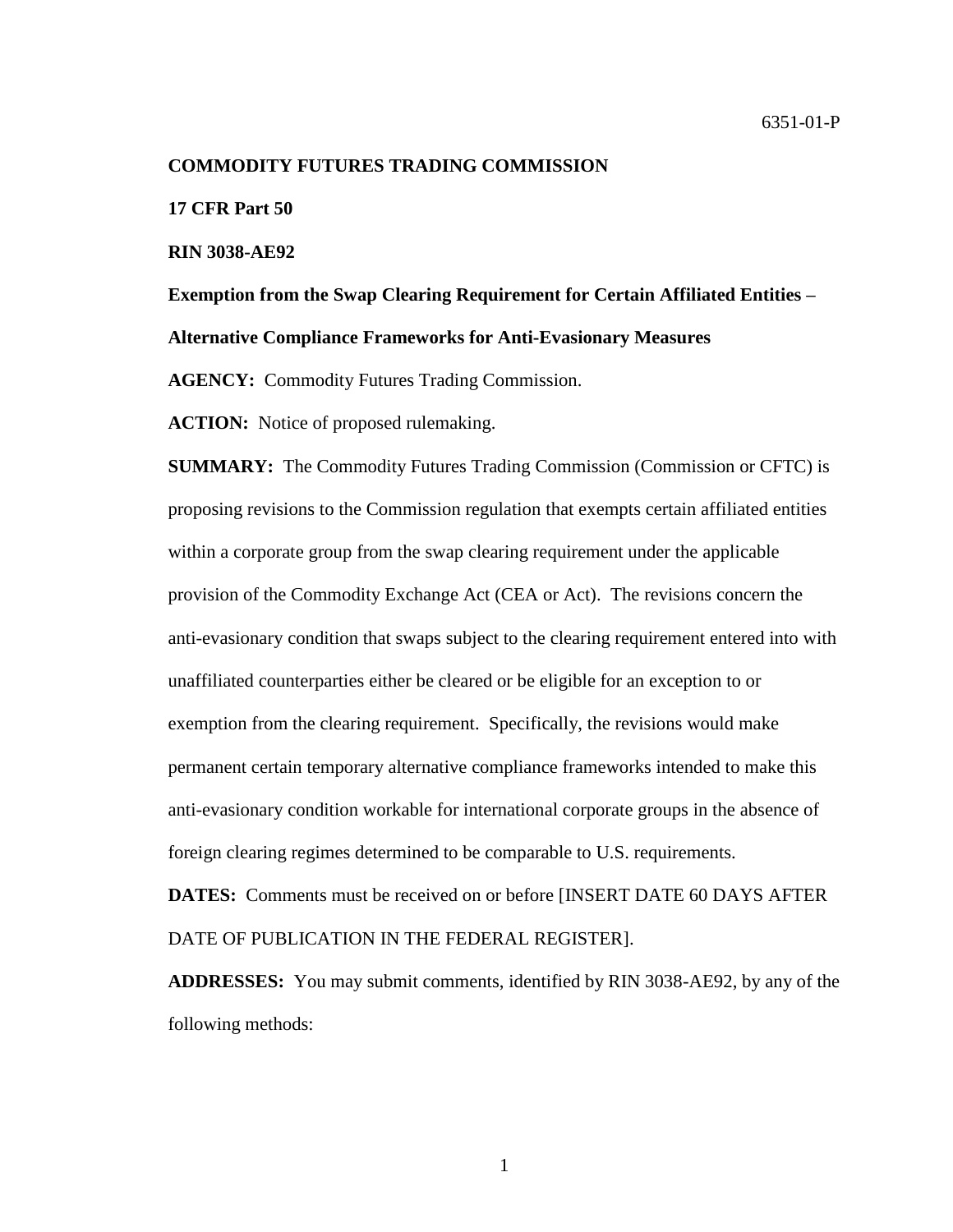*CFTC Comments Portal*: *http://comments.cftc.gov*. Select the "Submit Comments" link for this rulemaking and follow the instructions on the Public Comment Form.

*Mail*: Send to Christopher Kirkpatrick, Secretary of the Commission,

Commodity Futures Trading Commission, Three Lafayette Centre, 1155 21st Street, NW, Washington, DC 20581.

 *Hand Delivery/Courier*: Follow the same instructions as for Mail, above. Please submit your comments using only one of these methods. Submissions through the CFTC Comments Portal are encouraged.

All comments must be submitted in English, or if not, accompanied by an English translation. Comments will be posted as received to *https://comments.cftc.gov*. You should submit only information that you wish to make available publicly. If you wish the Commission to consider information that you believe is exempt from disclosure under the Freedom of Information Act (FOIA), a petition for confidential treatment of the exempt information may be submitted according to the procedures established in § 145.9 of the Commission's regulations. $\frac{1}{1}$ 

The Commission reserves the right, but shall have no obligation, to review, prescreen, filter, redact, refuse or remove any or all of your submission from *https://www.cftc.gov* that it may deem to be inappropriate for publication, such as obscene language. All submissions that have been redacted or removed that contain comments on the merits of the rulemaking will be retained in the public comment file and

 $1$  17 CFR 145.9. Commission regulations referred to herein are found at 17 CFR chapter I.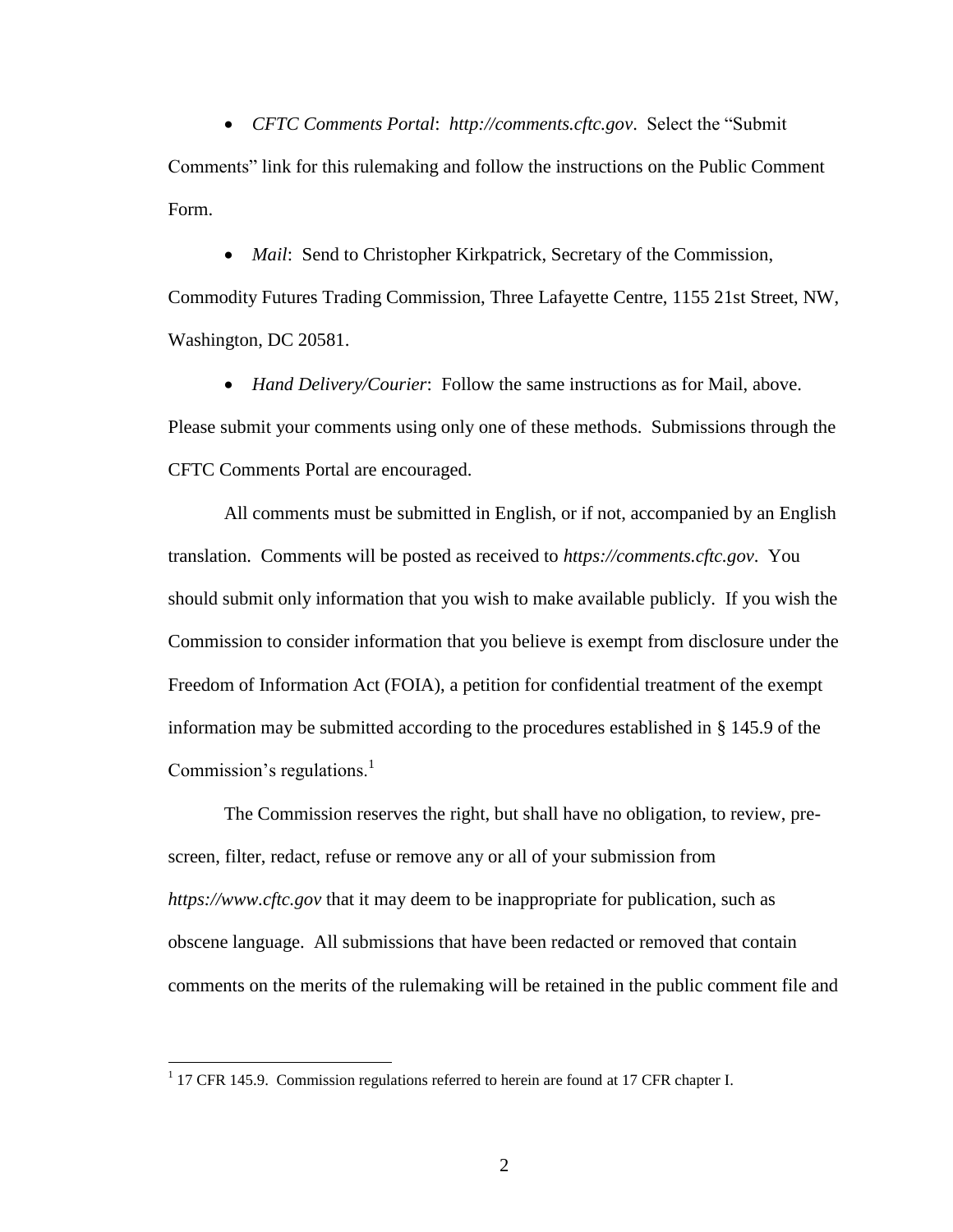will be considered as required under the Administrative Procedure Act and other applicable laws, and may be accessible under the FOIA.

# **FOR FURTHER INFORMATION CONTACT:** Sarah E. Josephson, Deputy

Director, Division of Clearing and Risk, at 202-418-5684 or *sjosephson@cftc.gov*;

Melissa A. D'Arcy, Special Counsel, Division of Clearing and Risk, at 202-418-5086 or

*mdarcy@cftc.gov*; or Stephen A. Kane, Office of the Chief Economist, at 202-418-5911

or *skane@cftc.gov*, in each case at the Commodity Futures Trading Commission, Three

Lafayette Centre, 1155 21st Street, NW, Washington, DC 20581.

# **SUPPLEMENTARY INFORMATION:**

# **Table of Contents**

# **I. Background**

- *A. Overview of Existing Practice*
- *B. Swap Clearing Requirement*
- *C. Commission Regulation 50.52*
- *D. Outward-Facing Swaps Condition*
- *E. Alternative Compliance Frameworks*

# **II. Proposed Amended Regulation 50.52**

- *A. Proposed Revised Alternative Compliance Frameworks*
- *B. Commission's Section 4(c) Authority*

# **III. Related Matters**

- *A. Regulatory Flexibility Act*
- *B. Paperwork Reduction Act*
- *C. Cost-Benefit Considerations*
- 1. Statutory and Regulatory Background
- 2. Considerations of the Costs and Benefits of the Commission's Action
- 3. Costs and Benefits of the Proposed Rule as Compared to Alternatives
- 4. Section 15(a) Factors
- *D. General Request for Comment*
- *E. Antitrust Considerations*

# **I. Background**

*A. Overview of Existing Practice*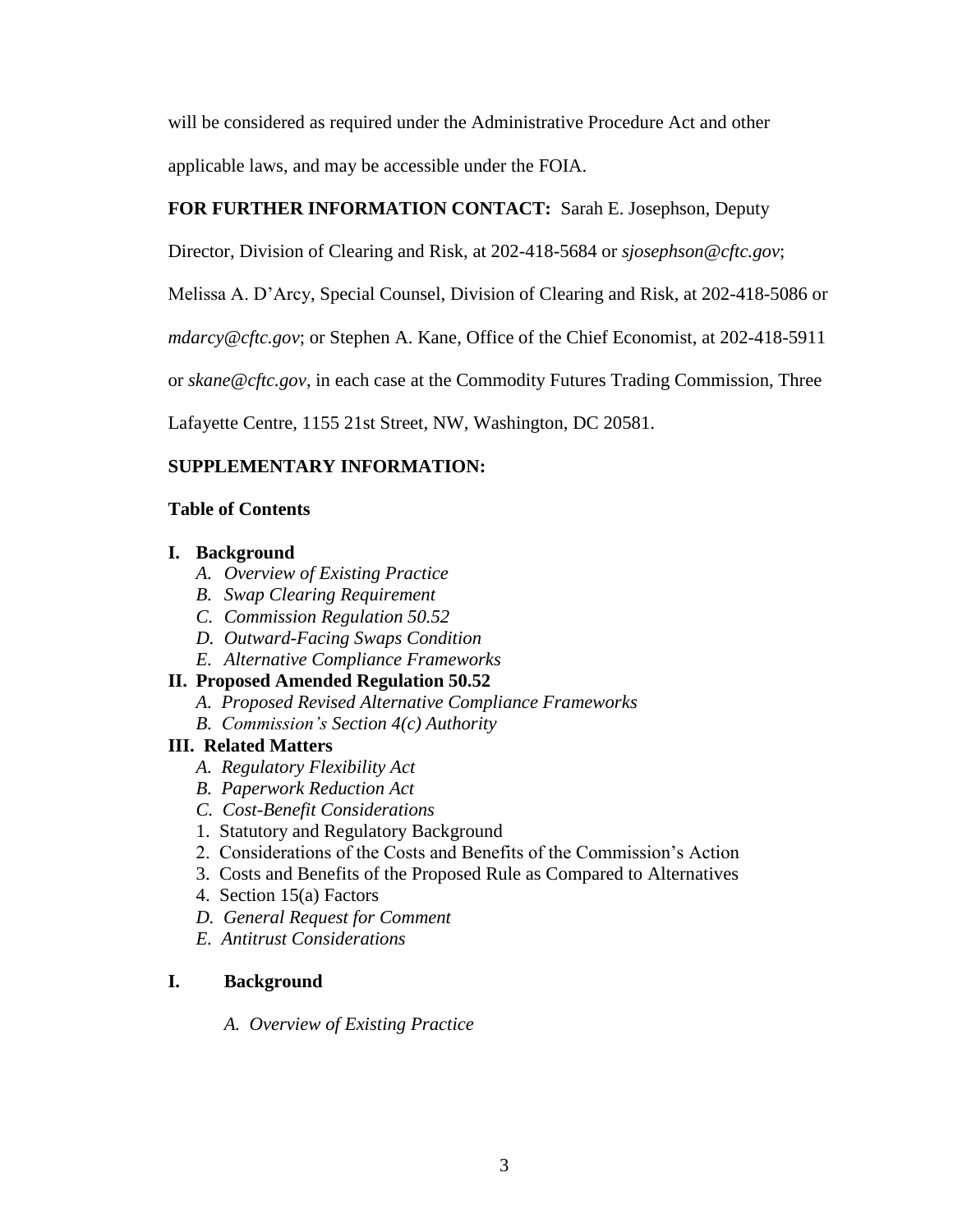This proposed rulemaking addresses the compliance requirements for market participants electing not to clear inter-affiliate swaps under Commission regulation 50.52. This regulation permits counterparties to elect not to clear swaps between certain affiliated entities, subject to a set of conditions.<sup>2</sup> These conditions include a general requirement that each eligible affiliate counterparty clear swaps executed with unaffiliated counterparties, if the swaps are covered by the Commission's clearing requirement.<sup>3</sup>

As adopted in 2013, the regulation also included two alternative compliance frameworks (Alternative Compliance Frameworks) that allowed counterparties to pay and collect variation margin in place of swap clearing for certain outward-facing swaps.<sup>4</sup> The Alternative Compliance Frameworks were adopted for a limited time period and expired on March 11, 2014.<sup>5</sup> Since that time, market participants have requested that Commission staff provide relief equivalent to the Alternative Compliance Frameworks through no-action letters. The Division of Clearing and Risk (DCR) first provided noaction relief in 2014. DCR issued CFTC Letter No. 14-25 in response to a request from the International Swaps and Derivatives Association (ISDA) to provide relief equivalent to the expiring Alternative Compliance Frameworks set forth in Commission regulation

<sup>&</sup>lt;sup>2</sup> Clearing Exemption for Swaps Between Certain Affiliated Entities, 78 FR 21750 (Apr. 11, 2013).

 $3$  Commission regulation 50.52(b)(4)(i).

<sup>4</sup> Commission regulation 50.52(b)(4)(ii) - (iii) (discussed in the *Federal Register* release adopting Commission regulation 50.52, the Clearing Exemption for Swaps Between Certain Affiliated Entities, 78 FR 21750, 21763 - 21766 (Apr. 11, 2013)).

<sup>5</sup> 78 FR 21763 - 21765.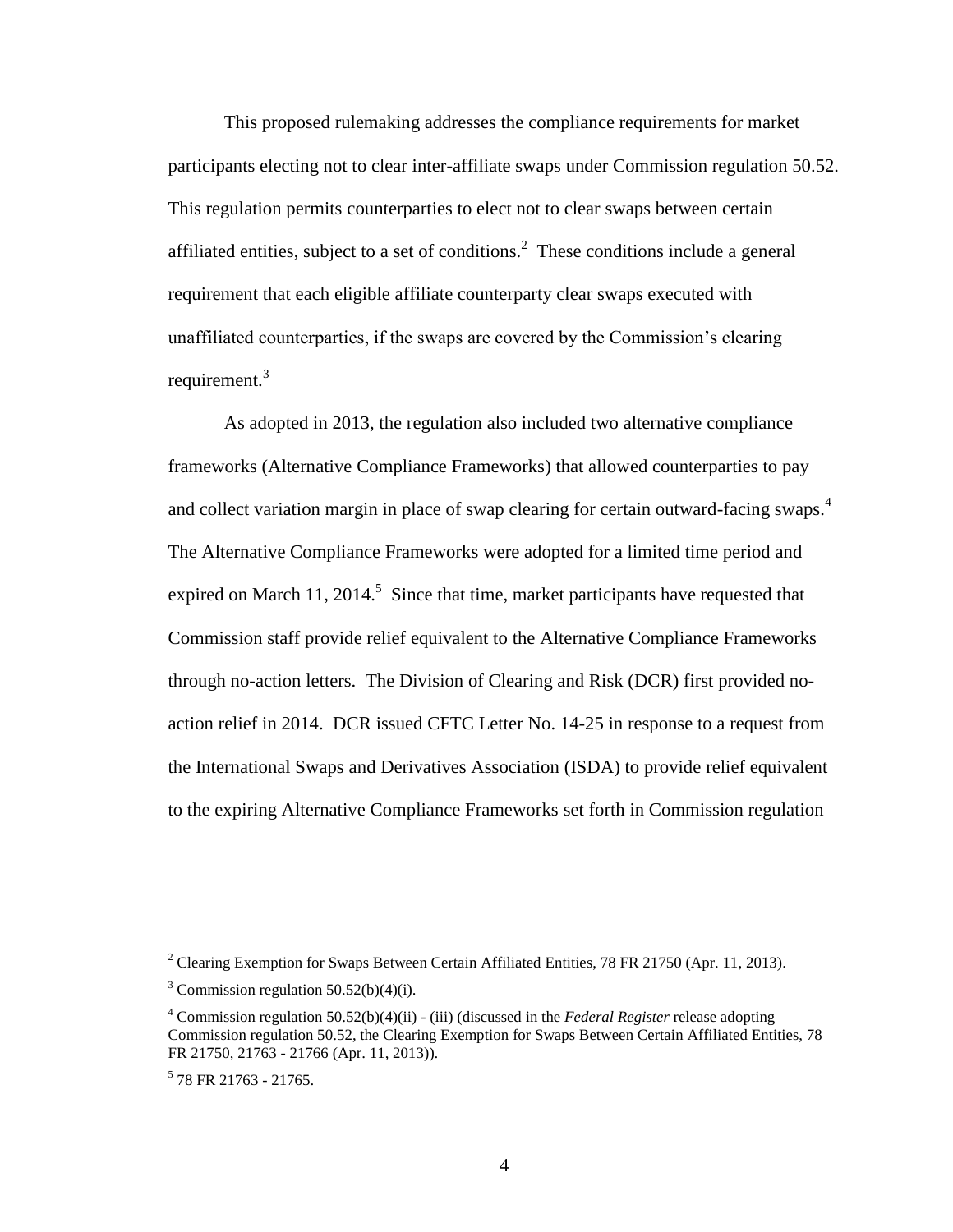50.52.<sup>6</sup> DCR subsequently extended the no-action relief provided under CFTC Letter No. 14-25 and later expanded the relief in a series of five additional no-action letters.<sup>7</sup>

In response to a 2017 request for information<sup>8</sup> seeking suggestions from the

public for simplifying the Commission's regulations and practices, removing unnecessary

burdens, and reducing costs, commenters asked the Commission to codify the Alternative

Compliance Frameworks.<sup>9</sup> Among the comment letters received by the Commission

were six comments discussing the Commission's inter-affiliate exemption, and four of

 $\overline{a}$ 

8 *See* 82 FR 21494 (May 6, 2017) and 82 FR 23765 (May 24, 2017).

9 *See* the Financial Services Roundtable's comments dated Sept. 30, 2017, available at *https://comments.cftc.gov/PublicComments/ViewComment.aspx?id=61430* (requesting that the Commission exempt inter-affiliate swaps transactions from the scope of all swaps regulations or, as an alternative, codify the no-action relief provided under CFTC Letter No. 16-81). *See* the Institute of International Bankers' comments dated September 29, 2017, available at: *https://comments.cftc.gov/PublicComments/ViewComment.aspx?id=61384* (requesting that the Commission codify the no-action relief granted under CFTC Letter Nos. 16-81 and 16-84, as well as provide that market participants can presume that the five percent test (discussed in more detail below) does not apply to swaps with affiliates located in jurisdictions that have adopted a clearing requirement). *See* the Securities Industry and Financial Markets Association's comments dated September 29, 2017, available at *https://comments.cftc.gov/PublicComments/ViewComment.aspx?id=61360* (requesting that the Commission eliminate the outward-facing swap condition to the inter-affiliate exemption or, as an alternative, codify the no-action relief granted under CFTC Letter No. 16-81, and eliminate the five percent test). *See* the International Swaps and Derivatives Association, Inc.'s comments dated September 29, 2017, available at *https://comments.cftc.gov/PublicComments/ViewComment.aspx?id=61352* (requesting that the Commission grant relief that is not time-limited that is similar to the no-action relief provided under CFTC Letter Nos. 16-81 and 16-84). *See also* the Commodity Markets Council's comments dated September 29, 2017, available at *https://comments.cftc.gov/PublicComments/ViewComment.aspx?id=61348* (requesting that the Commission establish a permanent exemption for all inter-affiliate swaps from the clearing requirement). *See also* Credit Suisse Holdings USA's comments dated September 29, 2017, available at *https://comments.cftc.gov/PublicComments/ViewComment.aspx?id=61424* (requesting that the Commission exempt all inter-affiliate swaps from the clearing requirement, so long as the transactions are: reported to a swap data repository; centrally risk-managed; and subject to the exchange of variation margin).

<sup>6</sup> CFTC Letter No. 14-25 (Mar. 6, 2014).

<sup>&</sup>lt;sup>7</sup> CFTC Letter Nos. 14-135 (Nov. 7, 2014), 15-63 (Nov. 17, 2015), 16-81 (Nov. 28, 2016), 16-84 (Dec. 15, 2016), and 17-66 (Dec. 14, 2017), all available at

*https://www.cftc.gov/LawRegulation/CFTCStaffLetters/index.htm*. CFTC Letter No. 17-66 expanded relief to parties transacting in Australia, Canada, Hong Kong, Mexico, or Switzerland and extended the relief to the earlier of (i) December 31, 2020 at 11:59 pm (Eastern Time); or (ii) the effective date of amendments to Commission regulation 50.52.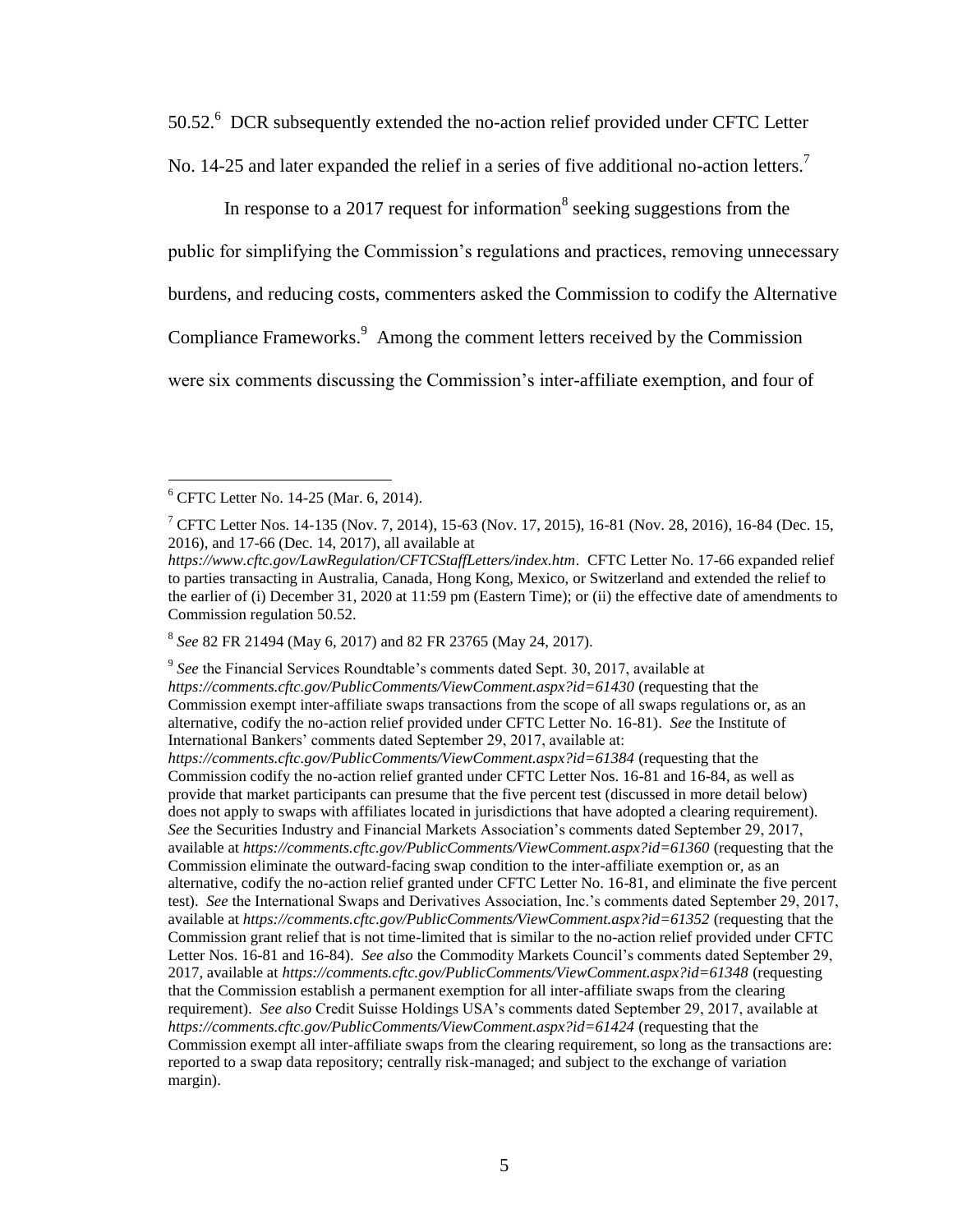those commenters specifically requested that the Commission extend the availability of, or codify, CFTC Letter No. 16-81.

The Commission preliminarily believes that adopting rules to permit affiliated entities to comply with revised Alternative Compliance Frameworks on a permanent basis (in line with the relief granted in CFTC Letter No. 17-66 and prior letters) will provide legal certainty to swap market participants and increase the flexibility offered to counterparties electing not to clear inter-affiliate swaps, while keeping compliance costs and burdens on market participants low. As a result, the Commission is proposing to adopt regulatory revisions to (i) reinstate the Alternative Compliance Frameworks as a permanent option for certain swaps between affiliated entities in line with the existing noaction relief under CFTC Letter No. 17-66, and (ii) make other minor changes to Commission regulation 50.52. In this proposal, the Commission is not considering any changes with regard to the trade execution requirement because those are the subject of another ongoing rulemaking. $10$ 

#### *B. Swap Clearing Requirement*

 $\overline{a}$ 

Under section  $2(h)(1)(A)$  of the CEA, if the Commission requires a swap to be cleared, then it is unlawful to enter into that swap unless the swap is submitted for clearing to a derivatives clearing organization (DCO) that is registered under the CEA or a DCO that the Commission has exempted from registration under section 5b(h) of the CEA. In 2012, the Commission issued its first clearing requirement determination,

 $10$  The Commission previously proposed an exemption from the trade execution requirement under section 2(h)(8) of the CEA for swap transactions to which the exceptions or exemptions to the clearing requirement that are specified under part 50 apply. The Commission continues to evaluate this proposal as part of its larger evaluation of the regulatory framework for swap execution facilities. *See* Swap Execution Facilities and Trade Execution Requirement, 83 FR 61946 (Nov. 30, 2018).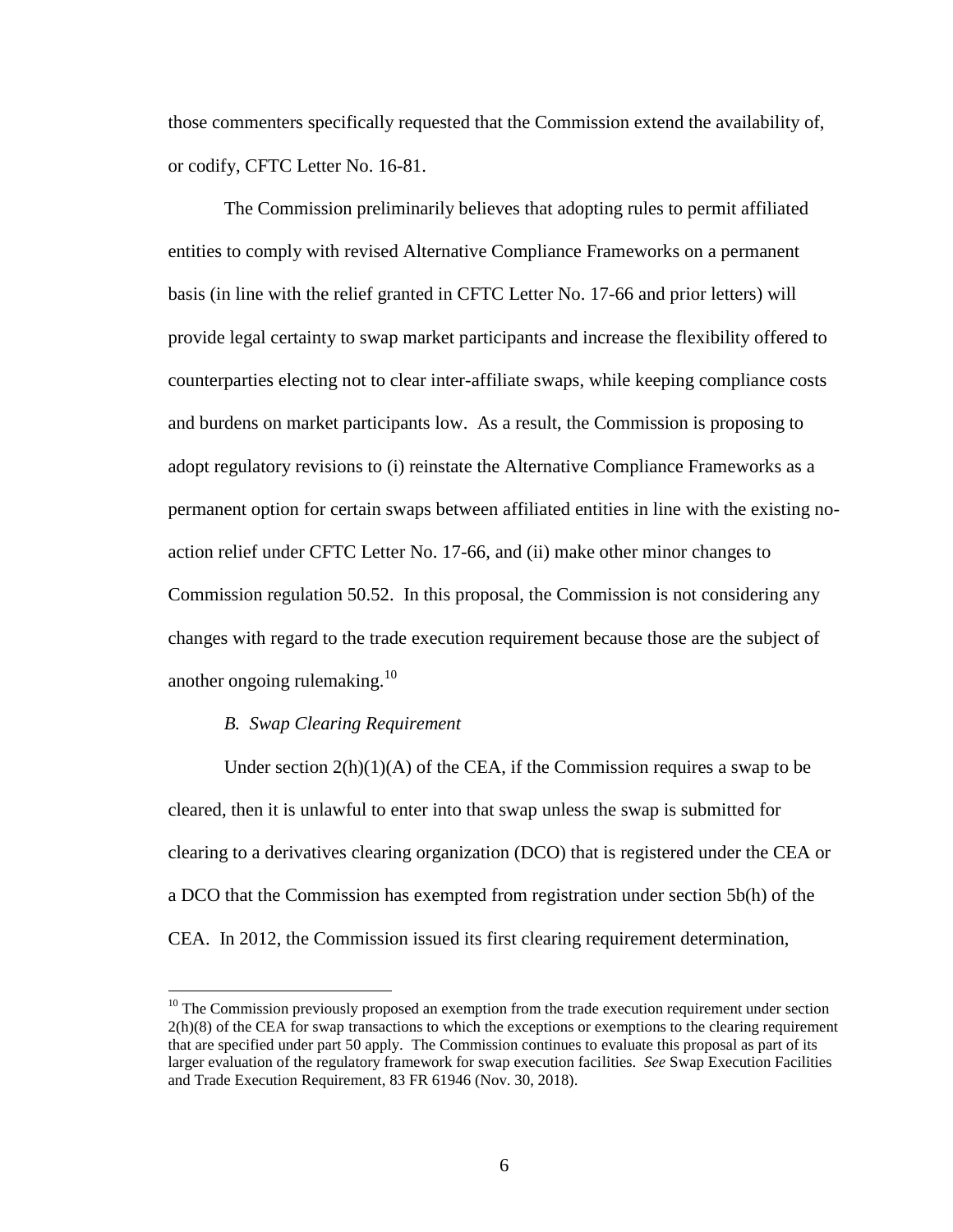pertaining to four classes of interest rate swaps and two classes of credit default swaps.<sup>11</sup> In 2016, the Commission expanded the classes of interest rate swaps subject to the clearing requirement to cover fixed-to-floating interest rate swaps denominated in nine additional currencies, as well as certain additional basis swaps, forward rate agreements, and overnight index swaps.<sup>12</sup> The regulations implementing the clearing requirement are in subpart A to part 50 of the Commission's regulations. Subpart C to part 50 provides for an exception to, as well as two exemptions from, the clearing requirement.

## *C. Commission Regulation 50.52*

One of the exemptions from the clearing requirement, in Commission regulation 50.52, provides an exemption for swaps between certain affiliated entities, subject to specific requirements and conditions (Inter-Affiliate Exemption).<sup>13</sup> Two affiliated entities are eligible to elect the Inter-Affiliate Exemption for a swap if each of the counterparties meets the definition of "eligible affiliate counterparty" set forth in Commission regulation 50.52(a). The terms of the exempted swap must comply with a documentation requirement and be subject to a centralized risk management program.<sup>14</sup> The election of the Inter-Affiliate Exemption, as well as how the requirements of the exemption are met, must be reported to a Commission-registered swap data repository  $(SDR)$ .<sup>15</sup> Finally, as discussed above, the Inter-Affiliate Exemption generally requires each eligible affiliate counterparty to clear swaps executed with unaffiliated

<sup>&</sup>lt;sup>11</sup> Clearing Requirement Determination Under Section 2(h) of the CEA, 77 FR 74284 (Dec. 13, 2012).

<sup>&</sup>lt;sup>12</sup> Clearing Requirement Determination Under Section 2(h) of the CEA for Interest Rate Swaps, 81 FR 71202 (Oct. 14, 2016).

<sup>&</sup>lt;sup>13</sup> Clearing Exemption for Swaps Between Certain Affiliated Entities, 78 FR 21750 (Apr. 11, 2013).

<sup>&</sup>lt;sup>14</sup> Commission regulation  $50.52(b)(2)$  - (3).

<sup>&</sup>lt;sup>15</sup> Commission regulation  $50.52(c)$  - (d).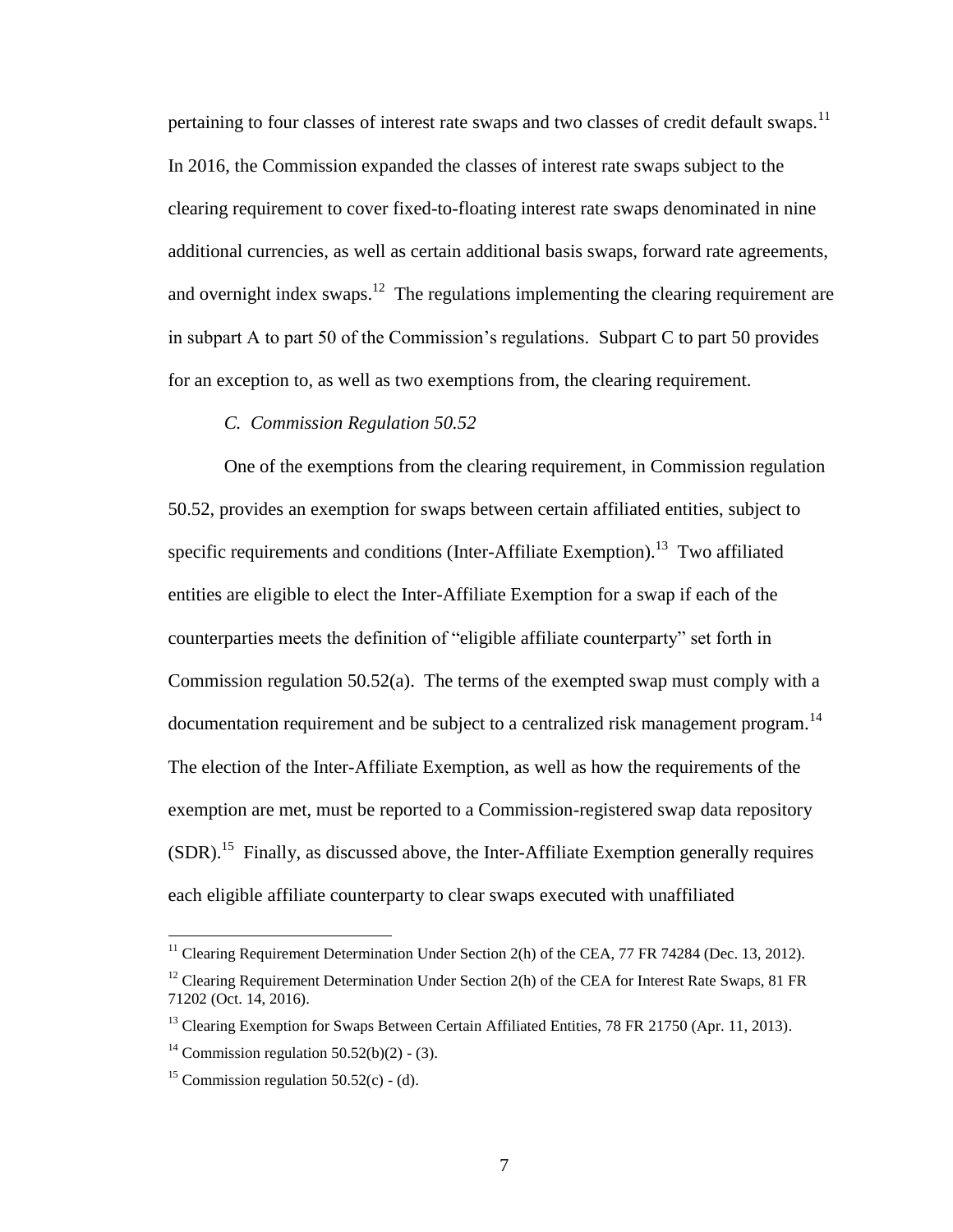counterparties (*i.e.*, outward-facing swaps), if the swaps are covered by the Commission's clearing requirement and do not otherwise qualify for an exception to or exemption from the clearing requirement.<sup>16</sup>

The Commission continues to believe that it is necessary to impose riskmitigating conditions on inter-affiliate swaps. As the Commission stated in the *Federal Register* adopting release issuing the Inter-Affiliate Exemption, entities that are affiliated with each other are separate legal entities notwithstanding their affiliation.<sup>17</sup> As separate legal entities, affiliates generally are not legally responsible for each other's contractual obligations. This legal reality becomes readily apparent when one or more affiliate(s) become insolvent.<sup>18</sup> Affiliates, as separate legal entities, are managed in bankruptcy as separate estates and the trustee for each debtor estate has a duty to the creditors of the affiliate, not the corporate family, the parent of the affiliates, or the corporate family's creditors.<sup>19</sup>

<sup>&</sup>lt;sup>16</sup> Commission regulation 50.52(b)(4)(i) (the "Outward-Facing Swaps Condition").

<sup>&</sup>lt;sup>17</sup> Clearing Exemption for Swaps Between Certain Affiliated Entities, 78 FR 21752 - 21753.

<sup>&</sup>lt;sup>18</sup> Note, for example, that while Rule 1015 of the Federal Rules of Bankruptcy Procedure (FRBP) permits a court to consolidate bankruptcy cases between a debtor and affiliates, FRBP Rule 2009 provides that, among other things, if the court orders a joint administration of two or more estates under FRBP Rule 1015, the trustee shall keep separate accounts of the property and distribution of each estate. *See* Federal Rules of Bankruptcy Procedure (2011).

<sup>19</sup> *See In re L & S Indus., Inc.*, 122 B.R. 987, 993-994 (Bankr. N.D. Ill. 1991), *aff'd* 133 B.R. 119, *aff'd* 989 F.2d 929 (7th Cir. 1993) ("A trustee in bankruptcy represents the interests of the debtor's estate and its creditors, not interests of the debtor's principals, other than their interests as creditors of estate."); *In re New Concept Housing, Inc*., 951 F.2d 932, 938 (8th Cir. 1991) (quoting *In re L & S Indus., Inc.*). While the concept of "substantive consolidation" of affiliates in a business enterprise when they all enter into bankruptcy is sometimes used by a bankruptcy court, substantive consolidation is generally considered an extraordinary remedy to be used in limited circumstances. *See Substantive Consolidation—A Post-Modern Trend,* 14 Am. Bankr. Inst. L. Rev. 527 (Winter 2006).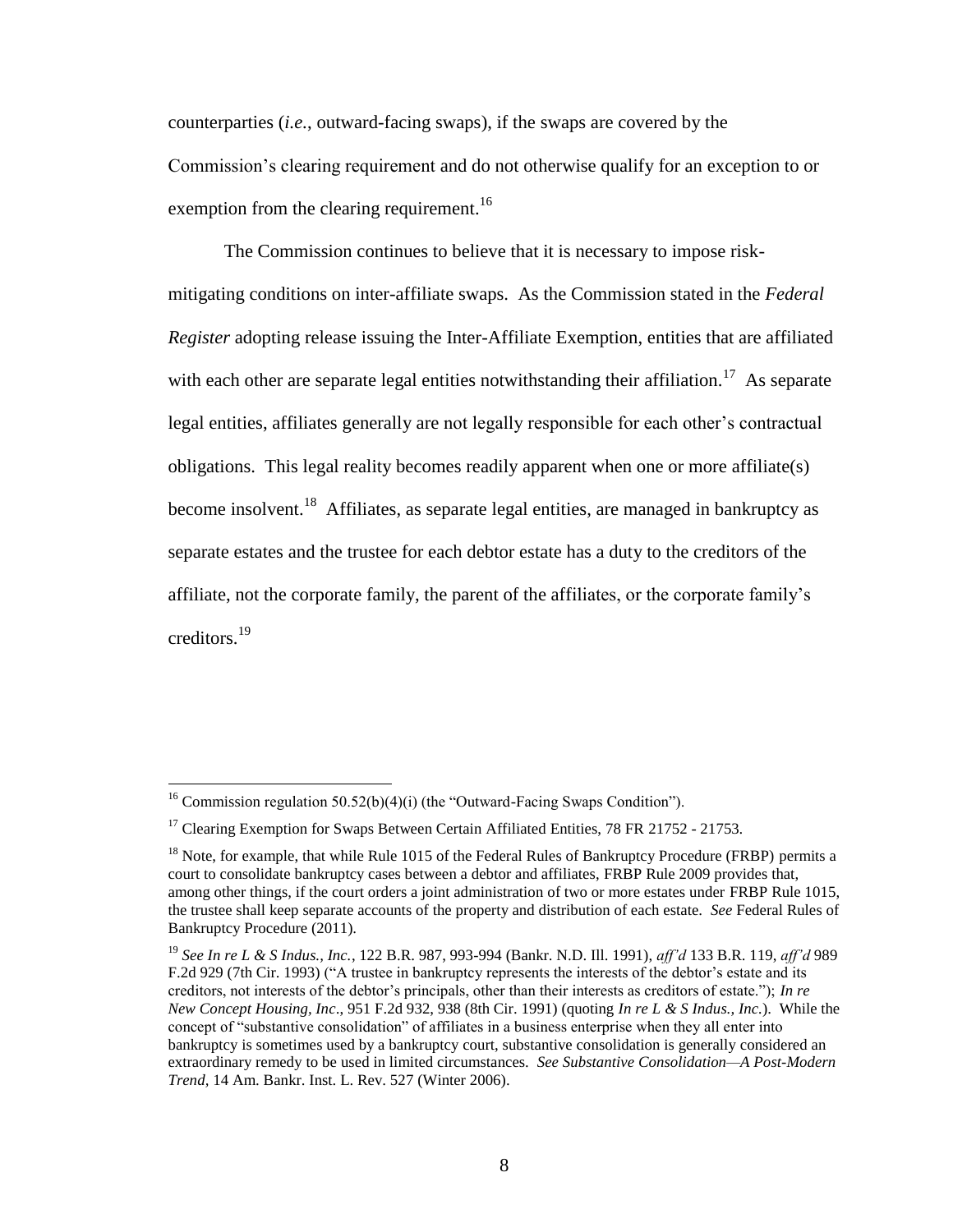### *D. Outward-Facing Swaps Condition*

The Outward-Facing Swaps Condition requires that an eligible affiliate counterparty relying on the Inter-Affiliate Exemption clear any swap covered by the Commission's clearing requirement (*i.e.*, an interest rate or credit default swap identified in Commission regulation 50.4) that is entered into with an unaffiliated counterparty, unless the swap qualifies for an exception or exemption from the clearing requirement under part  $50<sup>20</sup>$  This provision applies to any eligible affiliate counterparty electing the Inter-Affiliate Exemption, including an eligible affiliate counterparty located outside of the United States.

The Outward-Facing Swaps Condition is intended to prevent swap market participants from using the Inter-Affiliate Exemption to evade the clearing requirement or to transfer risk to U.S. firms by entering into uncleared swaps with non-U.S. affiliates in jurisdictions that do not have mandatory clearing regimes comparable to the Commission's clearing requirement regime. $^{21}$  Such evasion could be accomplished if the non-U.S. affiliate enters into a swap with an unaffiliated party also located outside of the U.S. and that swap is related on a back-to-back or matched book basis with the swap executed with the affiliated party located in the U.S.<sup>22</sup> In the adopting release to the Inter-Affiliate Exemption, the Commission noted that section 2(h)(4)(A) of the CEA

<sup>&</sup>lt;sup>20</sup> Commission regulation 50.52(b)(4)(i). The Outward-Facing Swaps condition also permits an eligible affiliate counterparty to clear a swap pursuant to a non-U.S. clearing requirement that the Commission has determined to be "comparable, and comprehensive but not necessarily identical, to the clearing requirement of section 2(h) of the [CEA]" and to part 50, or to comply with an exception to or an exemption from a non-U.S. clearing requirement that the Commission has determined to be comparable to an exception or exemption under section 2(h)(7) of the CEA and part 50. The Commission has made no such comparability determination.

 $21$  Clearing Exemption for Swaps Between Certain Affiliated Entities, 78 FR 21760 - 21762.

 $^{22}$  *Id.* at 21760.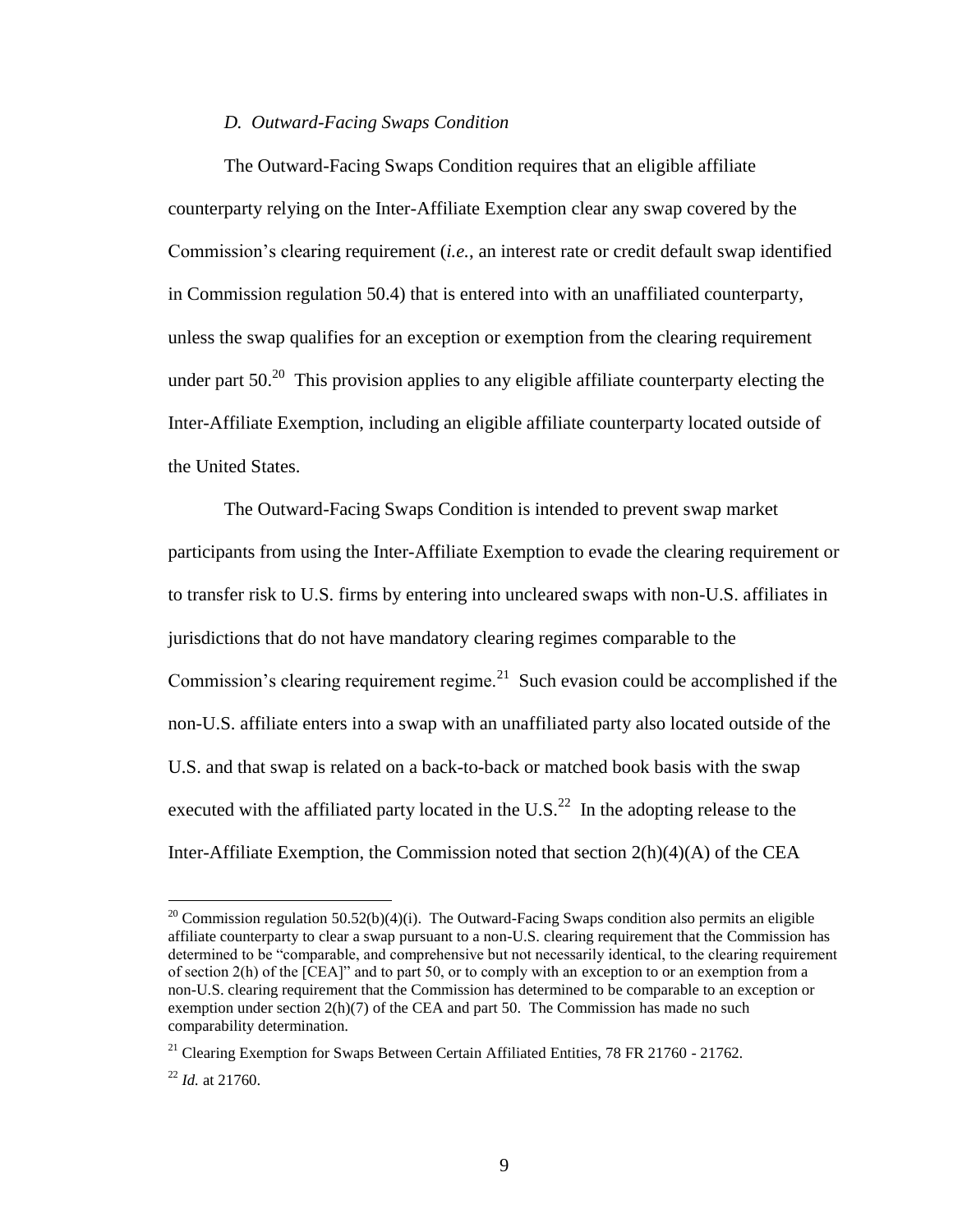requires the Commission to prescribe rules to prevent evasion of the clearing requirement.<sup>23</sup>

### *E. Alternative Compliance Frameworks*

1. Background

 $\overline{a}$ 

When the Commission adopted the Inter-Affiliate Exemption, it provided two Alternative Compliance Frameworks with which eligible affiliate counterparties located outside of the United States could comply, until March 11, 2014, instead of complying with the Outward-Facing Swaps Condition.<sup>24</sup> These Alternative Compliance Frameworks were not in the original rule proposal, but the Commission added them to the final rule in order to address concerns raised by commenters about the need to align the Commission's Inter-Affiliate Exemption with clearing regimes in other jurisdictions.<sup>25</sup> In the proposal, the Commission did not identify specific jurisdictions for specially-tailored outward-facing swaps requirements.<sup>26</sup> Rather, the Commission proposed a set of conditions that would have required non-U.S. affiliate counterparties to

<sup>&</sup>lt;sup>23</sup> Clearing Exemption for Swaps Between Certain Affiliated Entities, 78 FR 21761. The Commission also notes that Commission regulation 1.6 makes it unlawful to conduct activities outside the United States, including entering into agreements, contracts, and transactions and structuring entities, to willfully evade or attempt to evade any provision of Title VII of the Dodd-Frank Wall Street Reform and Consumer Protection Act, including the swap clearing requirement under section  $2(h)(1)$  of the CEA. Any such evasionary conduct will be subject to the relevant provisions of Title VII. In determining whether a transaction or entity structure is designed to evade, the Commission considers the extent to which there is a legitimate business purpose for such structure. 77 FR 48208, 48301 (Aug. 13, 2012).

<sup>&</sup>lt;sup>24</sup> Commission regulation 50.52(b)(4)(ii) - (iii) (discussed in the *Federal Register* release adopting Commission regulation 50.52, the Clearing Exemption for Swaps Between Certain Affiliated Entities, 78 FR 21763 - 21766).

<sup>&</sup>lt;sup>25</sup> See Clearing Exemption for Swaps Between Certain Affiliated Entities, 78 FR 21764.

<sup>26</sup> *See* Clearing Exemption for Swaps Between Certain Affiliated Entities, 77 FR 50423 (Aug. 21, 2012) (proposing regulation  $39.6(g)(2)(v)$ ) hereinafter, the "Affiliated Entities Proposal").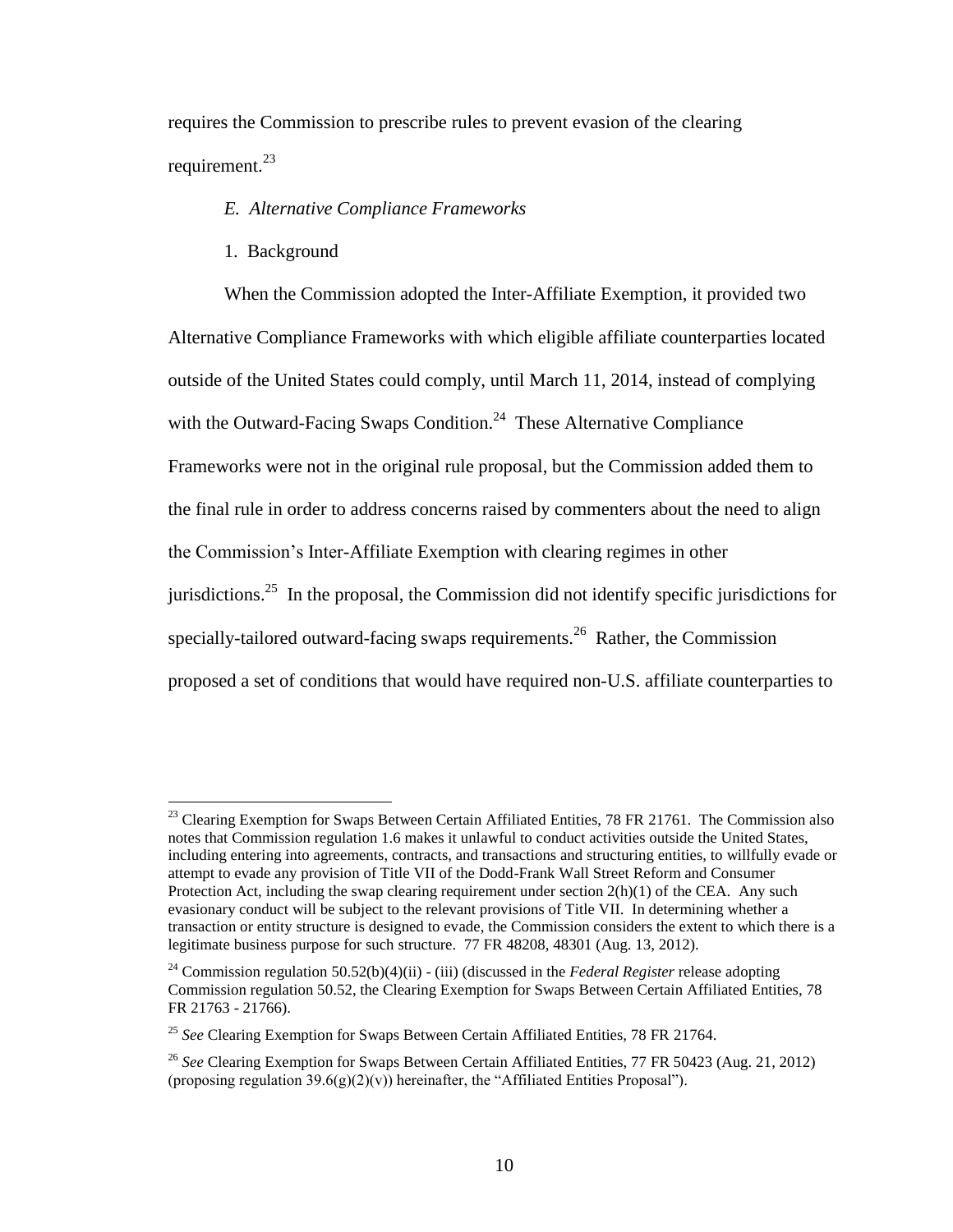clear almost all outward-facing swaps.<sup>27</sup> Recognizing the concerns expressed by commenters,<sup>28</sup> the Commission adopted a final rule that gave non-U.S. affiliates more flexibility in complying with the outward-facing swap requirements. At the time the Commission adopted its final rule, the Commission expected other jurisdictions to adopt their own clearing requirements soon thereafter and determined that an alternative compliance framework was needed for only twelve months after required clearing began in the United States.<sup>29</sup> The Outward-Facing Swaps Condition under Commission regulation 50.52 was an attempt to balance flexibility for non-U.S. affiliates with the need to protect against evasion of the Commission's clearing requirement.

Under existing Commission regulation  $50.52(b)(4)(ii)(A)$ , which expired on March 11, 2014, if one of the eligible affiliate counterparties to a swap is located in the European Union, Japan, or Singapore, either of the following satisfies the Outward-Facing Swaps Condition:

(1) Each eligible affiliate counterparty, or a third party that directly or indirectly holds a majority interest in both eligible affiliate counterparties, pays and collects full variation margin daily on all swaps entered into between the eligible affiliate

 $27$  The Commission's proposed inter-affiliate exemption would have required all inter-affiliate swaps with non-U.S. persons to satisfy one of three conditions: (i) the non-U.S. person affiliate is domiciled in a jurisdiction with a comparable and comprehensive regulatory regime for swap clearing, (ii) the non-U.S. person affiliate is otherwise required to clear swaps with third parties in compliance with U.S. law, or (iii) the non-U.S. person does not enter into swaps with third parties. *See* Affiliated Entities Proposal, 77 FR 50431 (discussing proposed regulation  $39.6(g)(2)(v)$ ).

<sup>&</sup>lt;sup>28</sup> "Notwithstanding the progress of other jurisdictions to implement their clearing regimes, as discussed above, the Commission is mindful of commenters' concerns that the compliance timeframe for the clearing requirement in the U.S. is likely to precede the adoption and/or implementation of the clearing regimes of most other jurisdictions." Clearing Exemption for Swaps Between Certain Affiliated Entities, 78 FR 21764.

 $29$  "The Commission believes that a transition period of 12 months after required clearing began in the U.S. is appropriate given its understanding of the progress being made on mandatory clearing in the specified foreign jurisdictions." Clearing Exemption for Swaps Between Certain Affiliated Entities, 78 FR at 21764.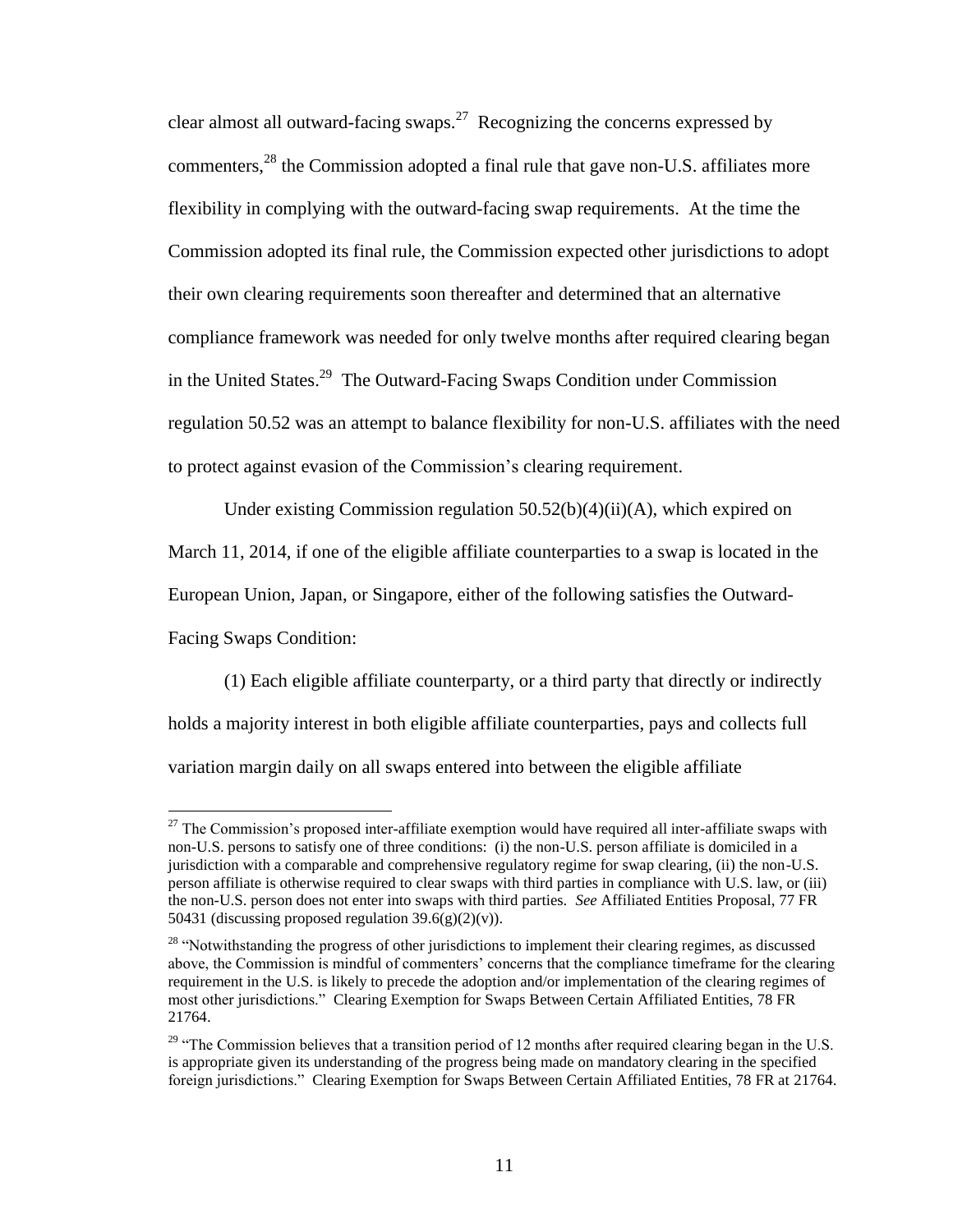counterparty located in the European Union, Japan, or Singapore and an unaffiliated counterparty; or

(2) Each eligible affiliate counterparty, or a third party that directly or indirectly holds a majority interest in both eligible affiliate counterparties, pays and collects full variation margin daily on all of the eligible affiliate counterparties' swaps with other eligible affiliate counterparties. $30<sup>30</sup>$ 

Under existing Commission regulation  $50.52(b)(4)(ii)(B)$ , which expired on March 11, 2014, an eligible affiliate counterparty located in the European Union, Japan, or Singapore is not required to comply with either the Outward-Facing Swaps Condition or the variation margin provisions of Commission regulation  $50.52(b)(4)(ii)(A)$ , provided that the one counterparty that directly or indirectly holds a majority ownership interest in the other counterparty or the third party that directly or indirectly holds a majority ownership interest in both counterparties is not a "financial entity" under section  $2(h)(7)(C)(i)$  of the CEA and neither eligible affiliate counterparty is affiliated with an entity that is a swap dealer or major swap participant, as defined in Commission regulation 1.3.

In both of these provisions, the Commission determined that eligible affiliate counterparties located in the European Union, Japan, or Singapore were entitled to special flexibility because it had reason to believe that those jurisdictions would be moving forward with their own clearing requirements quickly.<sup>31</sup> Japan implemented a

 $30$  Commission regulation 50.52(b)(4)(ii)(A).

 $31$  The European Union, Japan, and Singapore were included in Commission regulation 50.52(b)(4)(ii) because they were seen as having taken "significant steps towards further implementation" of a clearing regime. Clearing Exemption for Swaps Between Certain Affiliated Entities, 78 FR 21763.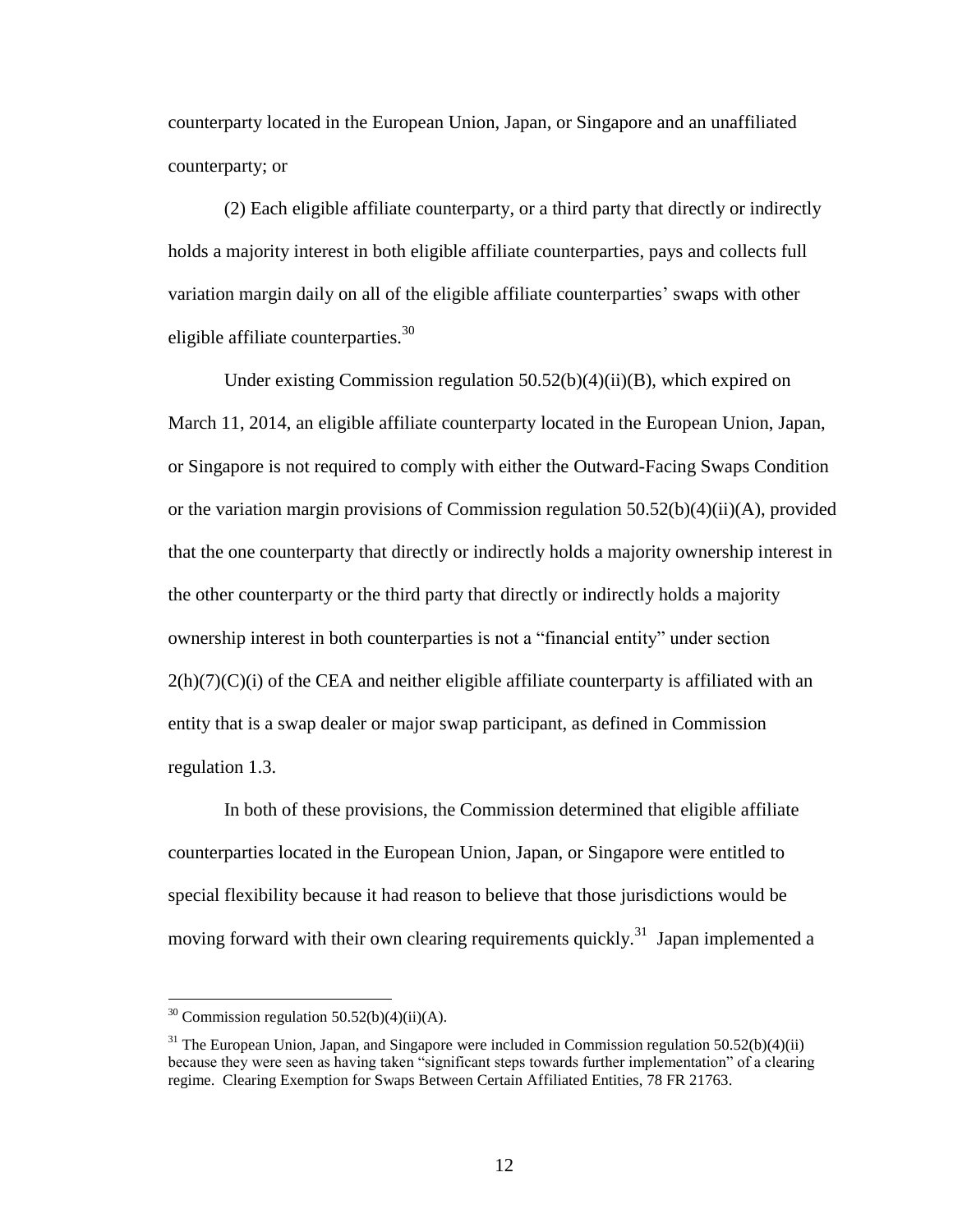clearing regime and adopted a clearing requirement for certain products that was effective as of November 1, 2012, before the final Inter-Affiliate Exemption rule was published.<sup>32</sup> The European Union's over-the-counter derivatives reform legislation, including a requirement to adopt a clearing obligation, entered into force on August 16, 2012.<sup>33</sup> Later that year, on December 19, 2012, the European Commission adopted regulatory technical standards relating to the clearing obligation.<sup>34</sup> However, the European Securities and Markets Authority's first clearing obligation did not become effective until June 21, 2016. Finally, although Singapore was expected to make steady progress on its clearing requirement, it experienced some delays. The Singapore Parliament passed legislation adopting an over-the-counter derivatives regulatory regime in  $2012<sup>35</sup>$  and the clearing mandate for certain interest rate swaps became effective on October 1, 2018.<sup>36</sup>

Today, the Commission recognizes that some non-U.S. jurisdictions are still in the process of adopting their domestic clearing regimes, some non-U.S. jurisdictions may never implement clearing for swaps, and a number of non-U.S. regimes vary significantly in terms of product and participant scope from the Commission's clearing requirement. Given this reality, and the fact that relief equivalent to the Alternative Compliance

 $32$  Clearing Exemption for Swaps Between Certain Affiliated Entities, 78 FR 21763 - 21764.

<sup>&</sup>lt;sup>33</sup> Regulation (EU) No 648/2012 of the European Parliament and of the Council of 4 July 2012 on OTC derivatives, central counterparties and trade repositories.

<sup>&</sup>lt;sup>34</sup> Commission Delegated Regulation (EU) No 149/2013 of 19 December 2012 supplementing Regulation (EU) No 648/2012 with regard to regulatory technical standards on indirect clearing arrangements, the clearing obligation, the public register, access to a trading venue, non-financial counterparties, and risk mitigation techniques for OTC derivatives contracts not cleared by a central counterparty.

<sup>&</sup>lt;sup>35</sup> Clearing Exemption for Swaps Between Certain Affiliated Entities, 78 FR 21763.

<sup>36</sup> *See* the Securities and Futures (Clearing of Derivatives Contracts) Regulations 2018, May 2, 2018, *available at https://sso.agc.gov.sg/SL-Supp/S264-2018*. *See also* the Monetary Authority of Singapore's press release, May 2, 2018, *available at http://www.mas.gov.sg/News-and-Publications/Media-Releases/2018/MAS-Requires-OTC-Derivatives-to-be-Centrally-Cleared-to-Mitigate-Systemic-Risk.aspx*.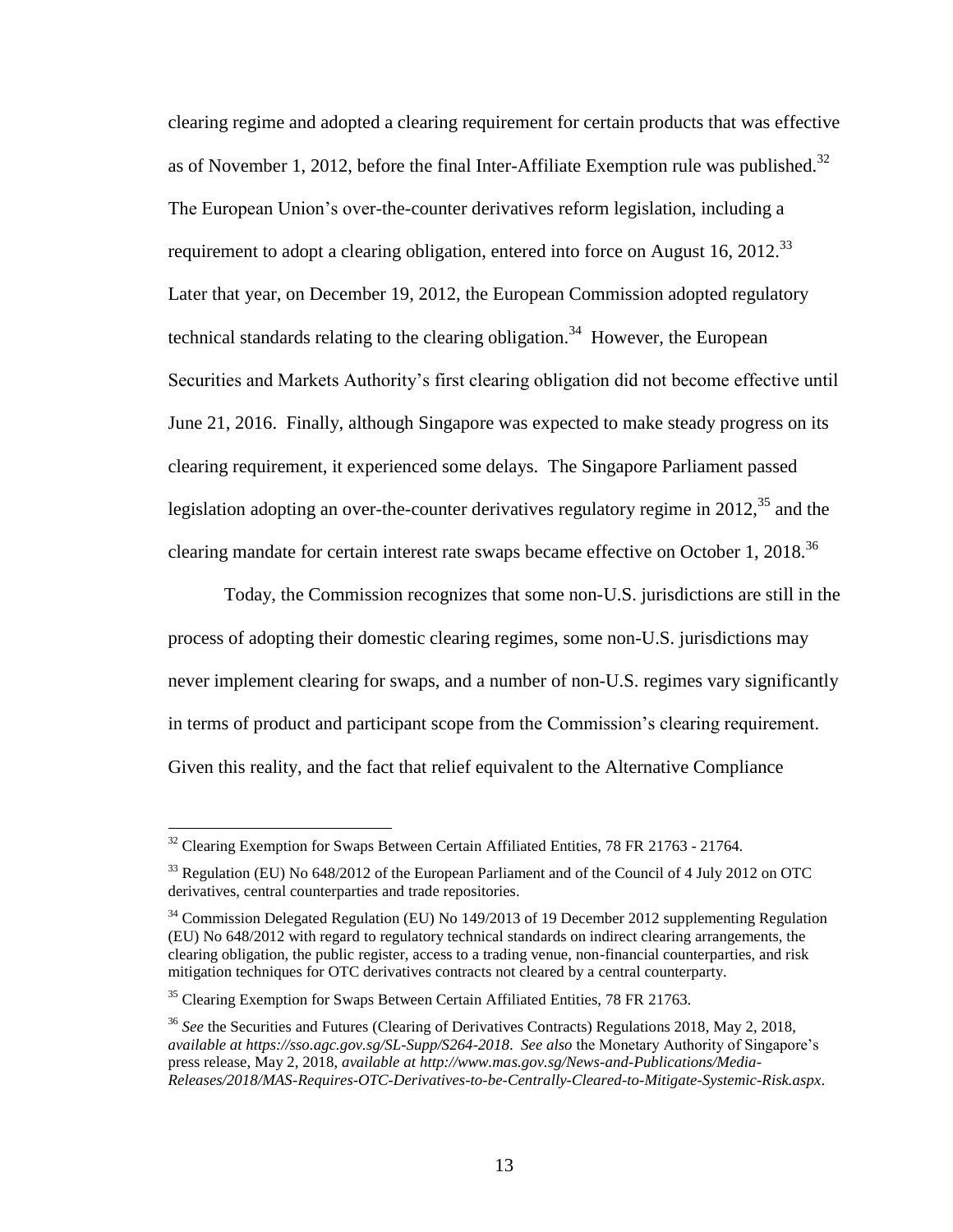Frameworks has been provided through a series of CFTC staff letters for over six years, the Commission is proposing amendments that would codify the relief provided in the CFTC staff letters, make the Alternative Compliance Frameworks a permanent option for certain swaps between affiliated entities, and make other minor changes to Commission regulation 50.52.

2. CFTC Staff Letters Providing Relief Equivalent to the Alternative Compliance Frameworks

CFTC staff examined and evaluated the swap market's continued reliance on the Alternative Compliance Frameworks each year following the Inter-Affiliate Exemption's adoption.<sup>37</sup> In March 2014, CFTC staff noted that the clearing mandates in the European Union and Singapore were not yet effective, and there was no comparability determination for Japan. CFTC staff issued CFTC Letter No. 14-25 providing relief equivalent to the Alternative Compliance Frameworks to December 31, 2014.<sup>38</sup> Later that year, CFTC staff extended the relief again until December 31, 2015.<sup>39</sup> CFTC staff continued to extend the availability of relief equivalent to the Alternative Compliance Frameworks annually and ultimately issued relief through December 31, 2020.<sup>40</sup>

<sup>37</sup> *See* CFTC Letter Nos. 14-25 (Mar. 6, 2014), 14-135 (Nov. 7, 2014), 15-63 (Nov. 17, 2015), 16-81 (Nov. 28, 2016), 16-84 (Dec. 15, 2016), and 17-66 (Dec. 14, 2017).

<sup>&</sup>lt;sup>38</sup> CFTC Letter No. 14-25 (Mar. 6, 2014). The letter noted that "extending the alternative compliance frameworks until December 31, 2014 may promote the adoption of comparable and comprehensive clearing requirements. [DCR] also believes that such extensions will allow for a more orderly transition as jurisdictions establish and implement clearing requirements and the Commission issues comparability determinations with regard to those requirements." CFTC Letter No. 14-25 (Mar. 6, 2014), at 4.

<sup>39</sup> CFTC Letter No. 14-135 (Nov. 7, 2014).

<sup>40</sup> *See* CFTC Letter Nos. 15-63 (Nov. 17, 2015), 16-81 (Nov. 28, 2016), and 17-66 (Dec. 14, 2017). Pursuant to CFTC Letter No. 17-66, DCR will not recommend that the Commission commence an enforcement action against an entity that uses Commission regulation 50.52(b)(4)(ii) or (iii) to meet the requirements of the Outward-Facing Swaps Condition until the earlier of (i) 11:59 pm (Eastern Time), December 31, 2020, or (ii) the effective date of amendments to Commission regulation 50.52.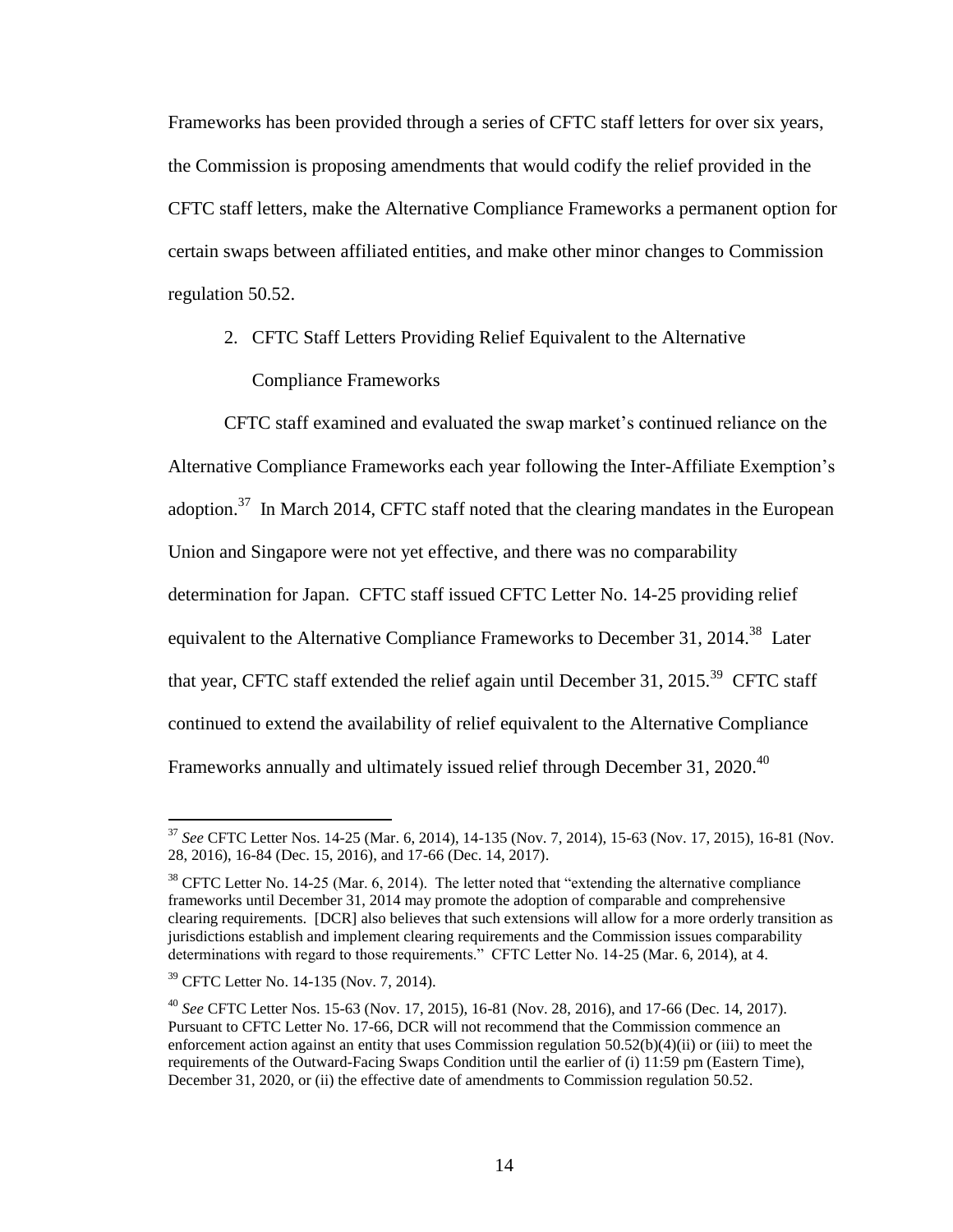It also was thought that the Alternative Compliance Frameworks would be needed only until the Commission issued comparability determinations with respect to the Commission's clearing requirement for non-U.S. jurisdictions. However, to date, the CFTC has not issued any comparability determinations.<sup>41</sup> Without a comparability determination, eligible affiliated entities could not elect to comply with their domestic clearing regime instead of the CFTC's requirements for the Outward-Facing Swaps Condition as provided for under Commission regulations  $50.52(b)(4)(i)(B)$  and (D). As a result of this and other difficulties, market participants have continued to seek relief from CFTC staff relating to both of the Alternative Compliance Frameworks.<sup>42</sup>

Aside from providing relief equivalent to the Alternative Compliance Frameworks, CFTC staff also issued relief to market participants that are transacting in swaps subject to the Commission's clearing requirement with eligible affiliates in jurisdictions other than the three identified under regulation 50.52 (the European Union, Japan, and Singapore). As explained above, in issuing Commission regulation 50.52(b)(4)(ii), the Commission limited the provision to swaps with counterparties located in those three jurisdictions because, at that time, they had established legal

 $41$  The CFTC continues to monitor and communicate with regulators in other jurisdictions as they consider and adopt clearing regimes. *See* discussion of non-U.S. jurisdictions' clearing regimes in the Commission's 2016 final rule adopting the expanded interest rate swap clearing requirement. Clearing Requirement Determination Under Section 2(h) of the CEA for Interest Rate Swaps, 81 FR 71202, 71203 - 71205 (Oct. 14, 2016). However, each jurisdiction's clearing mandate is unique and tailored to its derivatives markets and its market participants. For example, in many non-U.S. jurisdictions, the scope of entities subject to a clearing mandate and the swaps covered by a clearing mandate varies significantly from the Commission's clearing requirement.

<sup>&</sup>lt;sup>42</sup> Letter from the International Swaps and Derivatives Association, Inc. (ISDA) to the Commission "Request for Commission Action – Part 50," dated Nov. 14, 2017 (2017 ISDA Letter), (requesting that the Commission make permanent the relief provided in CFTC Letter Nos. 16-81 and 16-84, among other things).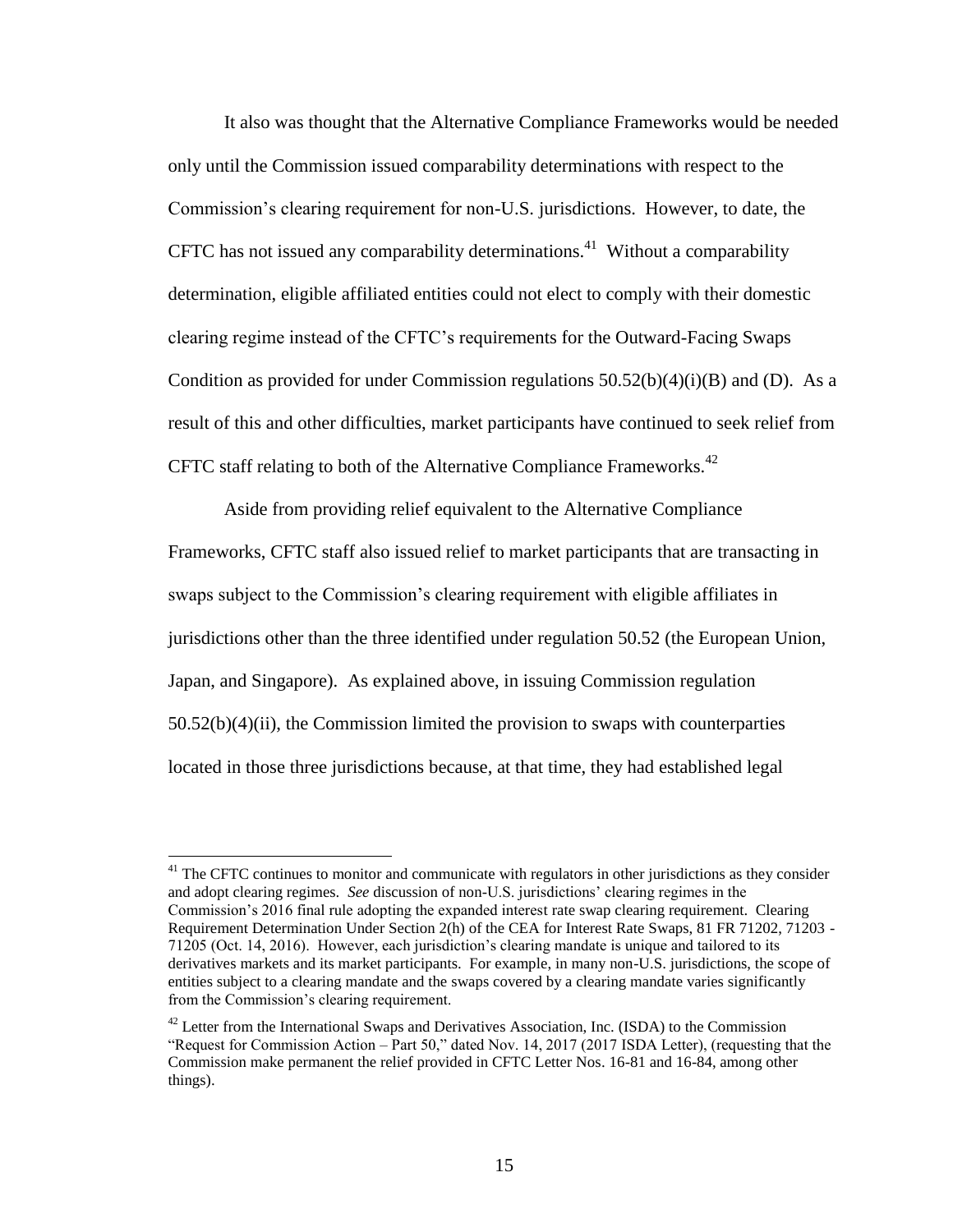authority to adopt, and were in the process of implementing, clearing regimes.<sup>43</sup> Once additional jurisdictions started to adopt clearing mandates, the Commission monitored their progress and adopted an expanded clearing requirement covering additional interest rate swaps that had been, or were expected to be, required to be cleared in other jurisdictions.<sup>44</sup> In the Commission's 2016 clearing requirement determination, the Commission expanded the clearing requirement to cover certain fixed-to-floating interest rate swaps denominated in the Australian dollar, Canadian dollar, Hong Kong dollar, Mexican peso, Norwegian krone, Polish zloty, Singapore dollar, Swedish krona, and Swiss franc, as well as specified other interest rate swaps.<sup>45</sup>

Approximately one month after the Commission adopted the expanded interest rate swap clearing requirement, market participants requested that the Commission broaden the list of jurisdictions included in the Alternative Compliance Framework under Commission regulation  $50.52(b)(4)(ii)$ .<sup>46</sup> In response to ISDA's request, DCR issued CFTC Letter No. 16-84 to provide relief to eligible affiliate counterparties located in Australia and Mexico on the condition that they comply with the Inter-Affiliate Exemption using the Alternative Compliance Frameworks described in Commission regulation  $50.52(b)(4)(ii)$ .<sup>47</sup> DCR granted the relief with respect to only Australia and Mexico because the Commission's clearing requirement followed a phase-in compliance

 $43$  Clearing Exemption for Swaps Between Certain Affiliated Entities, 78 FR 21764.

<sup>&</sup>lt;sup>44</sup> Clearing Requirement Determination under Section 2(h) of the CEA for Interest Rate Swaps, 81 FR 71202 (Oct. 14, 2016).

<sup>45</sup> *Id.*

<sup>&</sup>lt;sup>46</sup> Letter from ISDA to the Commission dated Nov. 16, 2016, (requesting that certain provisions of the inter-affiliate exemption be available for swaps executed between U.S. swap market participants and their affiliated counterparties located in Australia, Canada, Hong Kong, Mexico, Singapore, and Switzerland).

 $47$  CFTC Letter No. 16-84 (Dec. 15, 2016). Regulators in Australia and Mexico adopted clearing requirements that became effective in their home countries in April 2016.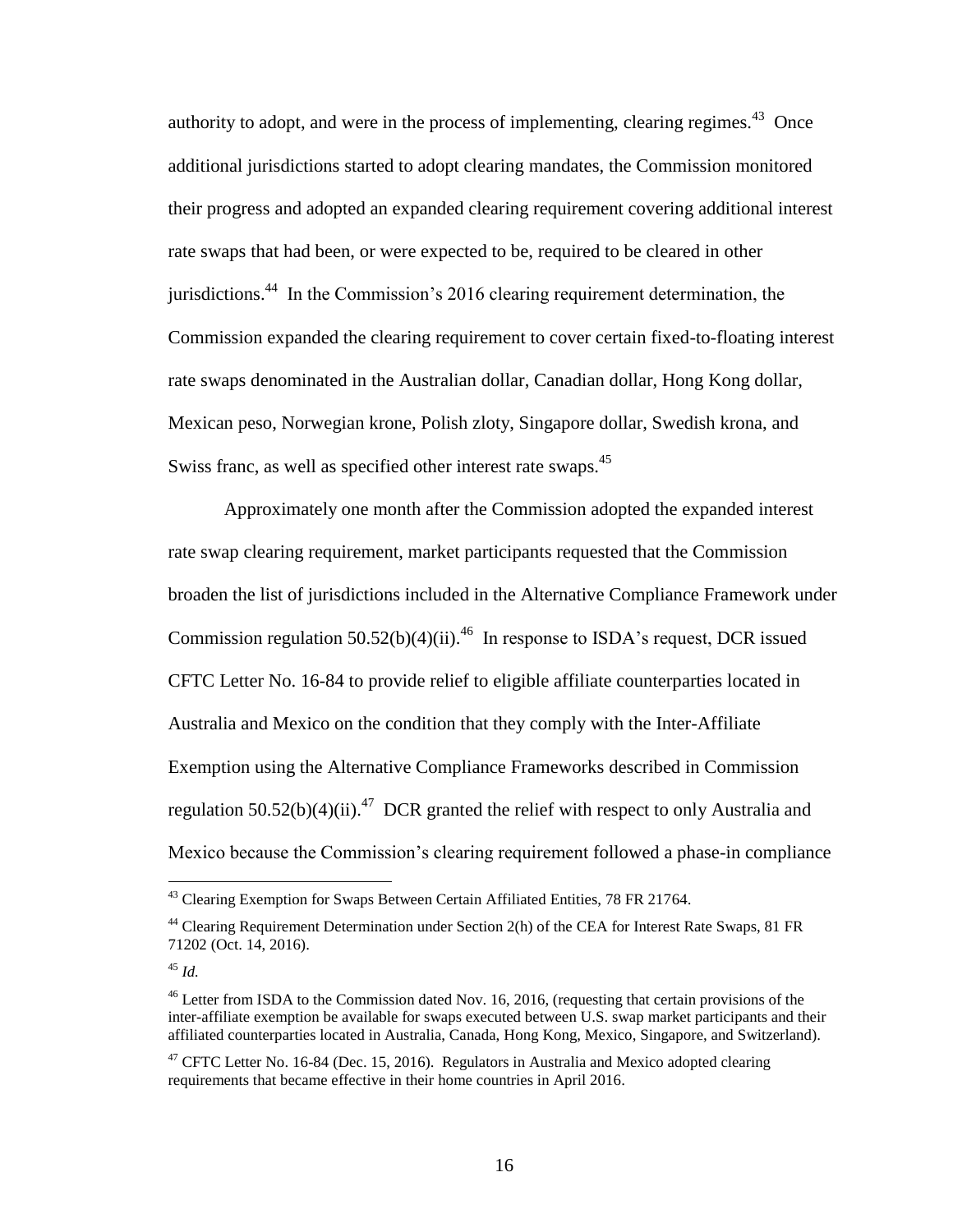schedule and products denominated in Australian dollars and Mexican pesos were the first to be subject to the Commission's expanded clearing requirement.<sup>48</sup>

More recently, ISDA requested that the Commission codify the relief provided under CFTC Letter Nos. 16-81 and 16-84, because market participants continue to rely on the relief equivalent to Alternative Compliance Frameworks under Commission regulation  $50.52(b)(4)(ii)$  and (iii).<sup>49</sup> In addition, ISDA requested that the Commission make the Alternative Compliance Frameworks available in five additional jurisdictions (for a total of eight) instead of limiting relief to the three jurisdictions included in Commission regulation  $50.52^{50}$  The 2017 ISDA Letter requested that both of the Alternative Compliance Frameworks cover the home jurisdictions of the currencies included in the Commission's 2016 expanded clearing requirement determination (Australia, Canada, Hong Kong, Mexico, and Switzerland) because market participants would be increasing their swaps activity in those jurisdictions. For example, U.S. market participants and their affiliated entities would be expected to increase the number and percentage of their swaps in Mexico once the Commission adopted a clearing requirement for the Mexican peso, and a greater percentage of such affiliate's swaps subject to the clearing requirement would be conducted in Mexico as well. As non-U.S. currencies were added to the Commission's clearing requirement, market participants

<sup>&</sup>lt;sup>48</sup> CFTC Letter No. 16-84 (Dec. 15, 2016). The first compliance date, December 13, 2016, applied to Australian dollar-denominated fixed-to-floating interest rate swap and basis swaps, as well as Mexican peso-denominated fixed-to-floating interest rate swaps.

 $49$  2017 ISDA Letter.

<sup>50</sup> *Id.*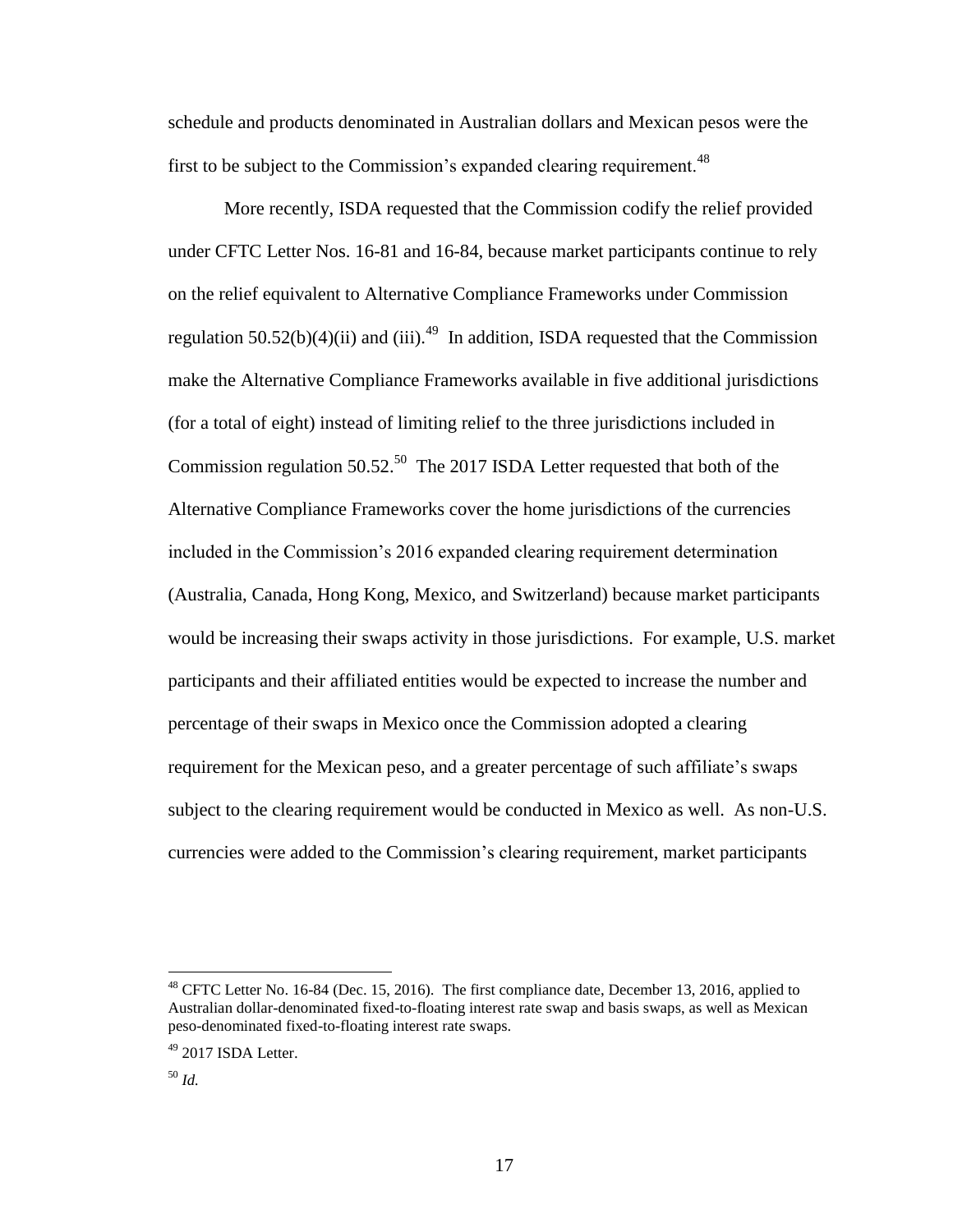were expected to conduct more inter-affiliate swaps in those currencies and, most importantly, with affiliates located in the home jurisdiction of those currencies. $51$ 

In CFTC Letter No. 17-66, DCR extended further the availability of relief equivalent to Commission regulation  $50.52(b)(4)(ii)$  to include eligible affiliate counterparties located in Australia, Canada, Hong Kong, Mexico, and Switzerland, so that those counterparties could use the relief equivalent to the Alternative Compliance Framework under Commission regulation  $50.52(b)(4)(ii)$  as well.<sup>52</sup> Once counterparties were permitted to rely on the Alternative Compliance Framework in Commission regulation 50.52(b)(4)(ii), they could use that Alternative Compliance Framework to satisfy the Outward-Facing Swaps Condition, instead of trying to stay within the limits of the five percent test under Commission regulation  $50.52(b)(4)(iii)$ .<sup>53</sup> CFTC Letter No. 17-66 permits eligible affiliates in any of the eight jurisdictions to comply with the Outward-Facing Swaps Condition using relief equivalent to Commission regulation 50.52(b)(4)(ii) until the letter expires on December 31, 2020.

3. Five Percent Limitation For Affiliated Counterparties in Certain Jurisdictions Under existing Commission regulation 50.52(b)(4)(iii), which expired on March 11, 2014, an eligible affiliate counterparty located in the U.S. could comply with certain

<sup>51</sup> *See also* CFTC Letter No. 16-84 (Dec. 15, 2016), at 4 (discussing the effect of the Commission's 2016 expanded interest rate swap clearing determination on entities relying on relief equivalent to the Alternative Compliance Framework under Commission regulation 50.52(b)(4)(iii)).

<sup>&</sup>lt;sup>52</sup> CFTC Letter No. 17-66 (Dec. 14, 2017). All of the Commission's 2016 expanded interest rate swap clearing requirements have now become effective. The last compliance date for Singapore dollardenominated fixed-to-floating interest rate swaps and Swiss franc-denominated fixed-to-floating interest rate swaps was on October 15, 2018.

 $<sup>53</sup>$  The Commission notes that at this point in time all jurisdictions that are being considered for inclusion in</sup> the text of regulation 50.52(b)(4)(ii) have established domestic clearing requirement regimes. Non-U.S. clearing requirements are in force for all of the eight jurisdictions included in proposed amendments to regulation  $50.52(b)(4)(ii)$ .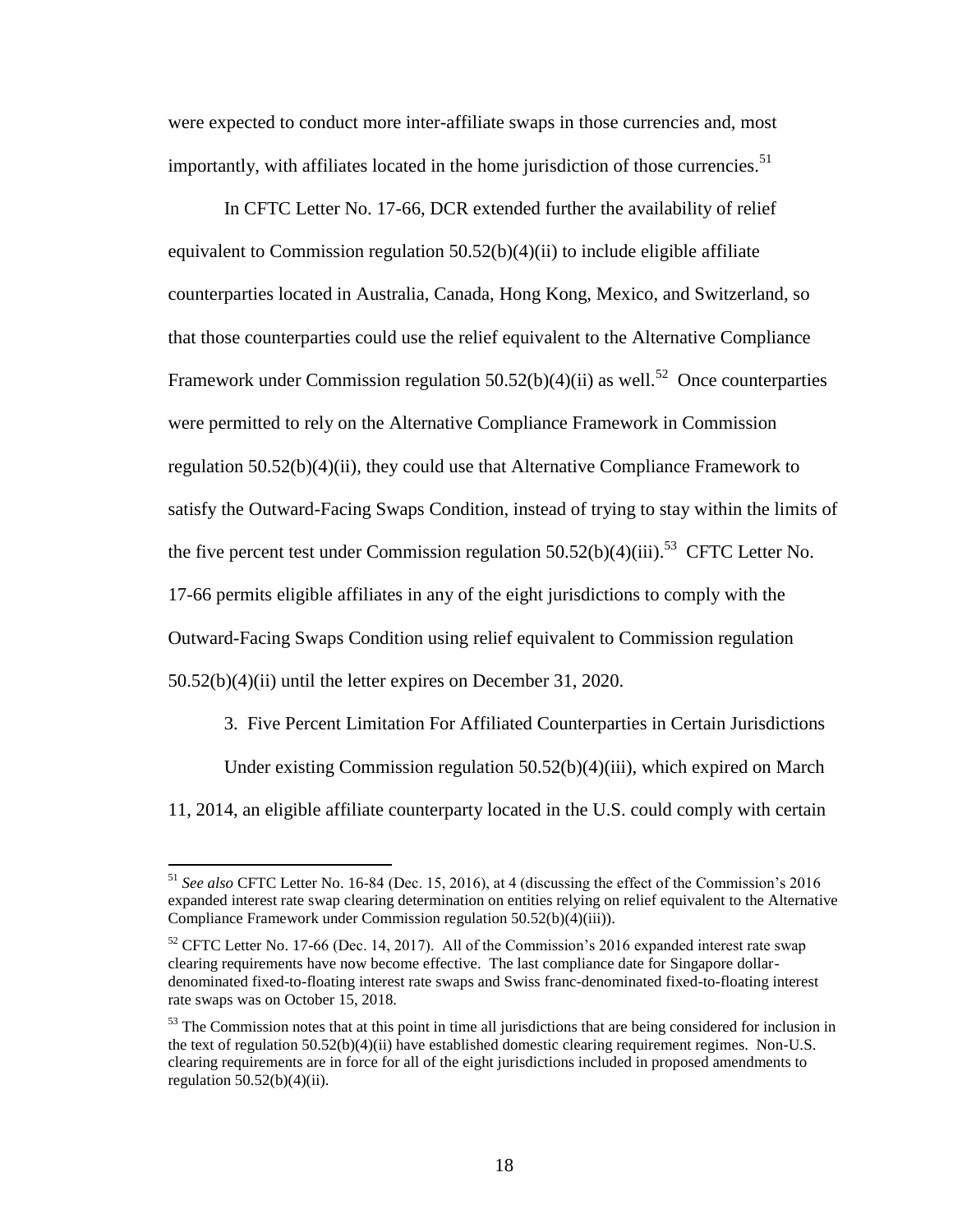variation margin provisions in lieu of clearing, with respect to a swap executed opposite an eligible affiliate counterparty located in a non-U.S. jurisdiction other than the European Union, Japan, or Singapore, so long as a five percent test was met. According to this test, the aggregate notional value of swaps included in a class of swaps identified by Commission regulation 50.4 (classes of swaps covered by the Commission's clearing requirement) executed between an eligible affiliate counterparty located in the U.S. and an eligible affiliate counterparty located in a non-U.S. jurisdiction other than the European Union, Japan, or Singapore may not exceed five percent of the aggregate notional value of all swaps included in a class of swaps identified by Commission regulation 50.4 that are executed by the U.S. eligible affiliate counterparty. If the five percent threshold was exceeded, the Alternative Compliance Framework was unavailable, under existing Commission regulation  $50.52(b)(4)(iii)$ , in connection with swaps with eligible affiliate counterparties located in a non-U.S. jurisdiction other than the European Union, Japan, or Singapore.

Eligible affiliates in the jurisdictions discussed above have been granted relief through CFTC staff letters with respect to the Alternative Compliance Framework under Commission regulation  $50.52(b)(4)(ii)$ , but CFTC staff has not issued no-action relief to remove those jurisdictions from the category of "other jurisdictions" contemplated by Commission regulation  $50.52(b)(4)(iii)$ . In light of the Commission's intent to clarify the application of its rules while maintaining protections against evasion of the clearing requirement, the Commission is proposing to exclude a number of non-U.S. jurisdictions from the category of "other" by listing them in the text of proposed regulation  $50.52(b)(4)(iii)$ , as discussed below.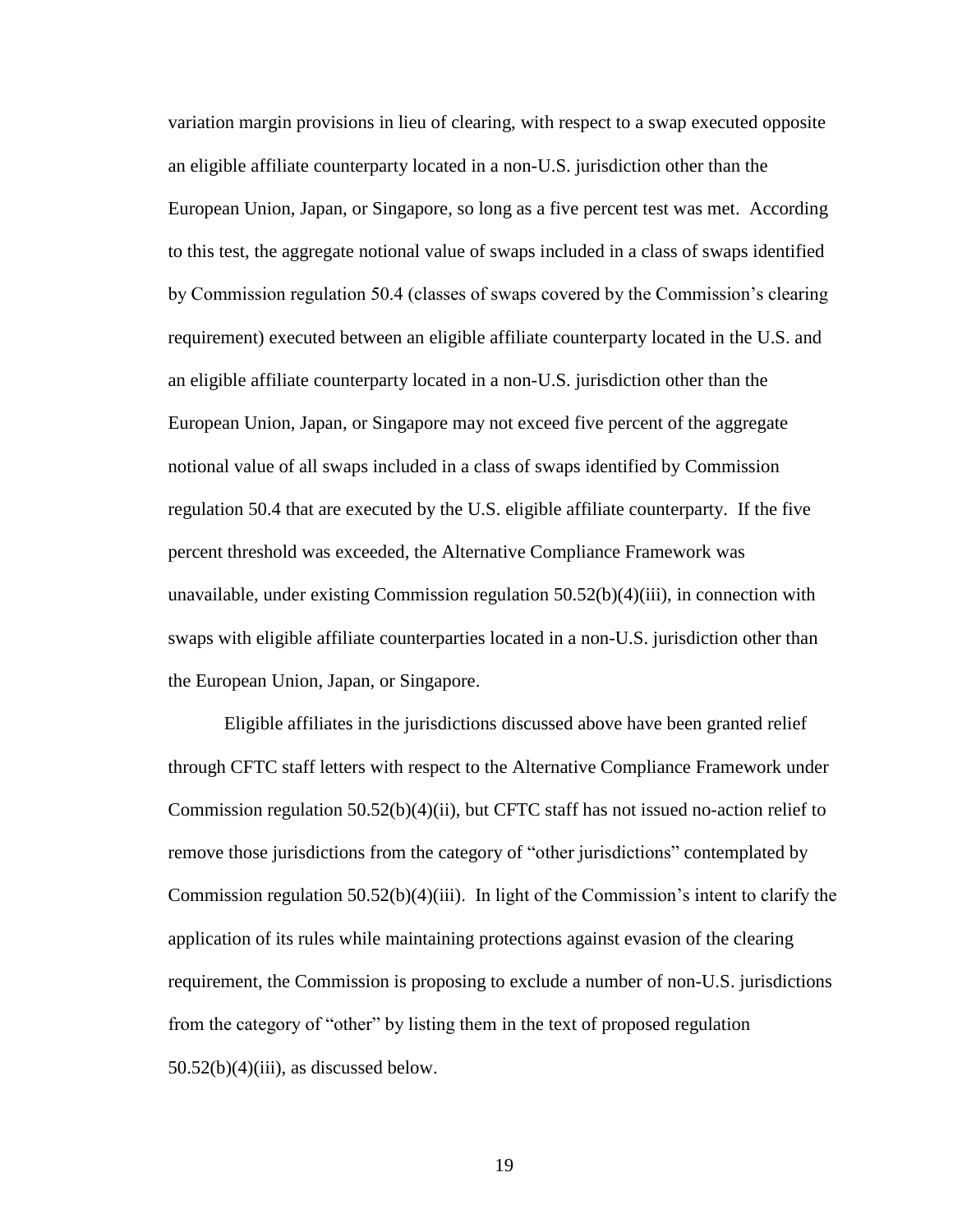## **II. Proposed Amended Regulation 50.52**

The Commission proposes to revise the provisions of the expired Alternative Compliance Frameworks under Commission regulation 50.52(b)(4)(ii) - (iii). The proposed revisions would reinstate modified Alternative Compliance Frameworks in a manner substantially similar to the previously adopted provisions. The proposed frameworks will streamline the provision and simplify the manner by which market participants comply with the Outward-Facing Swaps Condition. The proposed regulations are designed to be consistent with the staff no-action relief that has been available since 2014.

The Commission believes that the revised regulations also would continue to prevent swap market participants from using inter-affiliate swaps to evade the clearing requirement or to transfer risk back to U.S. firms by entering into uncleared swaps in non-U.S. jurisdictions. In this proposal, the Commission maintains the Outward-Facing Swaps Condition and is suggesting small revisions to the Alternative Compliance Frameworks.

The Commission is not seeking to weaken the protections against evasion of the clearing requirement. For example, as proposed, there would be no change to the requirement that any swaps that are exempted from the clearing requirement under the Inter-Affiliate Exemption must be subject to a centralized risk management program.<sup>54</sup> All swaps exempted from the clearing requirement pursuant to the Inter-Affiliate Exemption will continue to be subject to the reporting requirements outlined in Commission regulation 50.52(c) - (d) and part 45 of the Commission's regulations. The

 $54$  Commission regulation 50.52(b)(3).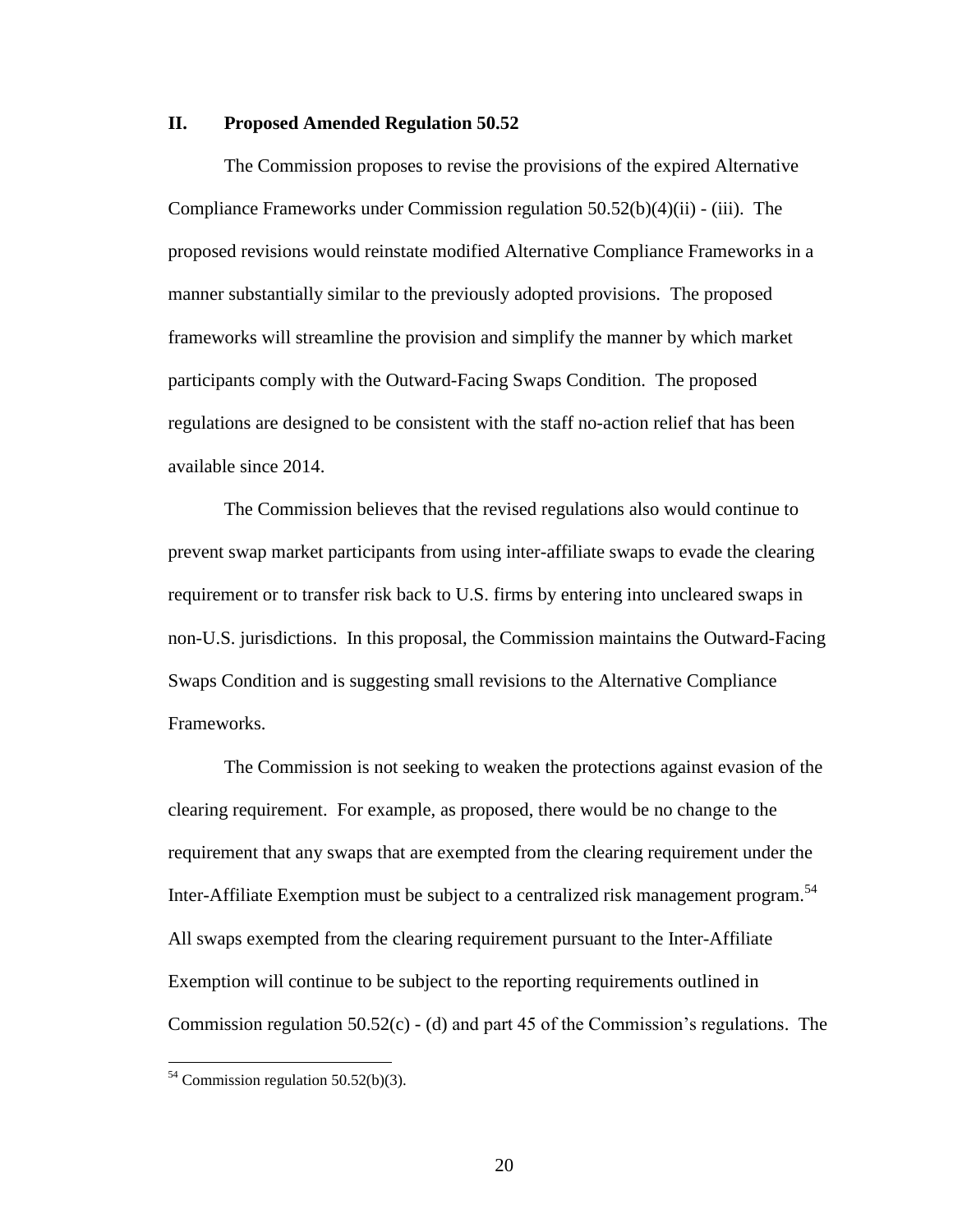Commission relies on these reporting requirements to monitor the number of entities electing the Inter-Affiliate Exemption, as well as the number of inter-affiliate swaps for which the exemption is claimed. Data on the election of the Inter-Affiliate Exemption is discussed in more detail below<sup>55</sup> and is presented as support for the Commission's view that this proposal to reinstate the Alternative Compliance Frameworks will not increase opportunities for affiliated entities to evade the clearing requirement.

### *A. Proposed Revised Alternative Compliance Frameworks*

1. Variation Margin for Swaps with Affiliated Counterparties – In General

This proposal to revise the Alternative Compliance Frameworks would permit all non-U.S. eligible affiliate counterparties to comply with one of the Alternative Compliance Frameworks by paying and collecting full variation margin daily on all swaps with other eligible affiliate counterparties. The relevant provisions are in proposed revised regulation 50.52(b)(4). Paragraph (ii) of this proposed section applies if at least one of the eligible affiliate counterparties is located in Australia, Canada, the European Union, Hong Kong, Japan, Mexico, Singapore, Switzerland, or the United Kingdom, while paragraph (iii) of this proposed section addresses swaps entered into by eligible affiliate counterparties in the remaining jurisdictions.

The Commission preliminarily believes that the variation margin requirement included in both of the revised Alternative Compliance Frameworks, under proposed revised regulation  $50.52(b)(4)(ii)$  and (iii), will mitigate the impact of any potential evasion of the Commission's clearing requirement. Although paying and collecting

<sup>55</sup> *See* discussion regarding SDR data on the number of counterparties electing the Inter-Affiliate Exemption below.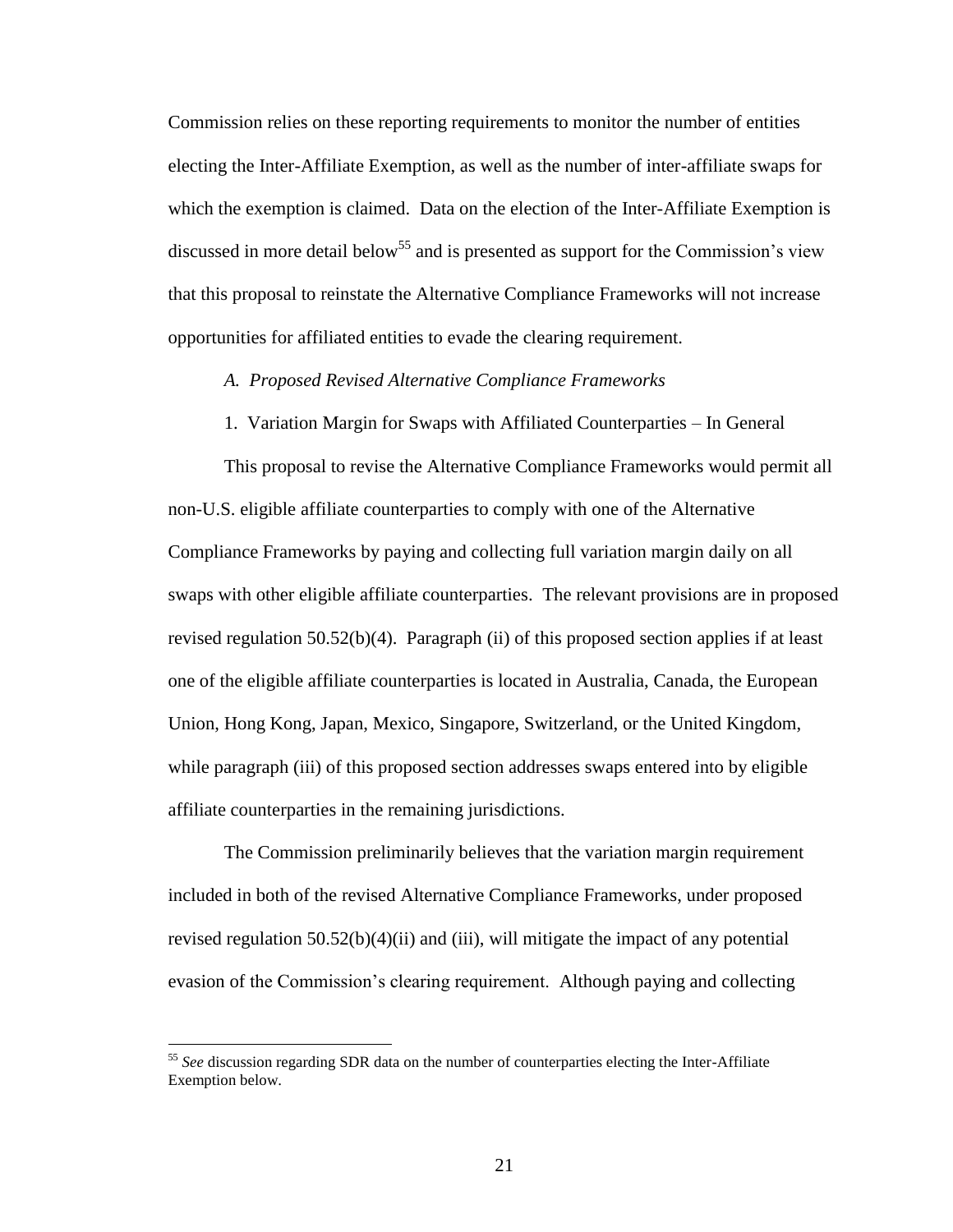variation margin daily does not mitigate counterparty credit risk to the same extent that central clearing does, the Commission believes, as stated in the 2013 adopting release for the Inter-Affiliate Exemption, that variation margin is an essential risk management tool.<sup>56</sup> Variation margin requirements may prevent risk-taking that exceeds a party's financial capacity and acts as a limitation on the accumulation of losses when there is a counterparty default or failure to make payments. The process of paying and collecting variation margin accomplishes this by requiring swap counterparties to mark open positions to their current market value each day and to transfer funds between them to reflect any change in value since the previous time the positions were marked to market. This process prevents uncollateralized exposures from accumulating over time, which prevents the accumulation of additional counterparty credit risk on a position, and thereby reduces the size of exposure at default should one occur.

Accordingly, the Commission proposes to reinstate and revise the provision permitting all non-U.S. counterparties to pay and collect full variation margin daily on all of the eligible affiliate counterparties' swaps with other eligible affiliate counterparties.

*Request for Comment*. The Commission requests comment on the provisions for the collection of variation margin on swaps with affiliated counterparties. The proposed alternative compliance frameworks may produce a permanent residual class of swaps that are not cleared but instead result in the exchange of variation margin between eligible affiliate counterparties. Are there any additional risks to the counterparties or the market that have not been considered in this proposal, or any systemic risk implications for the

<sup>&</sup>lt;sup>56</sup> Clearing Exemption for Swaps Between Certain Affiliated Entities, 78 FR 21765 (citing the Affiliated Entities Proposal, 77 FR at 50429).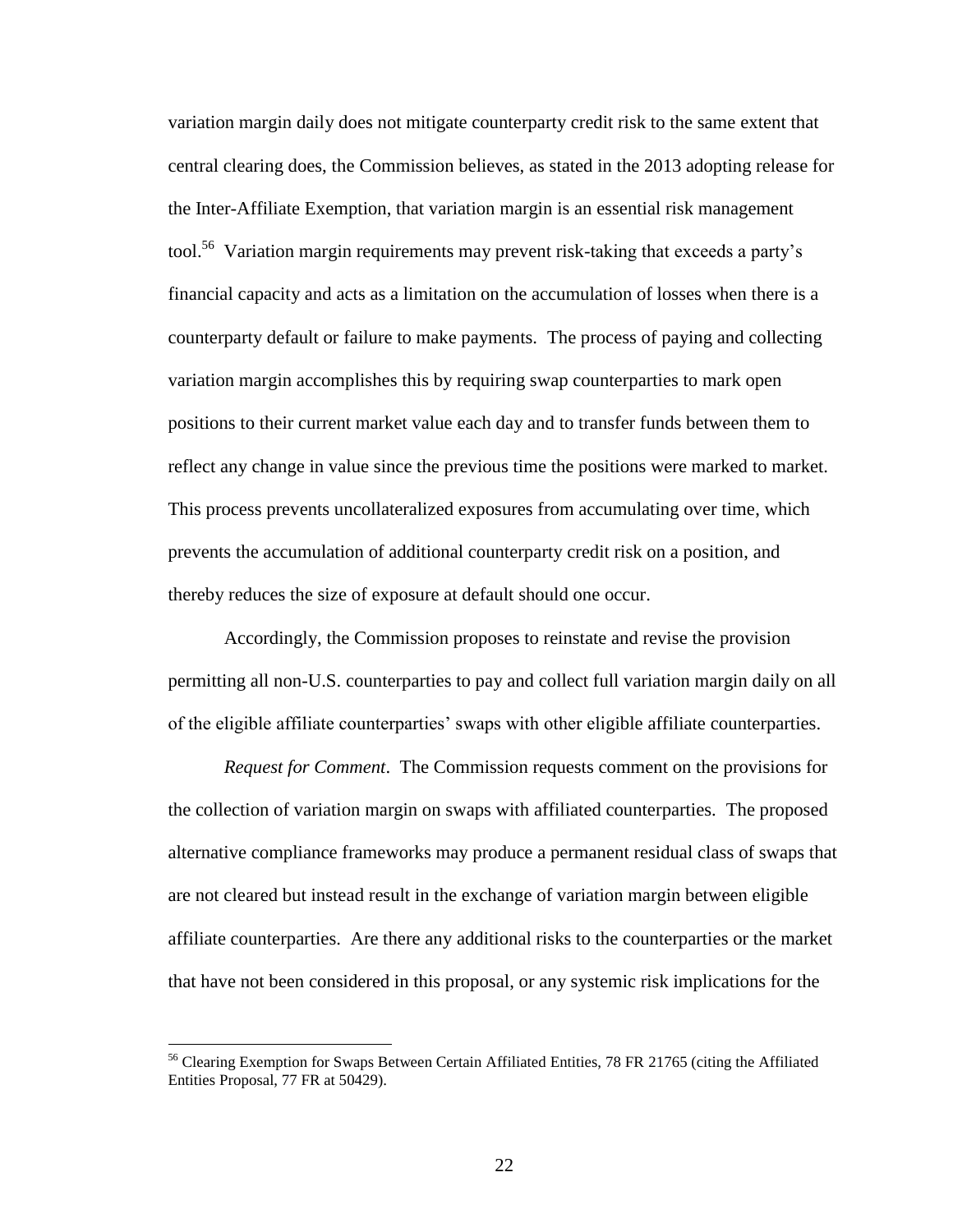United States, from the existence of such a class of swaps? If so, please describe such risks.

Are there other alternatives to the provisions for the collection of variation margin that the Commission should consider?

2. Variation Margin for Swaps with Affiliated Counterparties under Commission Regulation  $50.52(b)(4)(ii)$ 

Commission regulation 50.52(b)(4)(ii), as reinstated and revised, would permit each eligible affiliate counterparty, or a third party that directly or indirectly holds a majority interest in both eligible affiliate counterparties, to pay and collect full variation margin daily on all of the eligible affiliate counterparties' swaps with other eligible affiliate counterparties, if at least one of the eligible affiliate counterparties is located in Australia, Canada, the European Union, Hong Kong, Japan, Mexico, Singapore, Switzerland, or the United Kingdom.<sup>57</sup> This approach is similar to current Commission regulation  $50.52(b)(4)(ii)(A)(2)$ , but with an expanded list of jurisdictions.

However, the Commission is not proposing to reinstate the provision to permit eligible affiliate counterparties to pay and collect variation margin on all swaps entered into between the eligible affiliate counterparty located outside of the U.S. and an unaffiliated counterparty (current Commission regulation  $50.52(b)(4)(ii)(A)(1)$ ). The Commission understands that eligible affiliate counterparties electing to comply with the Alternative Compliance Framework as permitted by a staff no-action letter currently

 $57$  The Commission is proposing to expand the list of jurisdictions under Commission regulation 50.52(b)(4)(ii) to include the United Kingdom as a separate jurisdiction from the European Union, in order to codify the no-action relief issued in preparation for the United Kingdom's withdrawal from the European Union, commonly referred to as "Brexit." CFTC Letter No. 19-09 (April 5, 2019), *available at https://www.cftc.gov/csl/19-09/download*.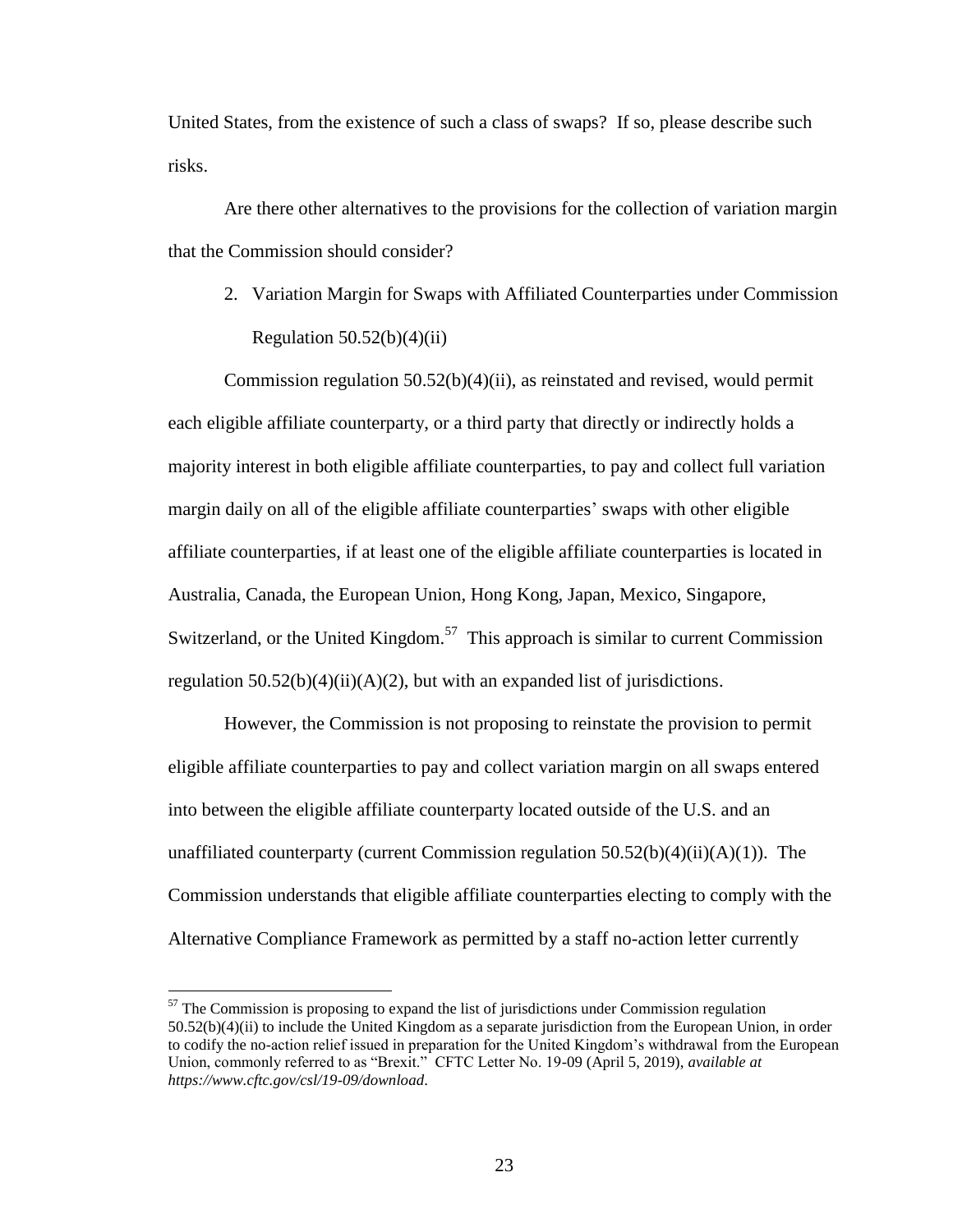choose to pay and collect variation margin on swaps with affiliated counterparties rather than with unaffiliated counterparties. Therefore, in order to offer a simplified and streamlined Alterative Compliance Framework, the Commission proposes to reinstate only the provision upon which the Commission preliminarily believes eligible affiliate counterparties have been relying as a matter of market practice.

*Request for Comment*. The Commission requests comment as to whether any eligible affiliate counterparty has paid and collected variation margin on swaps with unaffiliated counterparties only under the relief equivalent to current Commission regulation  $50.52(b)(4)(ii)(A)(1)$ . If an eligible affiliate counterparty has complied with this provision, then the Commission requests comment as to why that provision was preferable to paying and collecting variation margin on all swaps with other eligible affiliate counterparties under the relief equivalent to current Commission regulation  $50.52(b)(4)(ii)(A)(2)$ . To what extent is compliance with the Outward-Facing Swaps Condition via the Alternative Compliance Frameworks consistent or inconsistent with margin requirements in non-U.S. jurisdictions?

3. Permanent Availability of the Alternative Compliance Framework under Commission Regulation 50.52(b)(4)(ii)

Unlike Commission regulation  $50.52(b)(4)(ii)(A)$ , which expired on March 11, 2014, proposed revised regulation  $50.52(b)(4)(ii)$  would be reinstated without an expiration date. The proposed regulation also would be expanded to include non-U.S. eligible affiliate counterparties located in Australia, Canada, Hong Kong, Mexico, Switzerland, or the United Kingdom, as well as eligible affiliate counterparties located in the European Union, Japan, or Singapore.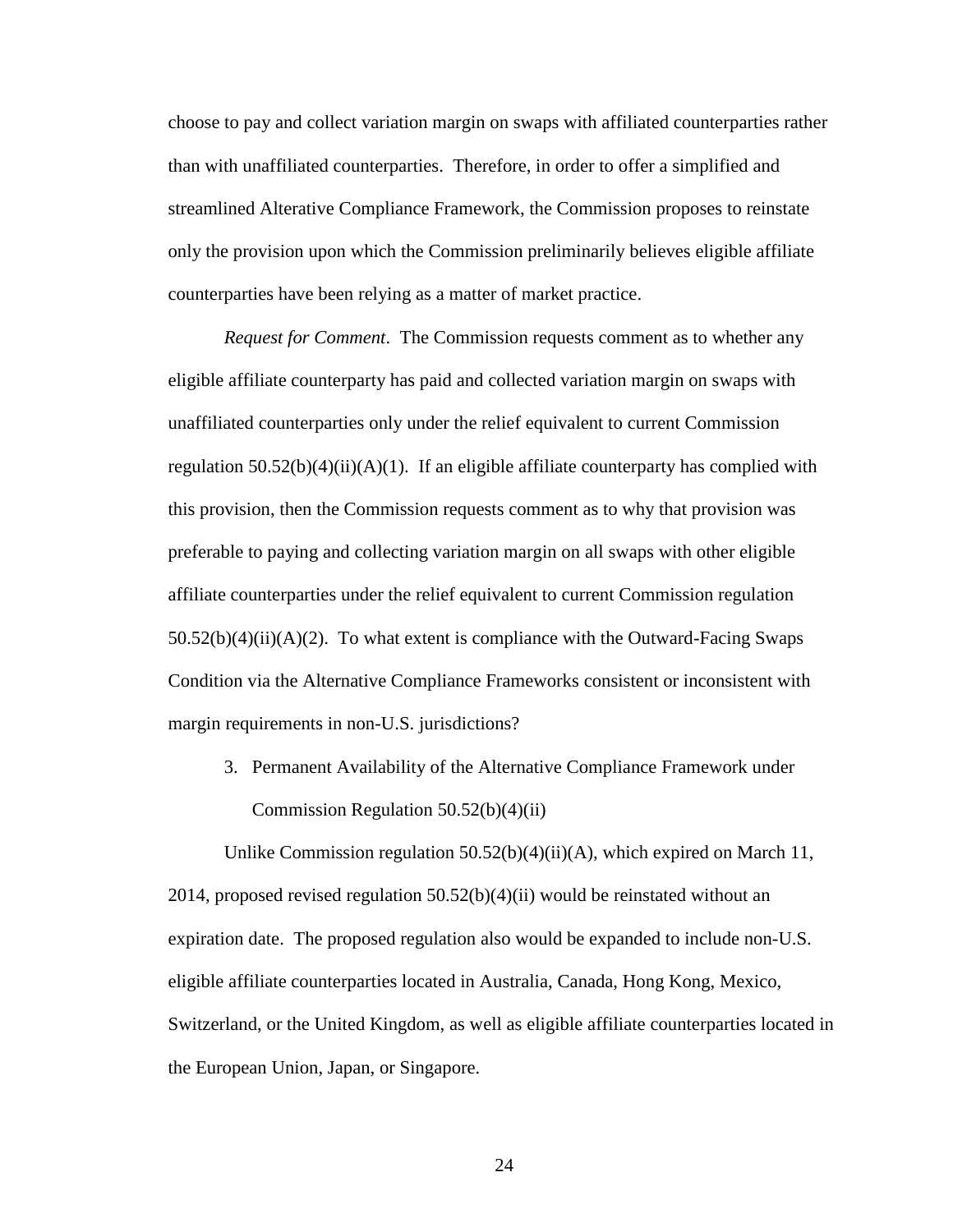Market participants began relying on the Alternative Compliance Frameworks under Commission regulation 50.52(b)(4)(ii)(A) in 2013. The Commission is unaware of any compliance problems during the year-long period the regulation was in effect or under the DCR no-action letters that have provided relief equivalent to the expired Alternative Compliance Frameworks. This includes the period of time during which counterparties from the expanded list of countries have been eligible to use an Alternative Compliance Framework. Accordingly, the Commission preliminarily believes that codifying the current practice sufficiently addresses the risk transfer concerns that the Outward-Facing Swaps Condition was intended to resolve and would be responsive to the clear request from market participants for the staff no-action letters to be codified.<sup>58</sup>

*Request for Comment*. The Commission requests comment regarding the proposal to make the Alternative Compliance Frameworks a permanent option for non-U.S. eligible affiliate counterparties to comply with the Outward-Facing Swaps Condition of the Inter-Affiliate Exemption. Does codifying the current practice sufficiently address the risk transfer concerns that the Outward-Facing Swaps Condition was intended to resolve?

4. Proposing Not to Reinstate Commission Regulation 50.52(b)(4)(ii)(B)

The proposed reinstated and revised Alternative Compliance Frameworks would not include a provision similar to Commission regulation  $50.52(b)(4)(ii)(B)$ . Expired Commission regulation  $50.52(b)(4)(ii)(B)$  permitted an eligible affiliate counterparty located in the European Union, Japan, or Singapore to elect the Inter-Affiliate Exemption

<sup>&</sup>lt;sup>58</sup> As noted above, the Commission received four comment letters in 2017 requesting that the Commission extend the availability of, or codify, CFTC Letter No. 16-81.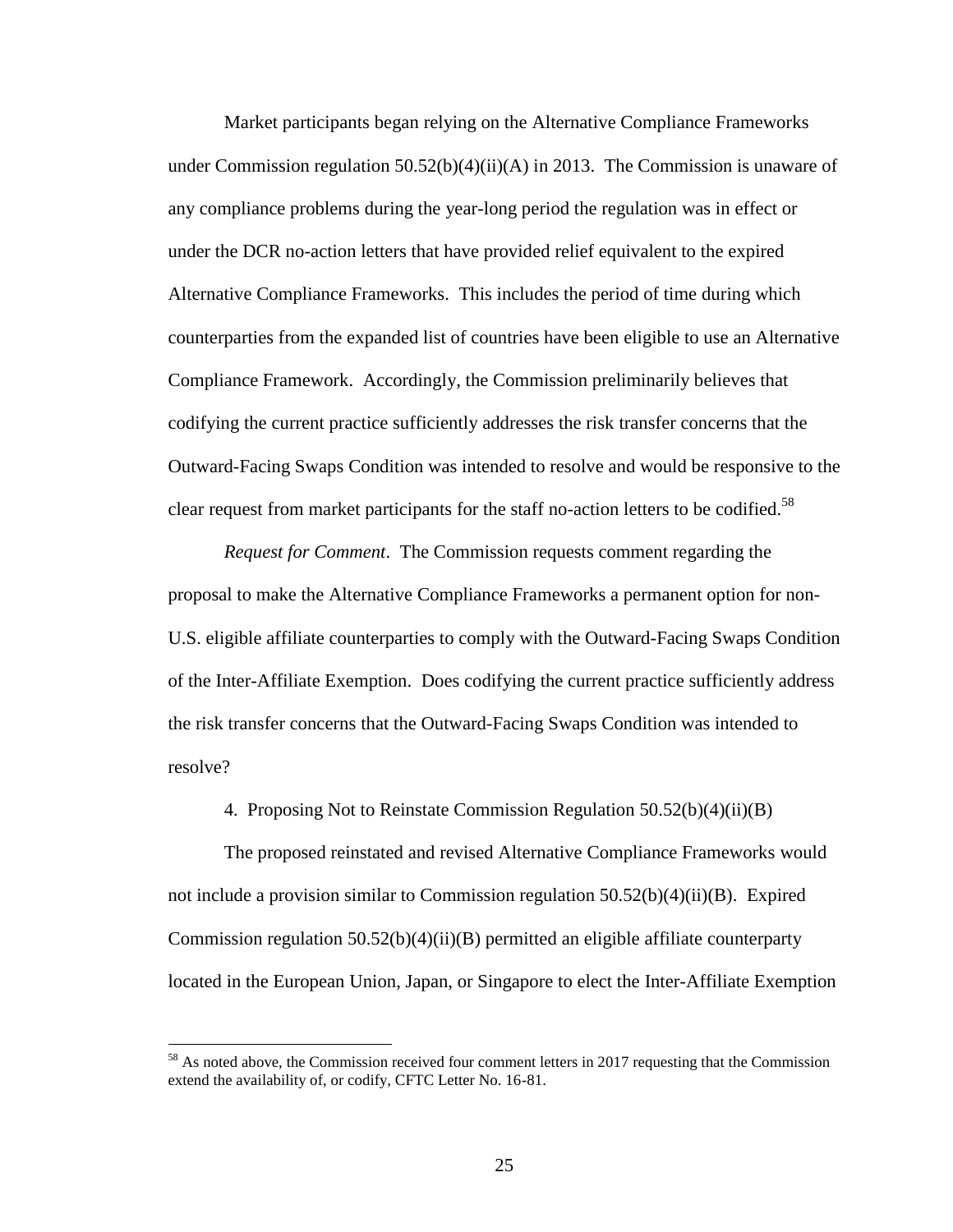without clearing an outward-facing swap or complying with the variation margin requirements currently set forth in subparagraph (b)(4)(ii)(A), provided that the majority owner of the affiliate counterparties, is not a "financial entity" under section  $2(h)(7)(C)(i)$ of the CEA and neither eligible affiliate counterparty is affiliated with an entity that is a swap dealer or major swap participant, as defined in Commission regulation 1.3.

Based on a review of swap data, the Commission preliminarily believes that the Inter-Affiliate Exemption has been elected only by financial entities or entities affiliated with a swap dealer. The absence of other entity types electing the Inter-Affiliate Exemption may be due to the existence of the exception to the clearing requirement for non-financial end-users (End-User Exception under Commission regulation 50.50) and the exemption from the clearing requirement for certain cooperative entities (Cooperative Exemption under Commission regulation 50.51). Thus, in order to codify simplified Alternative Compliance Frameworks, the Commission proposes not to reinstate the provision under Commission regulation 50.52(b)(4)(ii)(B).

*Request for Comment*. The Commission requests comment as to whether an entity has relied on, or intends to rely on, the relief equivalent to the expired Alternative Compliance Framework in Commission regulation 50.52(b)(4)(ii)(B).

5. Proposing to Reinstate and Revise Commission Regulation 50.52(b)(4)(iii)

While proposed revised regulation  $50.52(b)(4)(ii)$  would be available to six additional jurisdictions, the Commission recognizes that eligible affiliate counterparties may be located in other non-U.S. jurisdictions and proposes to reinstate a modified Alternative Compliance Framework under Commission regulation 50.52(b)(4)(iii) to address swaps entered into by eligible affiliate counterparties in the remaining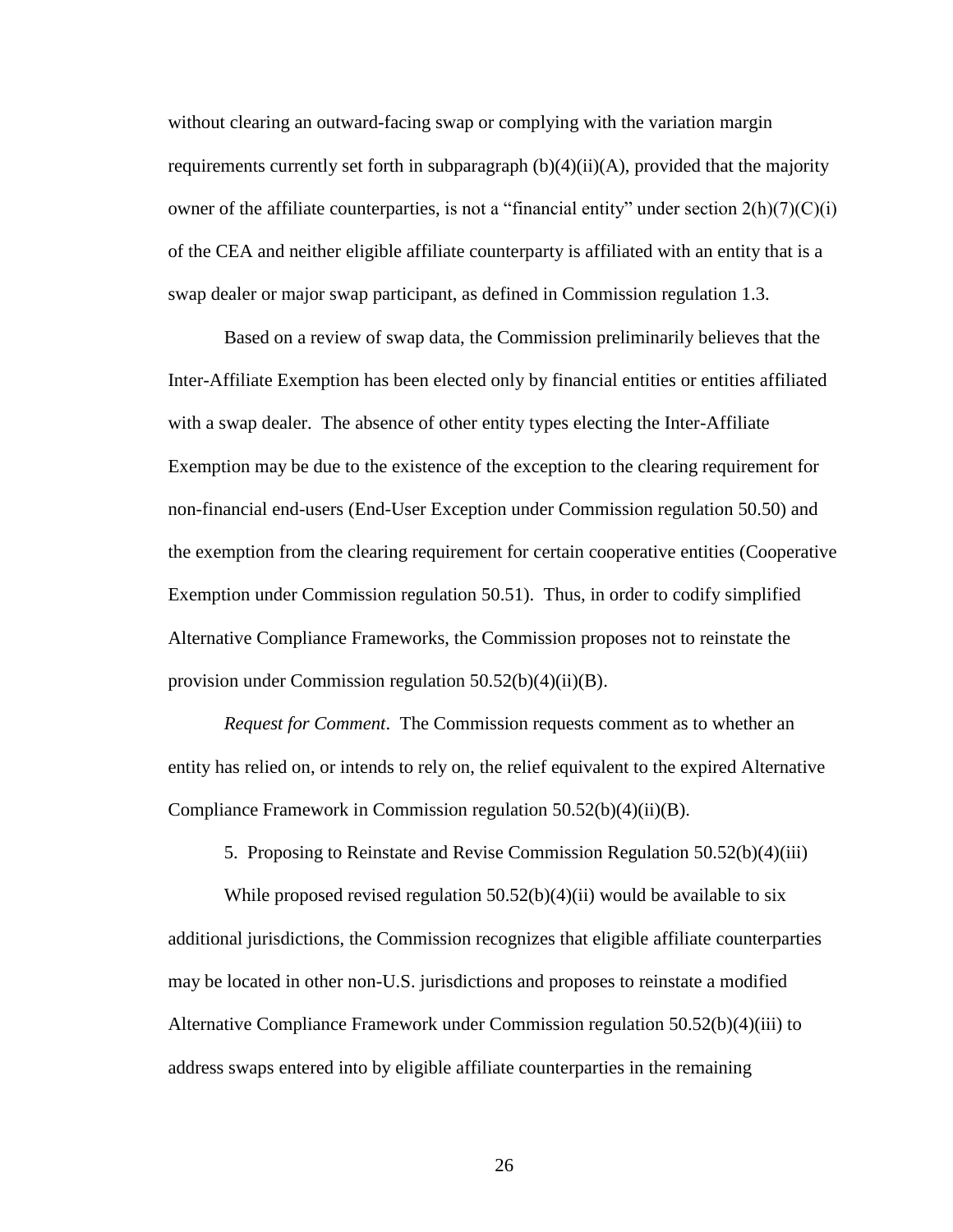jurisdictions that have not been identified under proposed revised regulation 50.52(b)(4)(ii).

As described above, expired Commission regulation 50.52(b)(4)(iii) permitted an eligible affiliate counterparty located in a non-U.S. jurisdiction (other than the European Union, Japan, or Singapore) to comply with variation margin requirements analogous to those available in Commission regulation  $50.52(b)(4)(ii)$  for uncleared swaps subject to Commission regulation 50.4, provided that the U.S. counterparty's swaps with affiliates in all jurisdictions other than the European Union, Japan, and Singapore did not exceed five percent of the aggregate notional value of all of the U.S. counterparty's swaps subject to Commission regulation 50.4. The provisions of Commission regulation 50.52(b)(4)(iii) (including the "five percent test") are intended to apply to the "other jurisdictions." Because the Commission is proposing to expand the jurisdictions eligible for the Alternative Compliance Framework under Commission regulation 50.52(b)(4)(ii), it is proposing to amend the jurisdictions identified as "other jurisdictions" in a corresponding manner.

The five percent test establishes a relative limit on the amount of uncleared swaps activity – activity that would otherwise be subject to the Commission's clearing requirement – that any one U.S. eligible affiliate counterparty may conduct with its affiliated counterparties in certain "other jurisdictions." In other words, the U.S. affiliate cannot enter into swaps that total (in aggregate) more than five percent of all of its swaps that are subject to the Commission's clearing requirement, with affiliates in the "other jurisdictions." The five percent test has the practical effect of limiting the relative notional amount of uncleared swaps activity that affiliates conduct in jurisdictions that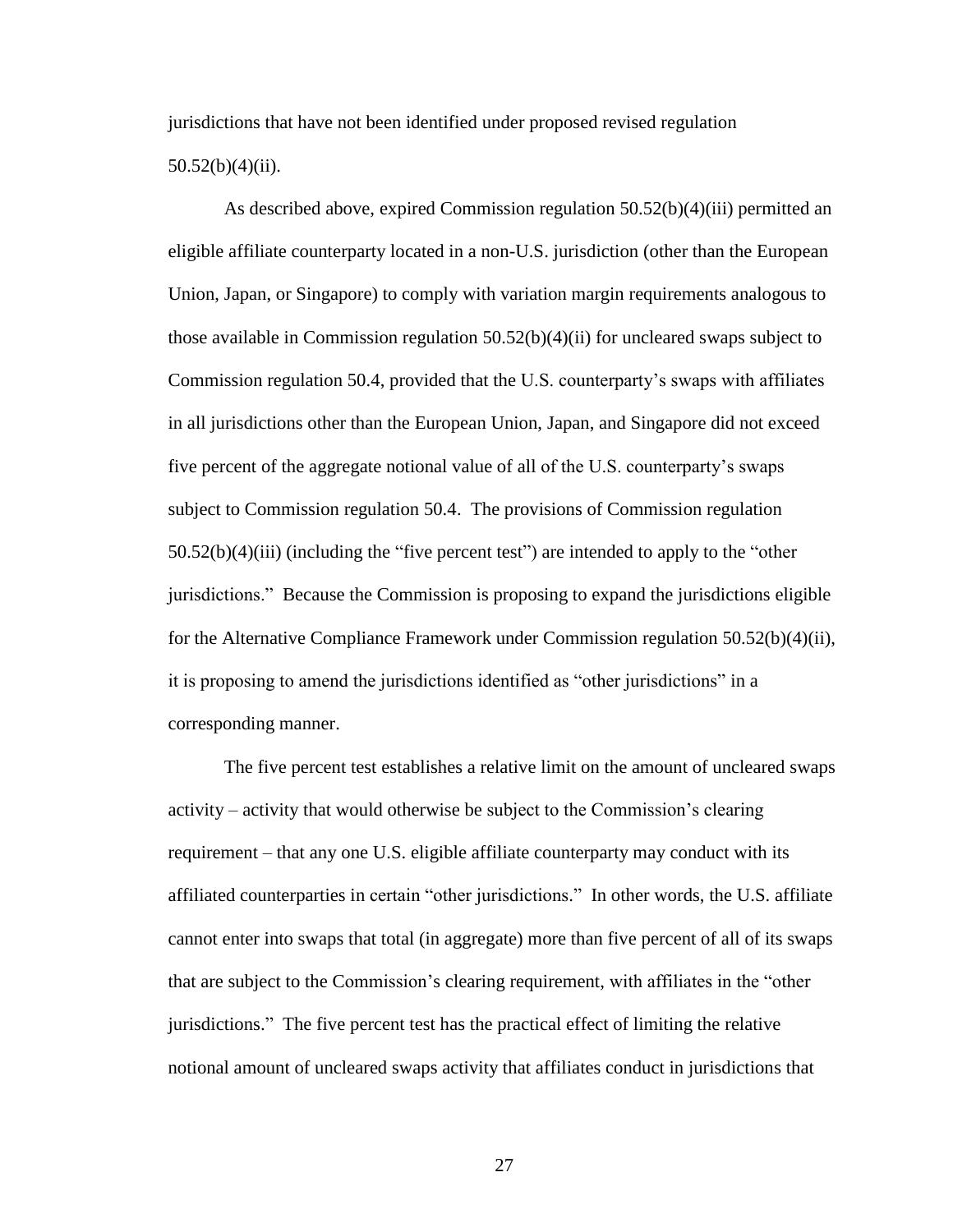are not identified in Commission regulation 50.52(b)(4)(ii). The Commission continues to believe that limiting the relative notional amount of uncleared swaps executed in jurisdictions that have not established or implemented clearing regimes, along with conditioning relief on the use of variation margin, protects the eligible affiliate counterparty located in the United States from exposure to the risks associated with material swaps exposure in jurisdictions that do not have their own domestic clearing regime. There also exists the possibility that parties may alter their swaps trading in response to the proposed expansion of the number of jurisdictions excluded from the five percent limitation. To the extent that it now applies to fewer countries, a market participant's five percent exposure may be comprised of swaps with counterparties in less sophisticated swaps markets. The Commission invites comment on the market incentives and likely outcomes of its proposal.

The five percent test was adopted by the Commission as a time-limited measure to facilitate compliance with the Outward-Facing Swaps Condition. Before the provisions of the Alternative Compliance Frameworks expired in March 2014, DCR issued no-action letters designed to lengthen the transition period and to permit entities to continue complying with the terms in Commission regulation  $50.52(b)(4)(iii)$ . The Commission recognized that there may be affiliated counterparties located outside of the United States, the European Union, Japan, or Singapore, that would be engaging in interaffiliate swaps and would need an alternative compliance mechanism until the unlisted jurisdictions implemented a clearing regime.

Now, six years after the Commission implemented its first clearing requirement, affiliated entities still face difficulties clearing outward-facing swaps locally, particularly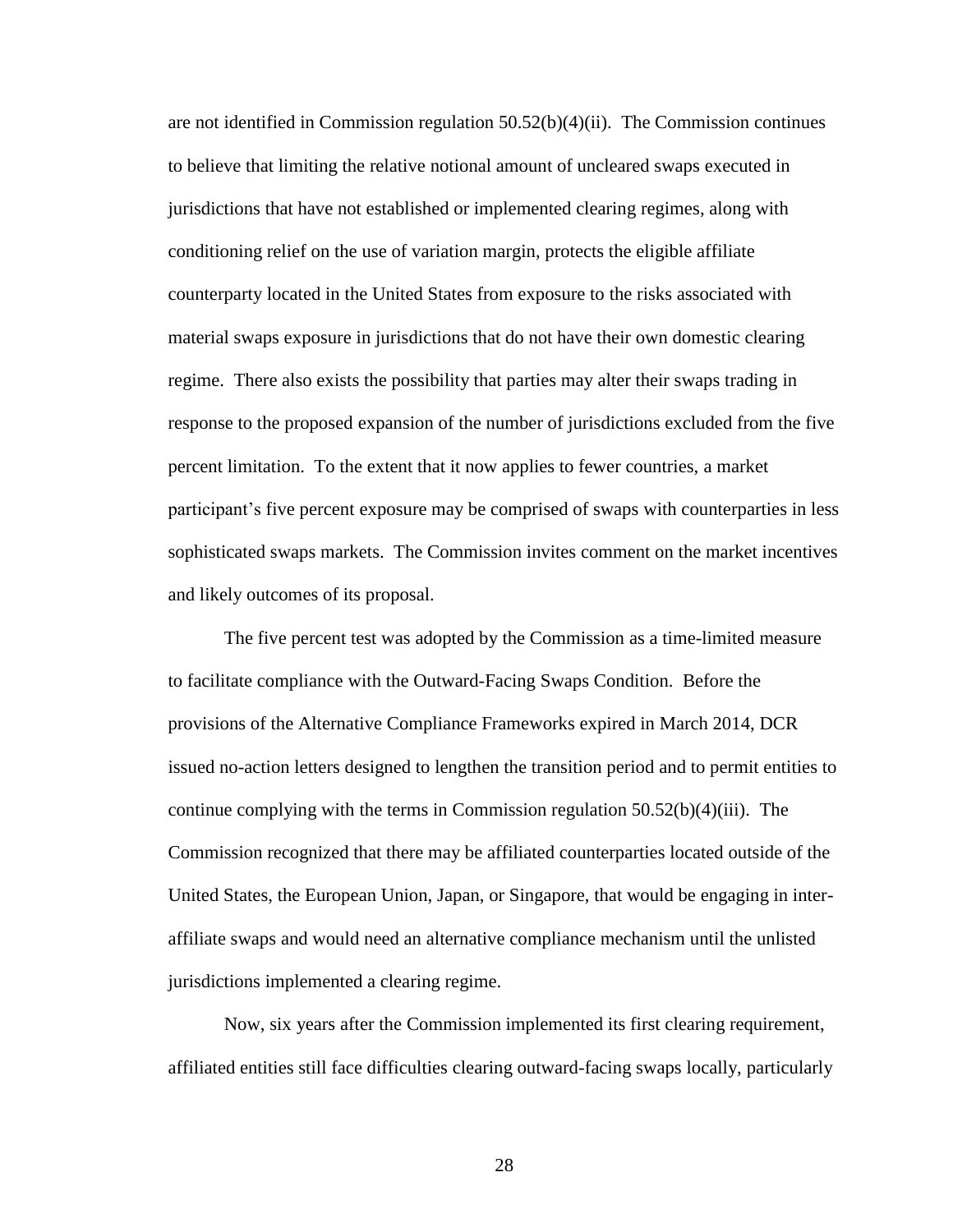in jurisdictions that have not adopted domestic clearing regimes. For this reason, the Commission is proposing to reinstate the Alternative Compliance Framework included under Commission regulation  $50.52(b)(4)(iii)$ , and to redefine the jurisdictions that will be eligible. The Commission is proposing to amend regulation  $50.52(b)(4)(iii)$  to identify jurisdictions other than Australia, Canada, the European Union, Hong Kong, Japan, Mexico, Singapore, Switzerland, the United Kingdom, or the United States as the "other jurisdictions." The Commission preliminarily believes that the jurisdictions included in revised regulation 50.52(b)(4)(ii) have all established domestic clearing regimes and requirements that will help to protect against evasion of the Commission's clearing requirement. The list of jurisdictions excluded from "other" is the same as the list of jurisdictions eligible for the Alternative Compliance Framework under  $50.52(b)(4)(ii)$ , and then it also adds the United States.

*Request for Comment.* The Commission requests comment as to whether an entity has relied on, or intends to rely on, the relief equivalent to the expired Alternative Compliance Framework provided in Commission regulation 50.52(b)(4)(iii)(B). Additionally, the Commission requests comment as to whether the five percent test outlined in Commission regulation  $50.52(b)(4)(iii)$  should be reinstated and updated as proposed, or whether the Commission should delete the expired provision and eliminate the five percent test.

6. Proposing Not to Reinstate Commission Regulation 50.52(b)(4)(iii)(A)

As the Commission has noted above, it is not aware of any eligible affiliate counterparties that have chosen to comply with the relief equivalent to the expired Alternative Compliance Frameworks using the option to pay and collect variation margin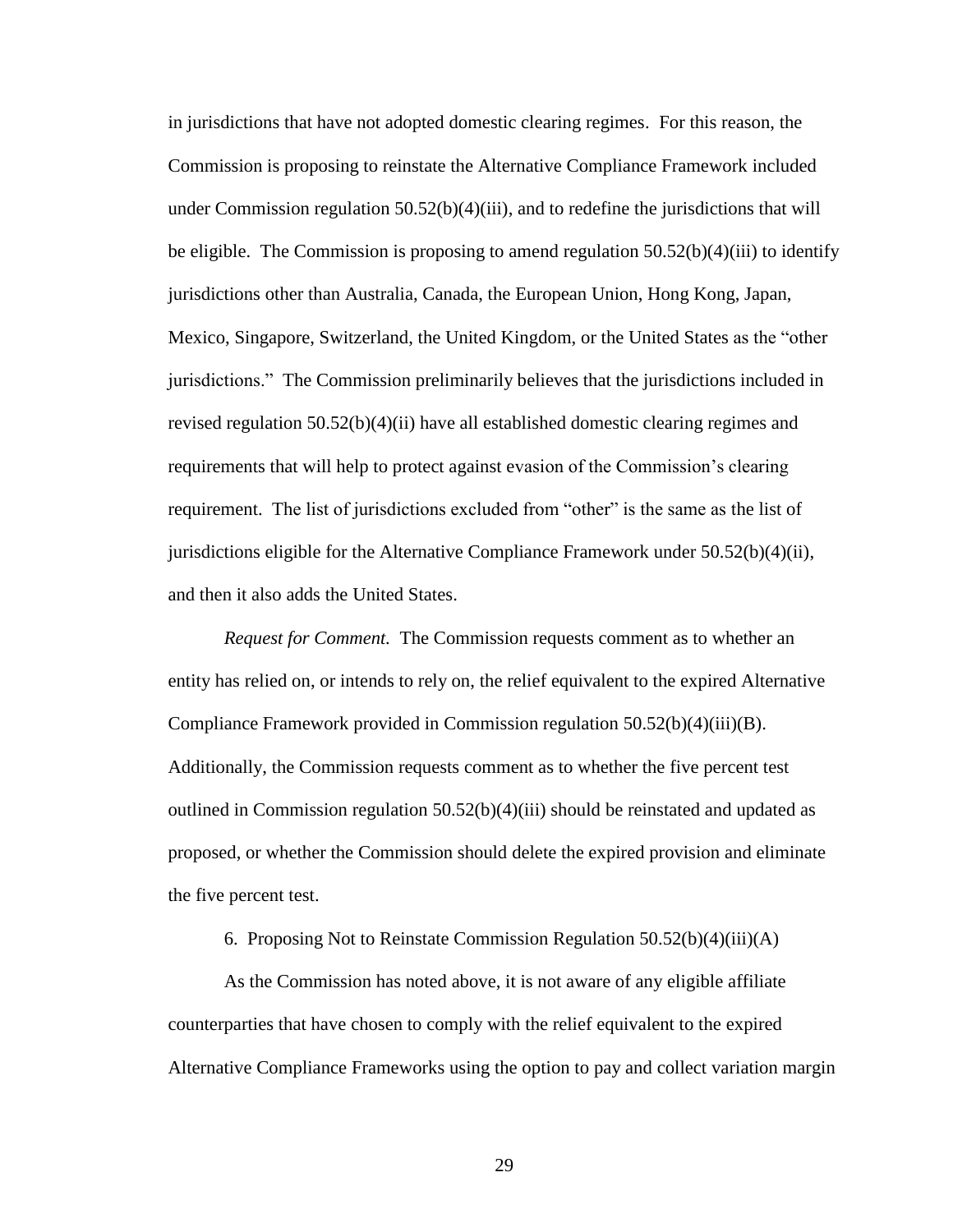on swaps with all unaffiliated counterparties. The Commission understands that, just as eligible affiliate counterparties elect to comply with the Alternative Compliance Framework under the terms of Commission regulation  $50.52(b)(4)(ii)(A)(2)$ , any eligible affiliate counterparties complying with Commission regulation 50.52(b)(4)(iii) choose to pay and collect variation margin on swaps with all other eligible affiliate counterparties as contemplated by Commission regulation  $50.52(b)(4)(iii)(B)$ . Thus, in order to reinstate a simplified Alternative Compliance Framework and because the Commission preliminarily believes that the relief equivalent to Commission regulation 50.52(b)(4)(iii)(A) has not been relied upon by market participants, the Commission proposes not to reinstate the provision under Commission regulation 50.52(b)(4)(iii)(A).

*Request for Comment*. The Commission requests comment as to whether a market participant has relied on, or intends to rely on, the relief equivalent to the expired Alternative Compliance Framework provided in Commission regulation  $50.52(b)(4)(iii)(A).$ 

#### 7. Additional Revisions to Commission Regulation 50.52

As part of its proposal to reinstate the Alternative Compliance Framework provisions of Commission regulation  $50.52(b)(4)(iii)$ , and to make them available to eligible affiliate counterparties located in certain non-U.S. jurisdictions, the Commission is proposing to add a definition of "United States" to revised regulation  $50.52(a)(2)$ identical to the one in Commission regulation 23.160(a) (cross-border application of the uncleared margin regulations). This provision defines the United States to mean "the United States of America, its territories and possessions, any State of the United States,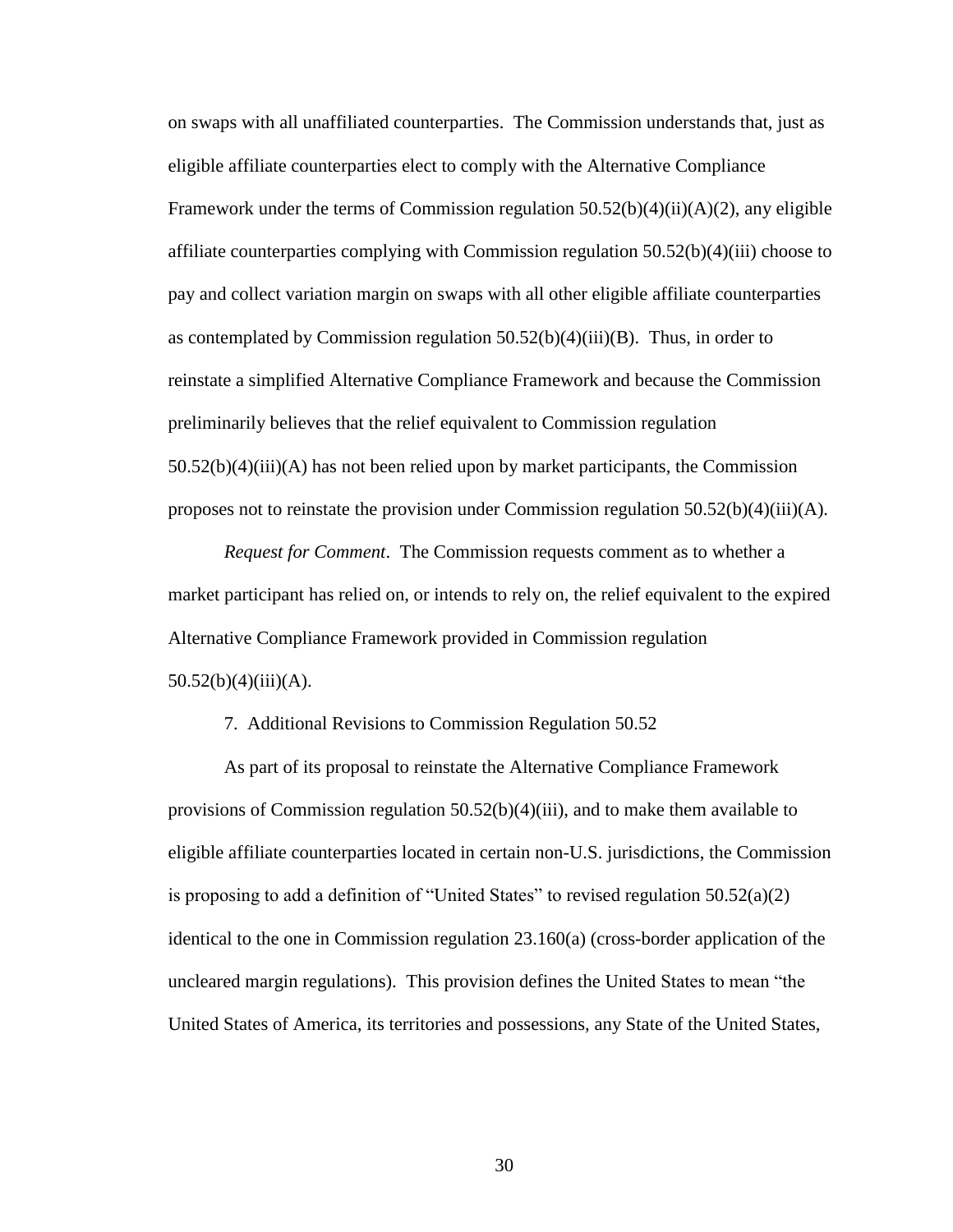and the District of Columbia." The new definition of United States is referenced in proposed revised regulation 50.52(b)(4)(iii).

The Commission preliminarily believes that the proposed revisions to regulation 50.52(b)(4) provide an exemption from the Commission's clearing requirement, in a manner that is demonstrated to be workable, while imposing conditions necessary to ensure that inter-affiliate swaps exempted from required clearing meet certain riskmitigating conditions. In addition, the Commission preliminarily believes that the proposed revisions would provide more flexibility to eligible affiliate counterparties electing the Inter-Affiliate Exemption and would increase legal certainty for the reasons stated above.

*Request for Comment*. The Commission requests comment on the proposal to include a definition for the term "United States" as it is used in the revised and reinstated regulation 50.52. More broadly, the Commission requests comment as to whether the proposed modified Outward-Facing Swaps Condition and reinstated Alternative Compliance Frameworks will prevent market participants from using the Inter-Affiliate Exemption to evade the Commission's clearing requirement or transfer risk to U.S. firms by entering into uncleared swaps with non-U.S. affiliates.

#### *B. Commission's Section 4(c) Authority*

The Commission issued the Inter-Affiliate Exemption pursuant to section  $4(c)(1)$ of the CEA, which grants the Commission the authority to exempt any transaction or class of transactions, including swaps, from certain provisions of the CEA, including the Commission's clearing requirement, in order to "promote responsible economic or financial innovation and fair competition." Section  $4(c)(2)$  of the CEA further provides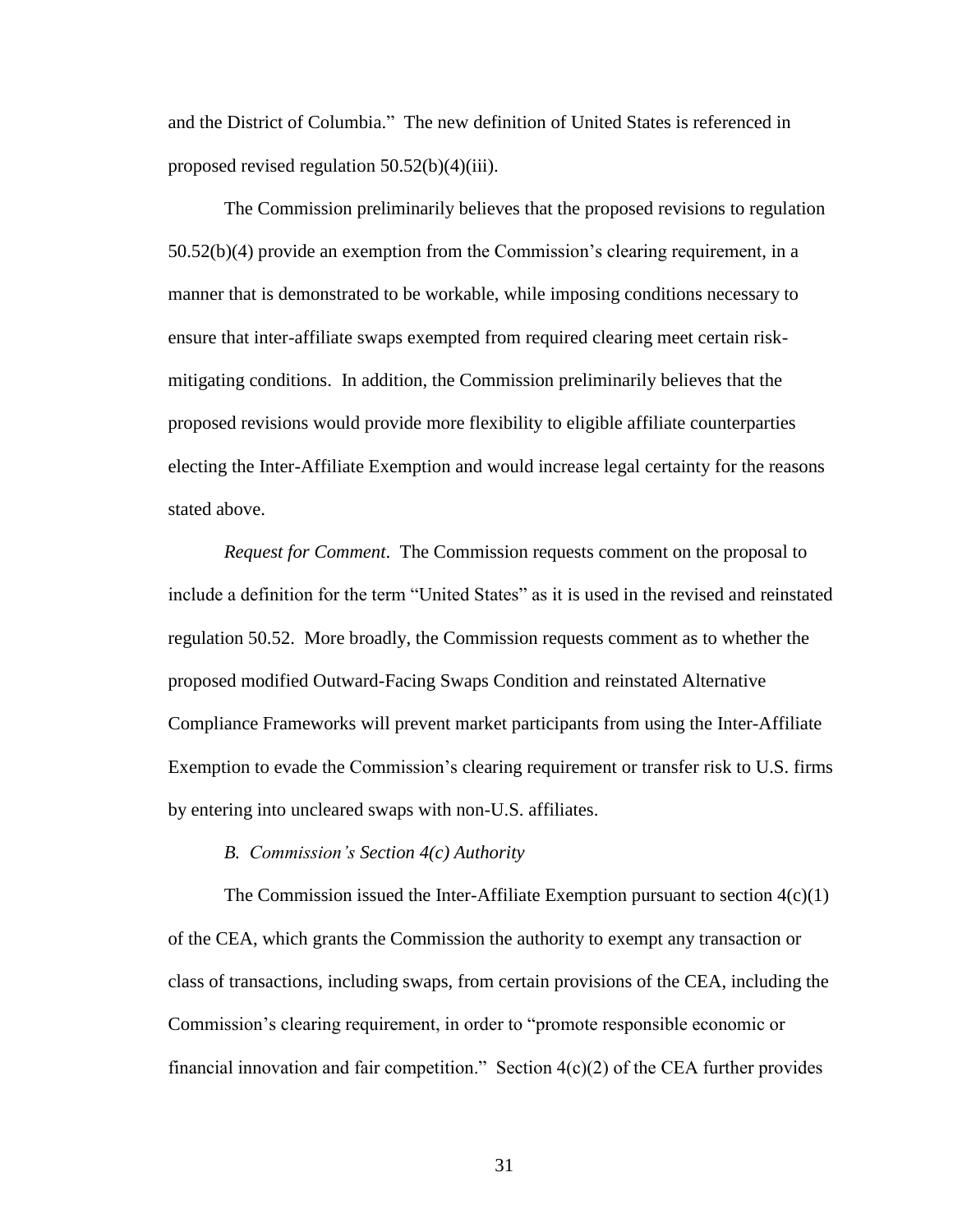that the Commission may not grant exemptive relief unless it determines that: (1) the exemption is appropriate for the transaction and consistent with the public interest; (2) the exemption is consistent with the purposes of the CEA;  $(3)$  the transaction will be entered into solely between "appropriate persons"; and (4) the exemption will not have a material adverse effect on the ability of the Commission or any contract market to discharge its regulatory or self-regulatory responsibilities under the CEA. In enacting section 4(c), Congress noted that the purpose of the provision is to give the Commission a means of providing certainty and stability to existing and emerging markets so that financial innovation and market development can proceed in an effective and competitive manner. 59

The Commission preliminarily believes that the exemption, as modified in this proposal, is consistent with the public interest and with the purposes of the CEA. As the Commission noted in the adopting release to the Inter-Affiliate Exemption, inter-affiliate swaps provide an important risk management role within corporate groups.<sup>60</sup> These swaps may be beneficial to the entity as a whole. The proposed revisions to the Outward-Facing Swaps Condition and the Alternative Compliance Frameworks would facilitate use of the Inter-Affiliate Exemption by permitting the variation margin provisions under proposed Commission regulation 50.52(b)(4)(ii) and (iii) to be used in connection with swaps with eligible affiliate counterparties located in any non-U.S. jurisdiction, not only

<sup>59</sup> House Conf. Report No. 102-978, 1992 U.S.C.C.A.N. 3179, 3213.

 $60$  Clearing Exemption for Swaps Between Certain Affiliated Entities, 78 FR 21754 (citing to commenters and the proposal in support of the conclusion that "inter-affiliate transactions provide an important risk management role within corporate groups" and that "swaps entered into between corporate affiliates, if properly risk-managed, may be beneficial to the entity as a whole.").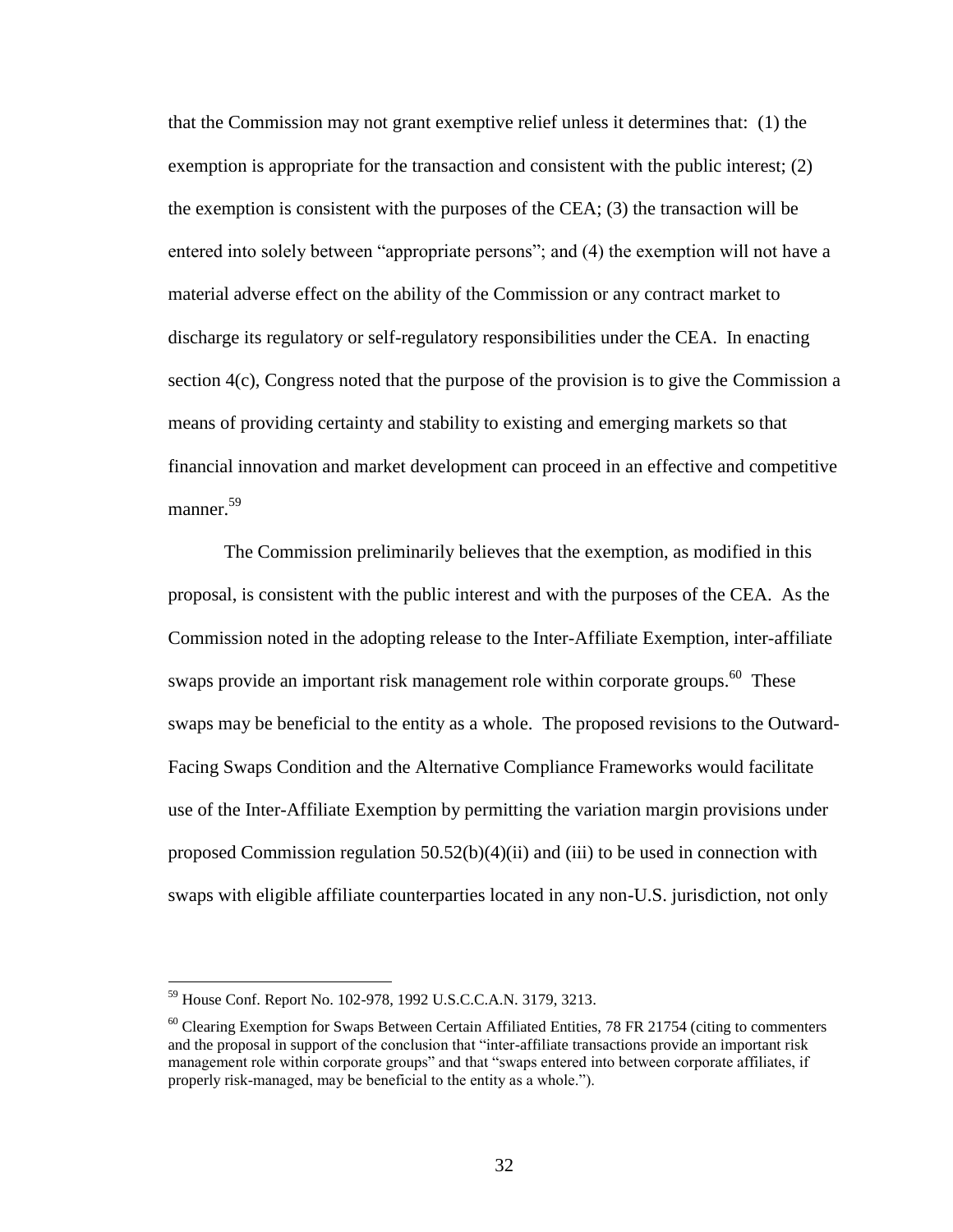those located in the European Union, Japan, or Singapore. Pursuant to no-action relief issued by DCR, as discussed above, these provisions have been in use since 2013.

Based on the Commission's review of data reported to the Depository Trust & Clearing Corporation's (DTCC's) swap data repository, DTCC Data Repository (U.S.) LLC (DDR), the Alternative Compliance Framework provisions under Commission regulation  $50.52(b)(4)(ii)$  appear to be working because the Commission has identified approximately 50 entities located in Australia, Canada, the European Union, Hong Kong, Japan, Mexico, Singapore, Switzerland, or the United Kingdom that elected the Inter-Affiliate Exemption between January 1, 2018 to December 31, 2018.<sup>61</sup> The Commission preliminarily believes that these entities chose to, or could have, complied with the Alternative Compliance Framework under Commission regulation 50.52(b)(4)(ii) because of the jurisdiction in which they are organized. Based on the same data set from January 1, 2018 to December 31, 2018, the Commission identified 12 entities located in jurisdictions other than Australia, Canada, the European Union, Hong Kong, Japan, Mexico, Singapore, Switzerland, the United Kingdom, or the United States that elected the Inter-Affiliate Exemption and chose to, or could have, complied with the Alternative Compliance Framework under Commission regulation 50.52(b)(4)(iii). During the same time period, the data showed that approximately 70 U.S. entities elected the Inter-Affiliate Exemption.

The Commission preliminarily believes that reinstating the Alternative Compliance Frameworks as permanent provisions, and extending the availability of the

 $<sup>61</sup>$  The Commission notes that although current Commission regulation 50.52 does not permit entities to</sup> comply with either of the Alternative Compliance Frameworks because they have expired, the relief provided by DCR no-action letters means that market participants have continued to use and report swaps activity in compliance with the Alternative Compliance Frameworks.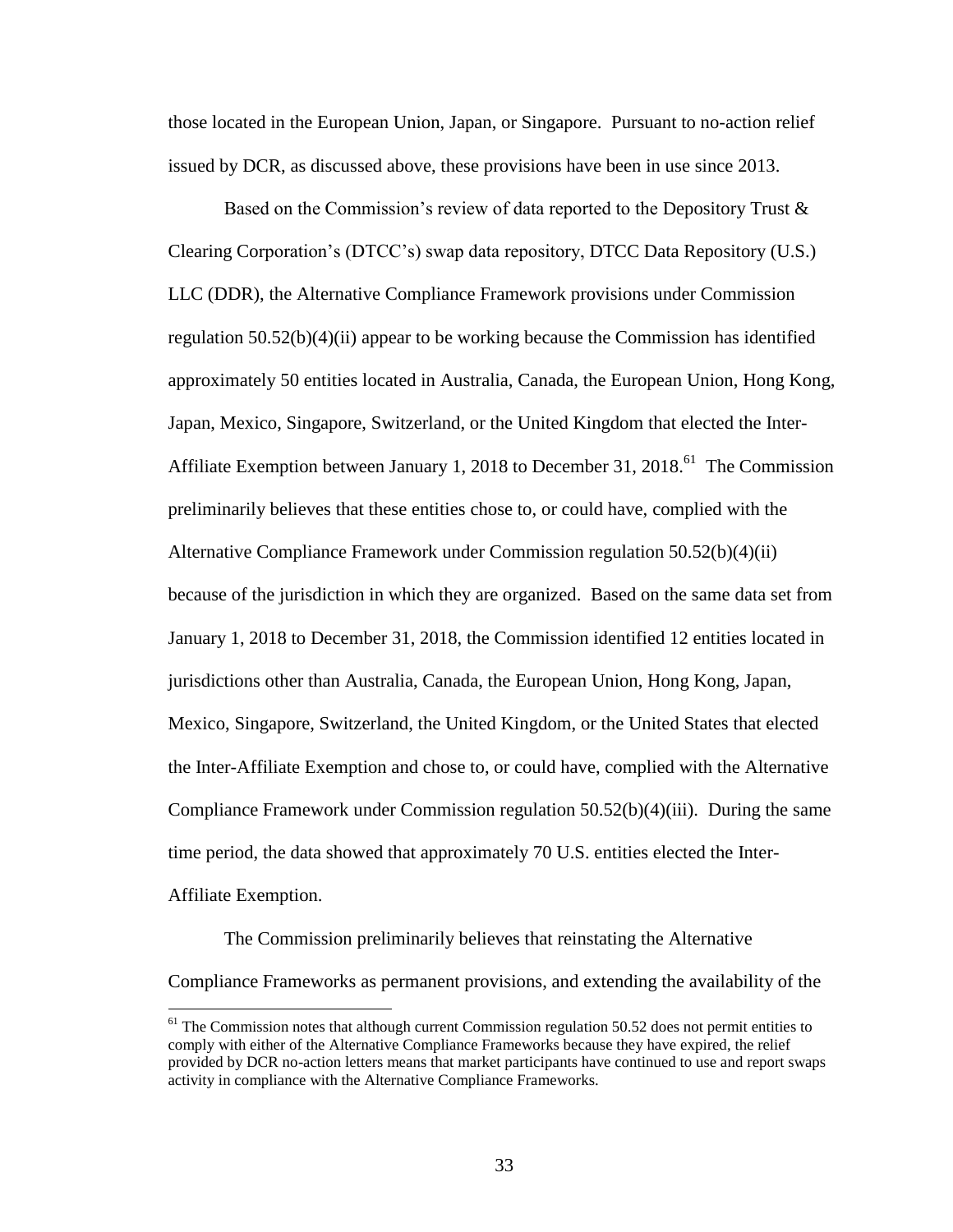first framework under Commission regulation 50.52(b)(4)(ii) to eligible affiliate counterparties located in Australia, Canada, the European Union, Hong Kong, Japan, Mexico, Singapore, Switzerland, and the United Kingdom while correspondingly narrowing the availability of the second framework under Commission regulation 50.52(b)(4)(iii), would be appropriate for inter-affiliate swap transactions, would promote responsible financial innovation and fair competition, and would be consistent with the public interest.

In this regard, the Commission considered whether the availability of the proposed Alternative Compliance Frameworks might result in fewer affiliated counterparties clearing their outward-facing swaps and the significance of any such reduction in terms of the use of inter-affiliate swaps as a risk management tool. Generally speaking, it is difficult to estimate whether the proposed rule will reduce central clearing of outward-facing swaps. Among other factors, the application of mandatory clearing and the availability of central clearing for particular types of swaps vary by jurisdiction. Also, market participants' response to the proposed rule may depend on which of their swaps are eligible for the Inter-Affiliate Exemption. Despite this uncertainty, the Commission believes that there may be a significant number of affiliated counterparties that will continue to engage in uncleared swaps activity as permitted under the proposed Alternative Compliance Frameworks.<sup>62</sup>

 $62$  Based on a review of DDR data reflecting past use of the Inter-affiliate Exemption, the Commission estimates that up to 70 eligible affiliate counterparties located outside of the United States may elect to comply with one of the reinstated Alternative Compliance Frameworks thereby choosing not to clear their outward-facing swaps and rather to pay and collect variation margin on all swaps with other eligible affiliated counterparties instead. These 70 entities include affiliates of swap dealers that are active in multiple jurisdictions.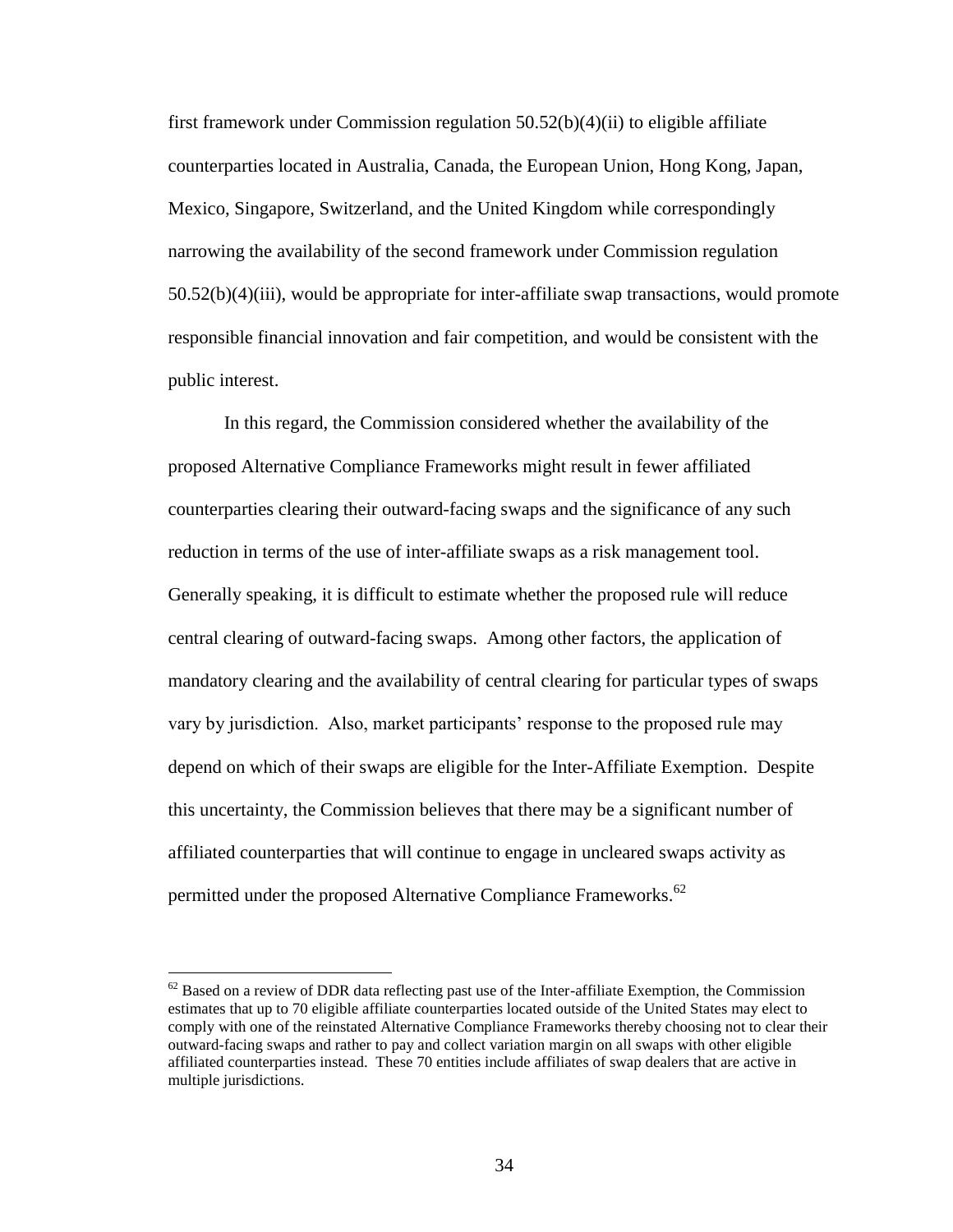As noted above, swap dealers electing the exemption use inter-affiliate swaps as an important risk management tool within corporate groups and these affiliated groups are subject to a range of regulatory and other controls as part of their swap activities in the United States and in other jurisdictions. In sum, in considering whether the proposed exemption would promote responsible financial innovation and fair competition and would be consistent with the public interest, the Commission took the factors discussed above into account  $-i.e.,$  the value of inter-affiliate swaps as a risk management tool, the extent to which the Alternative Compliance Frameworks would foster this use of interaffiliate swaps, and the potential for more elections not to clear outward-facing swaps.

The Commission believes that the proposed revisions to the Outward-Facing Swaps Condition and Alternative Compliance Frameworks would be available only to "appropriate persons." Section  $4(c)(3)$  of the CEA includes within the term "appropriate" person" a number of specified categories of persons, including such other persons that the Commission determines to be appropriate in light of their financial or other qualifications, or the applicability of appropriate regulatory protections. In the 2013 Inter-Affiliate Exemption final rulemaking, the Commission found that eligible contract participants (ECPs) are appropriate persons within the scope of section  $4(c)(3)(K)$  of the  $CEA<sup>63</sup>$  The Commission noted that the elements of the ECP definition (as set forth in section  $1a(18)(A)$  of the CEA and Commission regulation  $1.3(m)$  generally are more restrictive than the comparable elements of the enumerated "appropriate person" definition. Given that only ECPs are permitted to enter into uncleared swaps, there is no risk that a non-ECP or a person who does not satisfy the requirements for an "appropriate

<sup>&</sup>lt;sup>63</sup> Clearing Exemption for Swaps Between Certain Affiliated Entities, 78 FR 21754.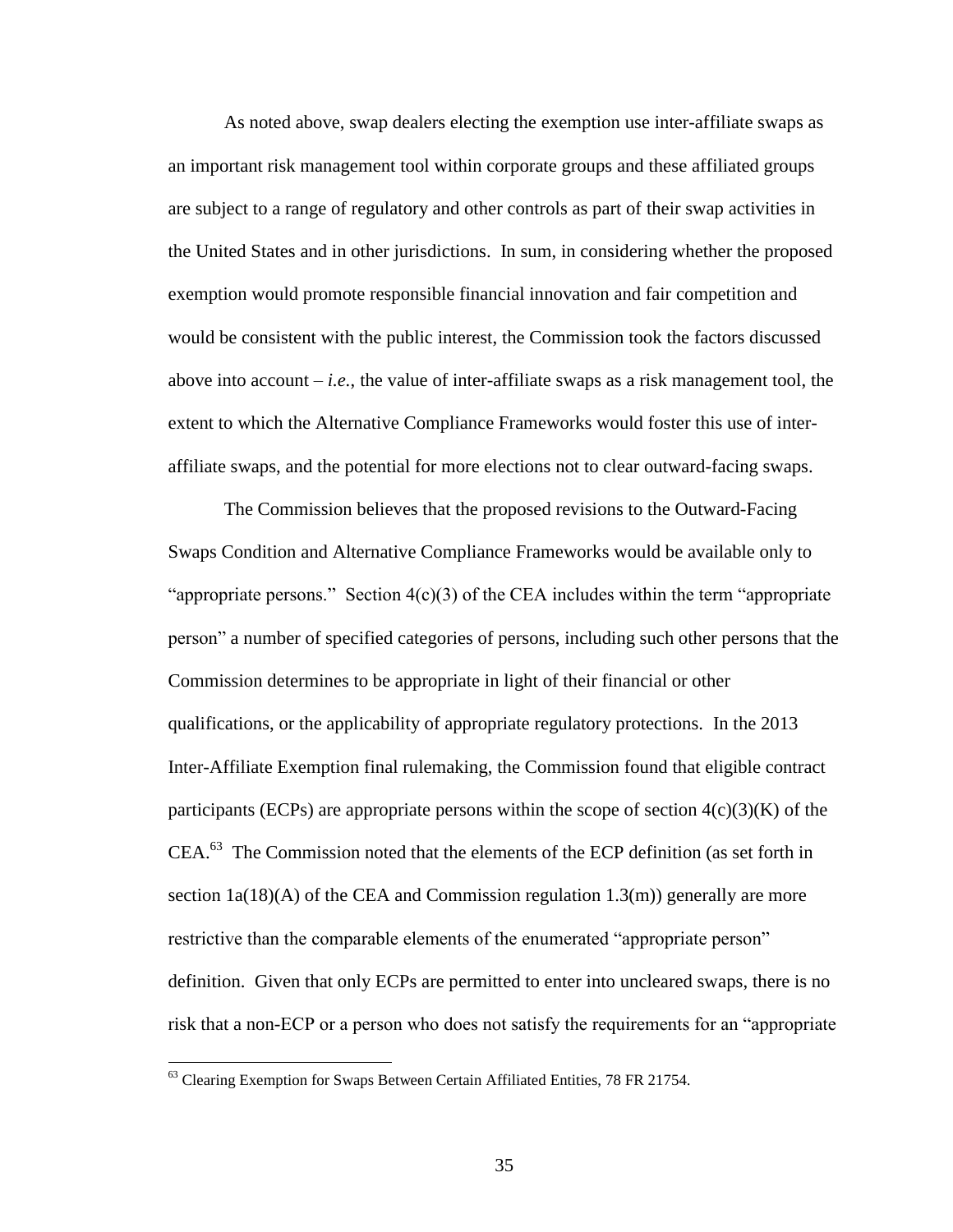person" could enter into an uncleared swap using the Inter-Affiliate Exemption. Therefore, for purposes of this proposal, the Commission reaffirms its finding that the class of persons eligible to rely on the Inter-Affiliate Exemption will be limited to "appropriate persons" within the scope of section  $4(c)(3)$  of the CEA.

Finally, the Commission preliminarily finds that the proposed revised Inter-Affiliate Exemption will not have a material effect on the ability of the Commission to discharge its regulatory responsibilities. This exemption continues to be limited in scope and, as described further below, the Commission will continue to have access to information regarding the inter-affiliate swaps subject to this exemption because they will be reported to an SDR pursuant to the conditions of the exemption. In addition to the reporting conditions in the rule, the Commission retains its special call, anti-fraud, and anti-evasion authorities, which will enable it to adequately discharge its regulatory responsibilities under the CEA.

For the reasons described in this proposal, the Commission preliminarily believes it would be appropriate and consistent with the public interest to amend the Outward-Facing Swaps Condition and Alternative Compliance Frameworks as proposed.

*Request for Comment.* The Commission requests comment as to whether the proposed revisions to the Outward-Facing Swaps Condition and Alternative Compliance Frameworks would be an appropriate exercise of the Commission's authority under section 4(c) of the CEA. The Commission also requests comment as to whether the proposed revisions to the Outward-Facing Swaps Condition and Alternative Compliance Frameworks would be in the public interest.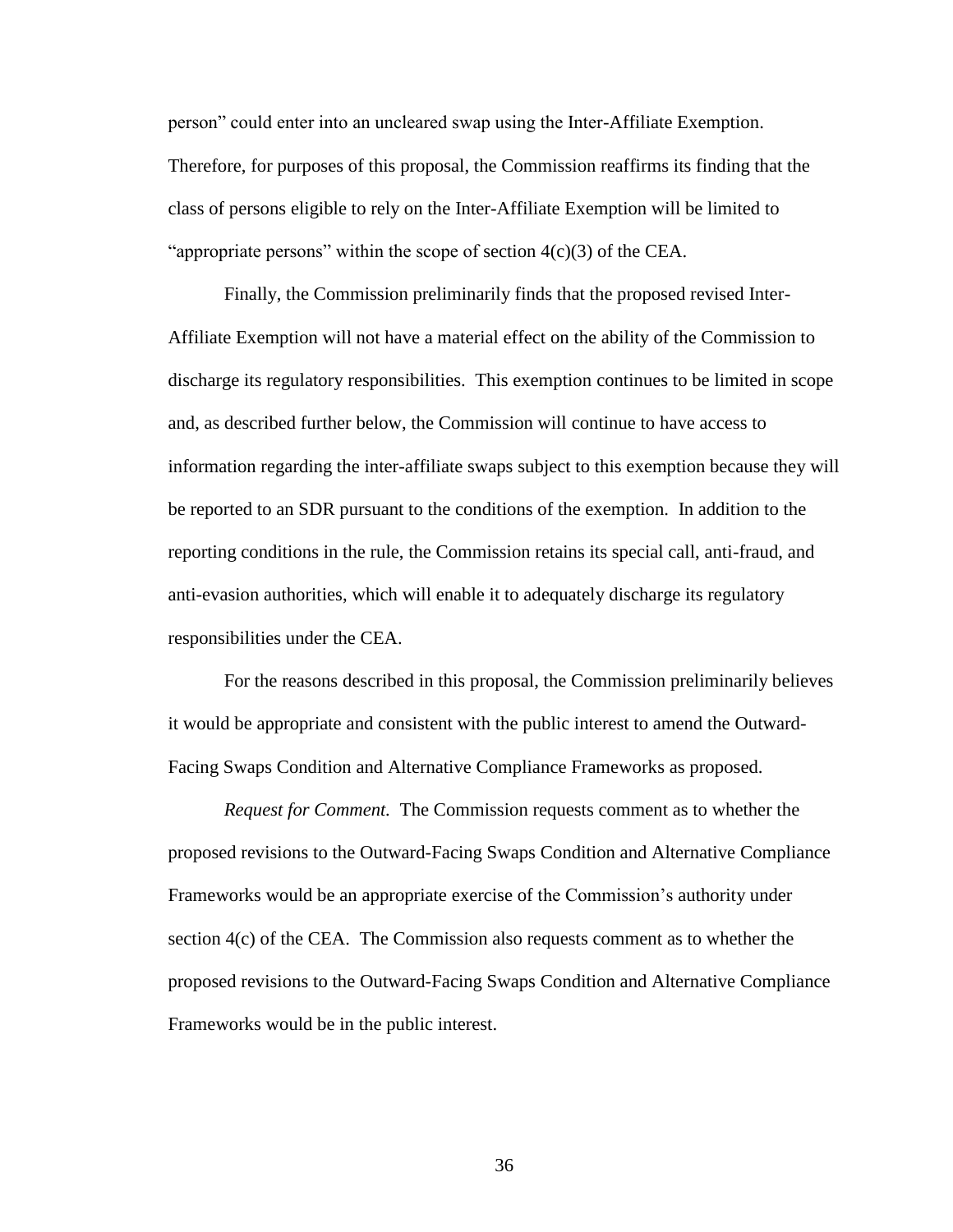# **III. Related Matters**

## *A. Regulatory Flexibility Act*

The Regulatory Flexibility Act (RFA) requires agencies to consider whether the rules they propose will have a significant economic impact on a substantial number of small entities and, if so, provide a regulatory flexibility analysis respecting the impact.<sup>64</sup> The proposed revisions to the Inter-Affiliate Exemption contained in this proposed rulemaking will not affect any small entities, as the RFA uses that term. Pursuant to section 2(e) of the CEA, only ECPs may enter into swaps, unless the swap is listed on a DCM. The Commission has previously determined that ECPs are not small entities for purposes of the RFA.<sup>65</sup> The proposed revisions to the Inter-Affiliate Exemption would only affect ECPs because all persons that are not ECPs are required to execute their swaps on a DCM, and all contracts executed on a DCM must be cleared by a DCO, as required by statute and regulation, not by operation of any clearing requirement determination. Therefore, the Chairman, on behalf of the Commission, hereby certifies pursuant to 5 U.S.C. 605(b) that this proposed rulemaking will not have a significant economic impact on a substantial number of small entities.

#### *B. Paperwork Reduction Act*

The Paperwork Reduction Act (PRA)<sup>66</sup> imposes certain requirements on federal agencies, including the Commission, in connection with conducting or sponsoring any collection of information as defined by the PRA. This proposed rulemaking will not require a new collection of information from any persons or entities. The Commission is

 $64$  5 U.S.C. 601 et seq.

<sup>65</sup> 66 FR 20740, 20743 (Apr. 25, 2001).

<sup>66</sup> 44 U.S.C. 3507(d).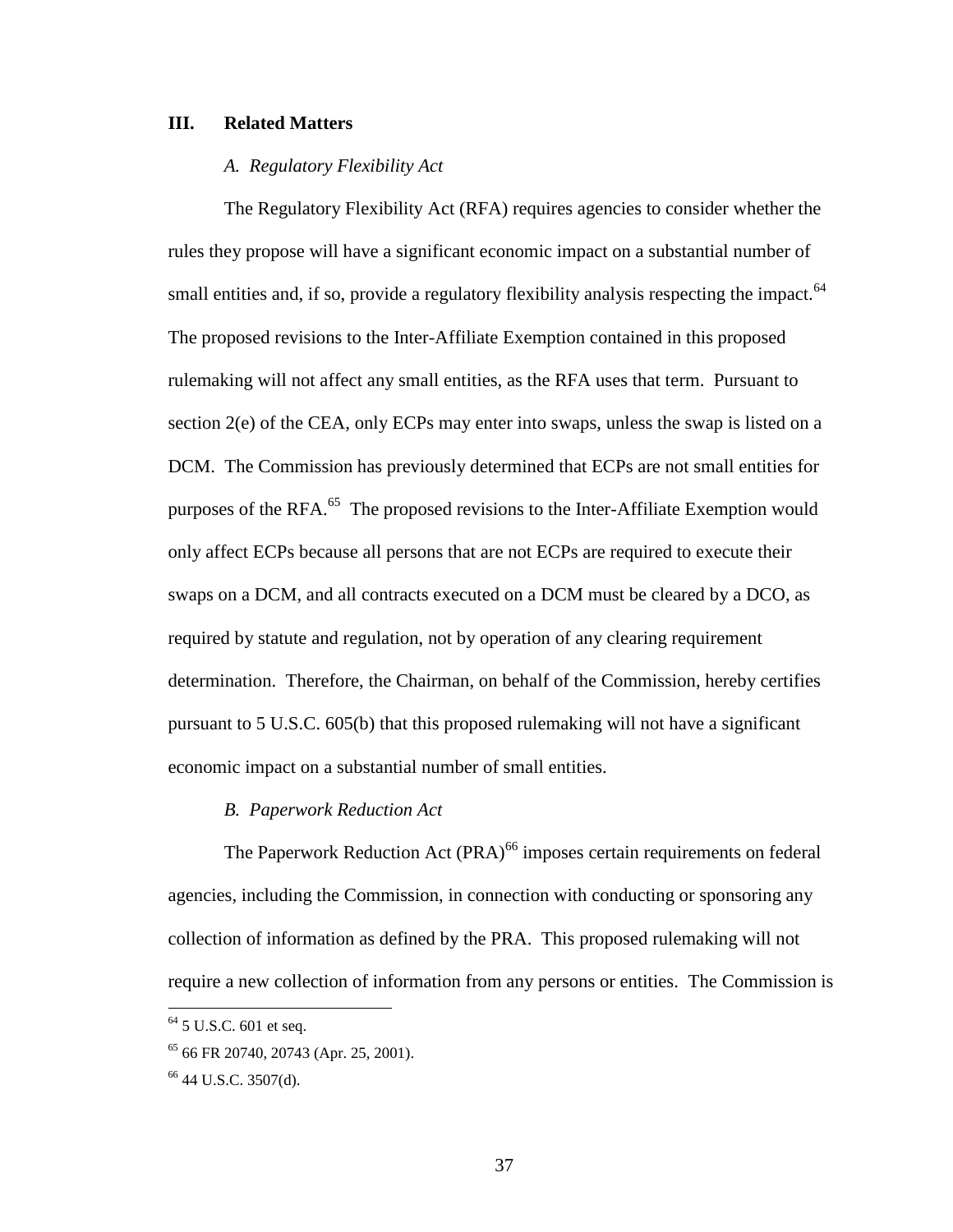not proposing to amend the reporting requirements of Commission regulations 50.52(c) and (d), for which the Office of Management and Budget has assigned control number 3038-0104.

# *C. Cost-Benefit Considerations*

#### 1. Statutory and Regulatory Background

Section 15(a) of the CEA requires the Commission to consider the costs and benefits of its actions before promulgating a regulation under the CEA or issuing certain orders. Section 15(a) further specifies that the costs and benefits shall be evaluated in light of the following five broad areas of market and public concern: (1) protection of market participants and the public; (2) efficiency, competitiveness and financial integrity; (3) price discovery; (4) sound risk management practices; and (5) other public interest considerations (collectively referred to herein as the Section 15(a) Factors.) Accordingly, the Commission considers the costs and benefits associated with the proposed amendments to the Inter-Affiliate Exemption in light of the Section 15(a) Factors.

In the sections that follow, the Commission considers: (1) the costs and benefits of reinstating modified Alternative Compliance Frameworks to the Inter-Affiliate Exemption as described in this proposed rule; (2) the alternatives contemplated by the Commission and their costs and benefits; and (3) the impact on the Section 15(a) Factors of reinstating the availability of modified Alternative Compliance Frameworks to the Inter-Affiliate Exemption.

The regulatory baseline for this rulemaking is the current swap clearing requirement and the inter-affiliate exemption codified in Commission regulation 50.52. The Alternative Compliance Frameworks included in Commission regulations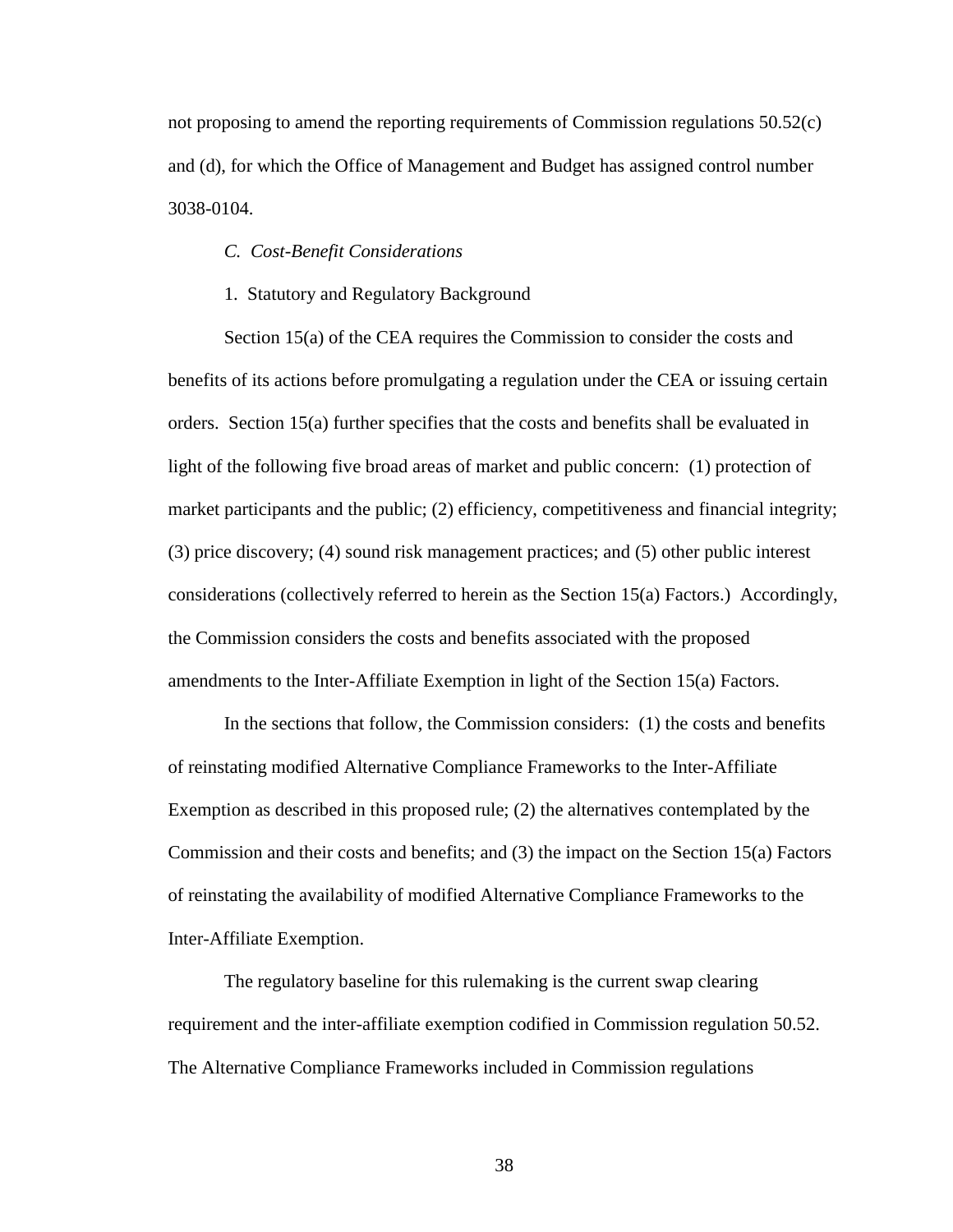50.52(b)(4)(ii) and (iii) expired as of March 11, 2014. As a practical matter, market participants have continued to use the Alternative Compliance Frameworks because DCR issued a series of no-action letters stating that it would not recommend that the Commission commence an enforcement action against entities using the Alternative Compliance Frameworks. As such, to the extent that market participants have relied upon relevant Commission staff action, the actual costs and benefits of this proposal, as realized in the market, may not be as significant.

However, because the current Alternative Compliance Frameworks have expired, the Commission's regulatory baseline for the costs and benefits consideration is the requirement that all market participants must comply with the Outward-Facing Swaps Condition pursuant to Commission regulation  $50.52(b)(4)(i)$ , by either clearing the swap or complying with an exception to or exemption from the clearing requirement. The Commission will assess the costs and benefits of reinstating modified Alternative Compliance Frameworks as if they are not available currently.

Although the Alternative Compliance Frameworks were unavailable according to the text of Commission regulation 50.52, during the 2018 calendar year the Commission was able to monitor the number of entities complying with the Outward-Facing Swaps Condition through the Alterative Compliance Frameworks, as permitted by DCR noaction letters.

The Commission notes that the consideration of costs and benefits below is based on the understanding that the markets function internationally, with many transactions involving U.S. firms taking place across international boundaries; with some Commission registrants being organized outside of the United States; with leading industry members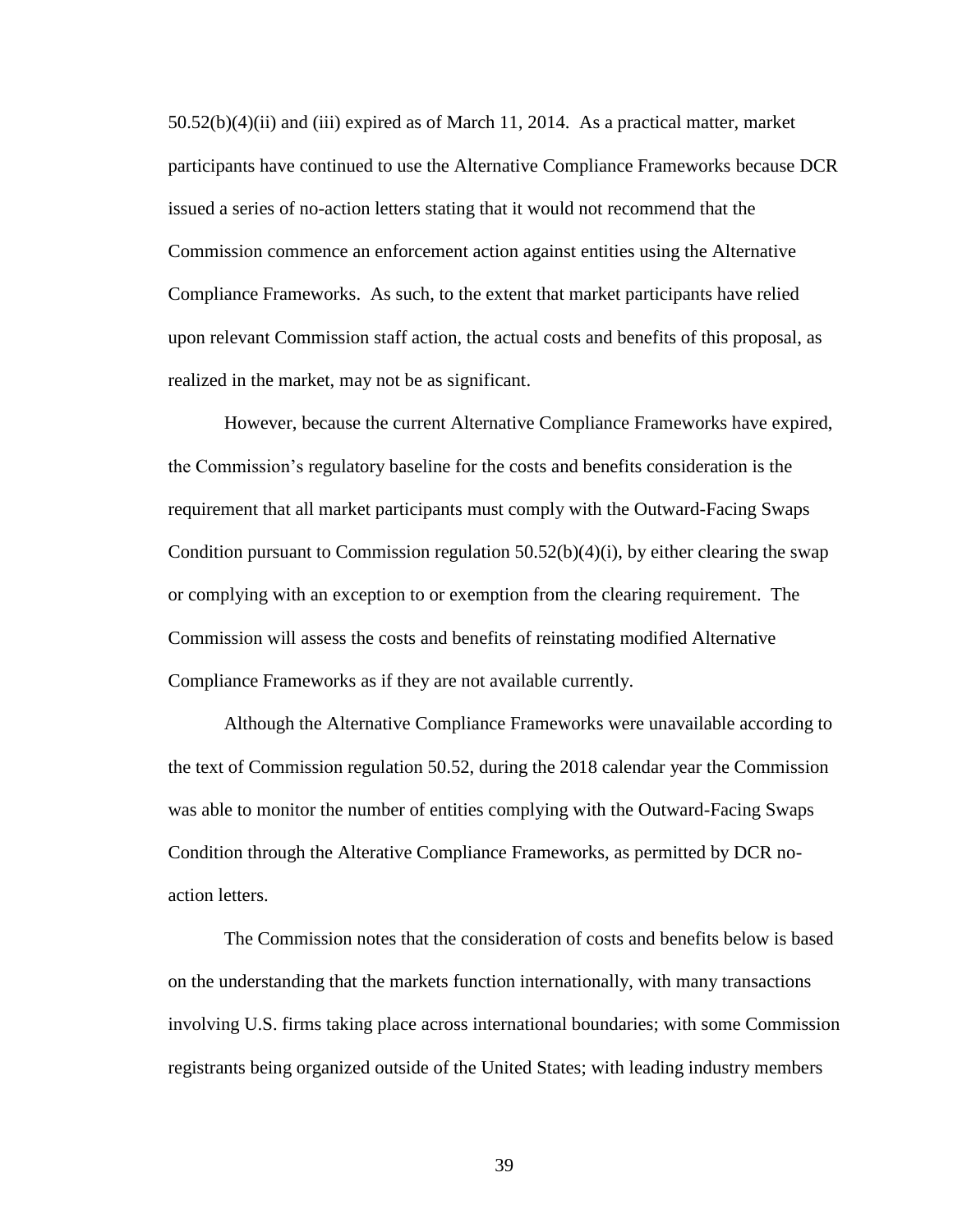typically conducting operations both within and outside the United States; and with industry members commonly following substantially similar business practices wherever located. Where the Commission does not specifically refer to matters of location, the below discussion of costs and benefits refers to the effects of the proposed rule on all activity subject to the proposed and amended regulations, whether by virtue of the activity's physical location in the United States or by virtue of the activity's connection with or effect on U.S. commerce under section  $2(i)$  of the CEA.<sup>67</sup> In particular, the Commission notes that a significant number of entities affected by this proposed rulemaking are located outside of the United States.

- 2. Considerations of the Costs and Benefits of the Commission's Action
- a. Costs

By reinstating modified Alternative Compliance Frameworks to the Outward-Facing Swaps Condition in the Inter-Affiliate Exemption, the proposed rule would permit affiliated entities to elect not to clear swaps with unaffiliated entities that would otherwise be subject to the Commission's clearing requirement. Under current Commission regulation 50.52, all eligible affiliate counterparties must either clear swaps subject to the clearing requirement or qualify for an exception to or exemption from the clearing requirement. This proposal would allow eligible affiliate counterparties to be exposed to greater measures of counterparty credit risk under the Alternative Compliance Frameworks than if they cleared these swaps. Clearing, along with the Commission's requirements related to swap clearing, mitigates counterparty credit risk in the following ways: (1) an FCM guarantees the performance of a customer and in so doing, takes steps

 $67$  7 U.S.C. 2(i).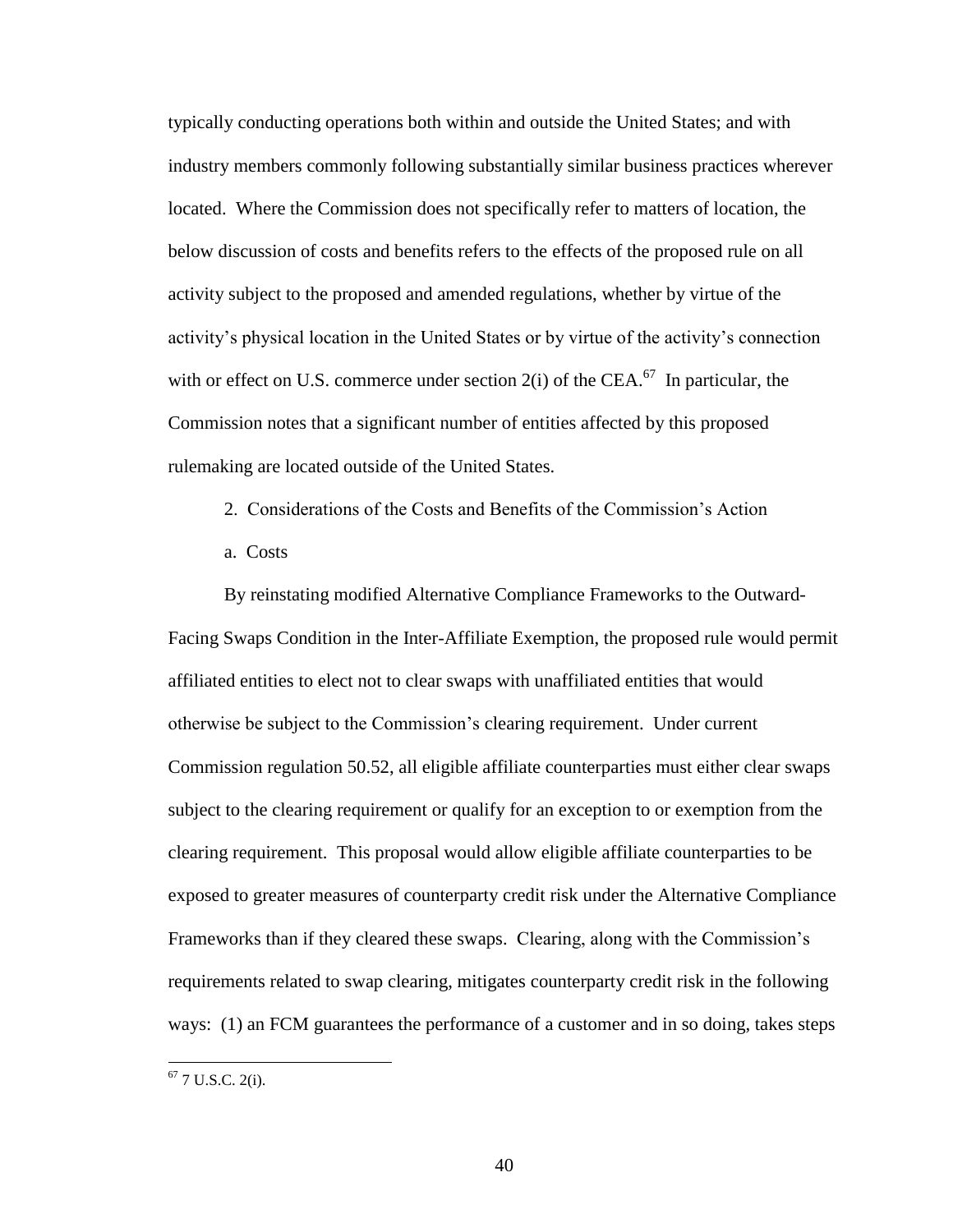to monitor and mitigate the risk of a counterparty default; (2) a clearinghouse collects sufficient initial margin to cover potential future exposures and regularly collects and pays variation margin to cover current exposures; (3) a clearinghouse has rules, and enforcement mechanisms to ensure the rules are followed, to mark a swap to market and to require that margin be posted in a timely fashion; (4) a clearinghouse facilitates netting within portfolios of swaps and among counterparties; and (5) a clearinghouse holds collateral in a guaranty fund in order to mutualize the remaining tail risk not covered by initial margin contributions among clearing members.<sup>68</sup> These risk mitigating factors may be attenuated as parties elect to use the Alternative Compliance Frameworks.

Furthermore, there may be an increased risk of contagion and systemic risk to the financial system that results from permitting additional market participants to use the Alternative Clearing Frameworks to avoid clearing certain swaps subject to the clearing requirement. Swap clearing mitigates risk on a transaction level, as outlined above, and it also provides protection against risk transfer throughout the financial system. As discussed further below, this cost is minimized to the extent that variation margin is an effective risk management tool for swap market participants to prevent the accumulation of uncollateralized risk.

As proposed, reinstating the modified Alternative Compliance Frameworks would permit eligible affiliates that would otherwise be required to clear an outward-facing swap, to instead pay and collect full variation margin daily on all swaps between eligible affiliate counterparties, provided that all other conditions of the Alternative Compliance

<sup>68</sup> *See* Clearing Requirement Determination Under Section 2(h) of the CEA for Interest Rate Swaps, 81 FR 71230.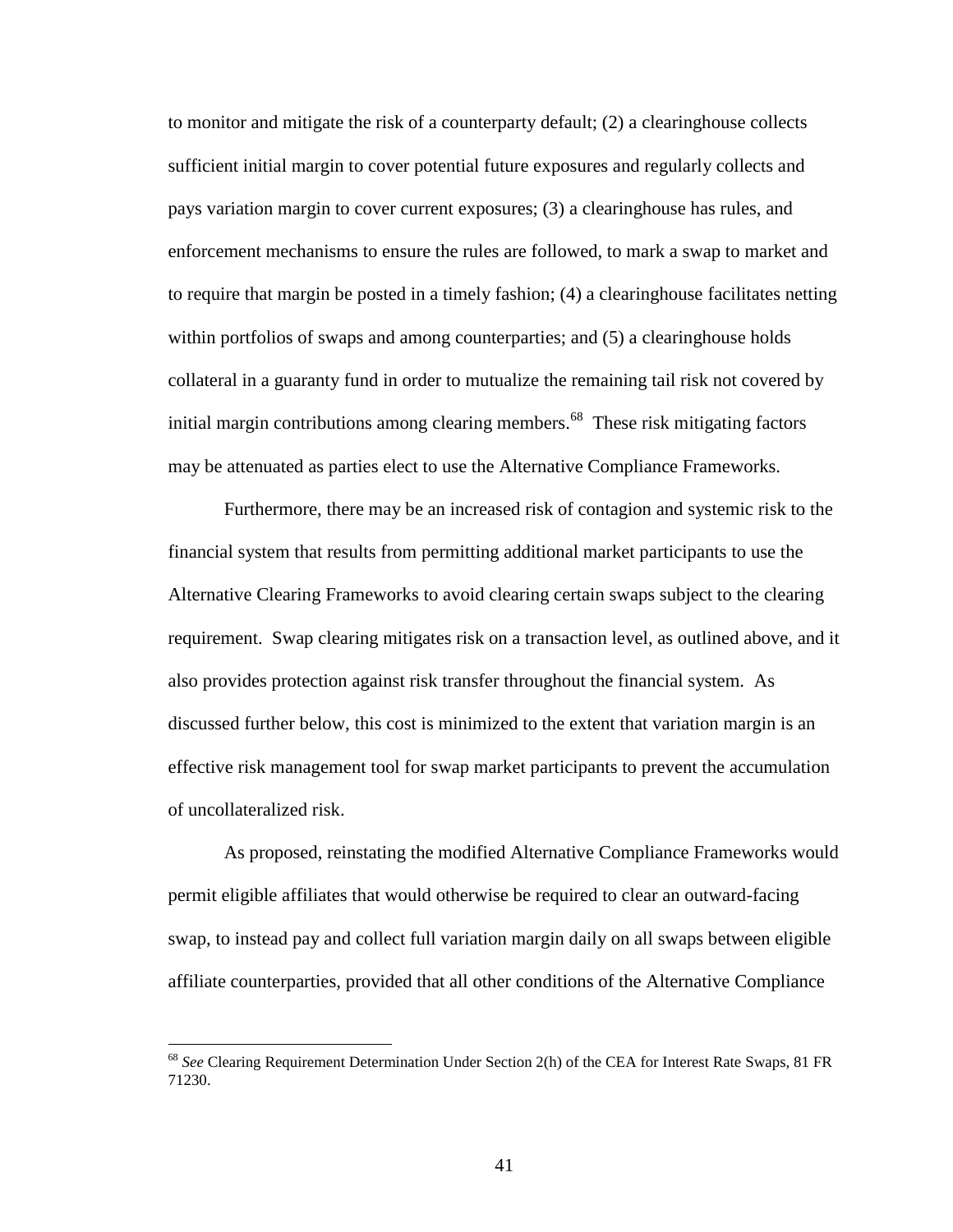Frameworks are satisfied. This may result in decreased clearing activity and decreased liquidity in non-U.S. markets and at clearinghouses where eligible affiliate counterparties previously might have cleared such outward-facing swaps, but will now be able to maintain such risk internally through a series of inter-affiliate swaps and variation margining.

Finally, the availability of the modified Alternative Compliance Frameworks may increase the costs to any third party creditor to an entity using an Alternative Compliance Framework instead of clearing its outward-facing swaps. While the variation margin requirement included in this proposal mitigates the buildup of credit risk within a corporate group that uses a centralized risk management structure, it is still possible that using variation margin instead of clearing outward-facing swaps could produce additional counterparty risk to external creditors and/or third parties. In addition, as discussed above, expanding the number of jurisdictions excluded from the five percent limitation may cause market participants to alter their swaps trading behavior. To the extent that it now applies to fewer countries, a market participant's five percent exposure may be comprised of swaps with counterparties located in less sophisticated swaps markets. Such swaps may pose higher risks and overall costs could increase.

*Request for Comment.* The Commission requests comment, including any available quantitative data and analysis, on the expected costs resulting from the proposed revisions to the Outward-Facing Swaps Condition and Alternative Compliance Frameworks in the Inter-Affiliate Exemption.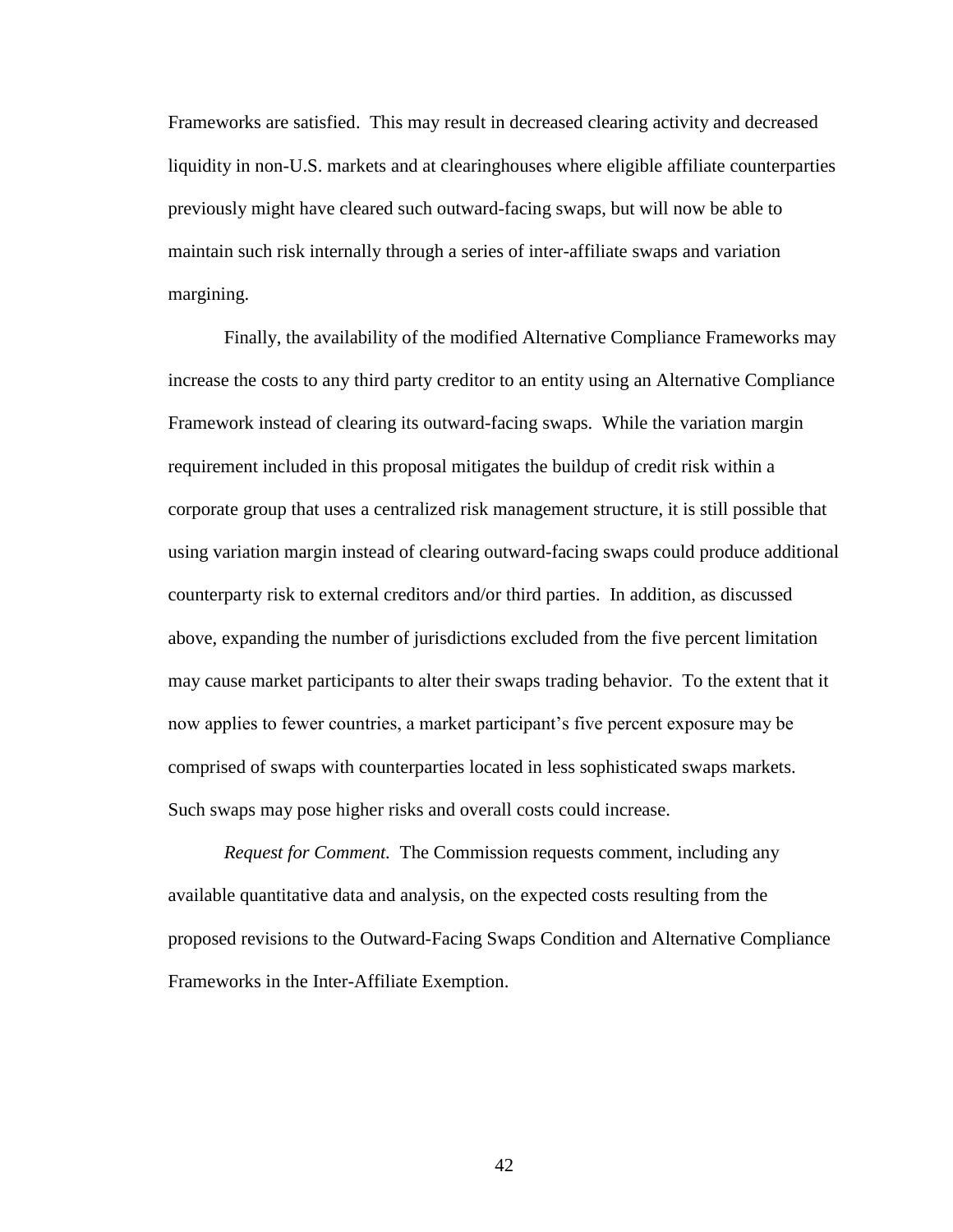b. Benefits

Because the Commission's current regulation does not permit eligible affiliate counterparties to use the Alternative Compliance Frameworks, this proposal is expected to provide a benefit to eligible affiliate counterparties seeking additional flexibility in their inter-affiliate swap risk management. To the extent that complying with the variation margin provisions of the modified Alternative Compliance Frameworks is less expensive than clearing an outward-facing swap, market participants would be able to avail themselves of these cost savings. For example, entities that choose to comply with the Alternative Compliance Frameworks as proposed would not need to pay the costs of posting incremental initial margin to either FCMs or clearinghouses, or paying any additional clearing fees. All of these savings would provide a benefit to eligible affiliate counterparties that choose to comply with the Alternative Compliance Frameworks rather than to clear a swap.

Entities within a corporate group may benefit from better risk transfers between affiliates. Current Commission regulation 50.52 provides little flexibility to market participants and requires them to either clear the outward-facing swap or comply with an exception to or exemption from the clearing requirement. Certain corporate entities might be incentivized by the new availability of the Alternative Compliance Frameworks to increase their inter-affiliate swap activity in order to increase the benefits of centralized risk management because they can use the Alternative Compliance Frameworks rather than clearing outward-facing swaps.

There are additional benefits this proposal may provide to affiliates by improving and increasing options for the transfer of risk between affiliated entities. Entities most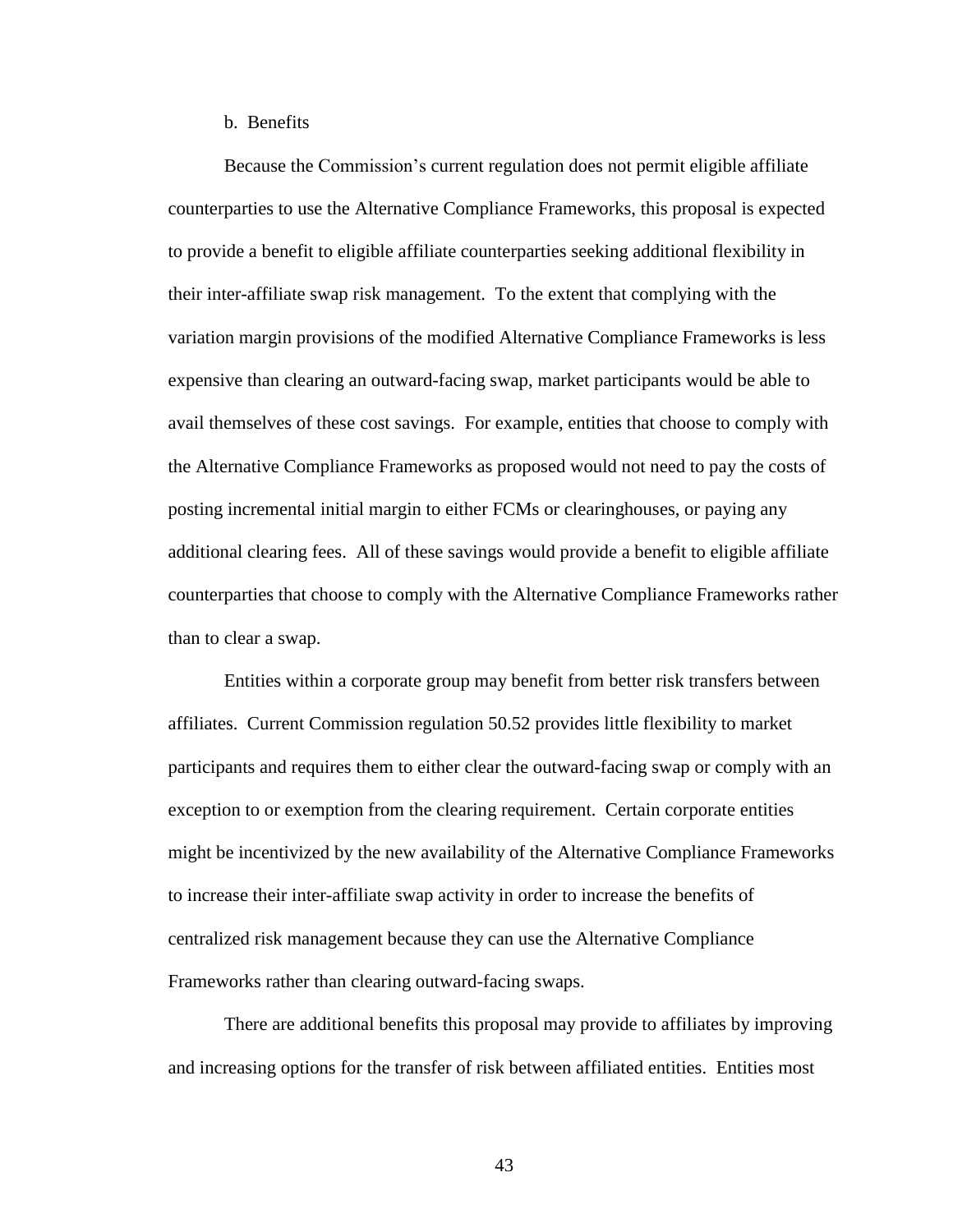often elect to transact and clear inter-affiliate swaps in the most liquid market (reducing costs). The Commission notes that affiliated entities may choose in which jurisdiction to clear outward-facing swaps under current Commission regulation 50.52. The modified Alternative Compliance Frameworks may increase the number of options that affiliate entities have to comply with the Outward-Facing Swaps Condition, and thus, may increase the number of entities electing the Inter-Affiliate Exemption or even increase the number of inter-affiliate swaps that are entered into to transfer risk between entities. This represents an additional benefit to entities that would be induced to elect the Inter-Affiliate Exemption because of changes to the Alternative Compliance Frameworks that otherwise would not have engaged in any (or would have engaged in less) centralized risk management or risk transfers.

As stated above, the Commission estimates that approximately 50 entities in Australia, Canada, the European Union, Hong Kong, Japan, Mexico, Singapore, Switzerland, or the United Kingdom have used or potentially would use the modified Alternative Compliance Framework under Commission regulation 50.52(b)(4)(ii), if adopted pursuant to this proposal. Furthermore, the Commission estimates that as many as 12 entities might elect to use the modified Alternative Compliance Framework under Commission regulation  $50.52(b)(4)(iii)$ .<sup>69</sup> Besides the difficulty in determining who might use the Alternative Compliance Framework, the estimation of the benefit to each entity is further complicated by the differing costs and capital structures related to each entity. Further, the Commission realizes that there may be more entities in the future that

<sup>&</sup>lt;sup>69</sup> The Commission would expect use of the Alternative Compliance Framework available under proposed revised regulation 50.52(b)(4)(iii) to increase in additional jurisdictions over time as swaps markets develop. The current estimate of up to 12 entities complying with the Alternative Compliance Framework under proposed revised regulation 50.52(b)(4)(iii) in unlisted jurisdictions may be a low estimate.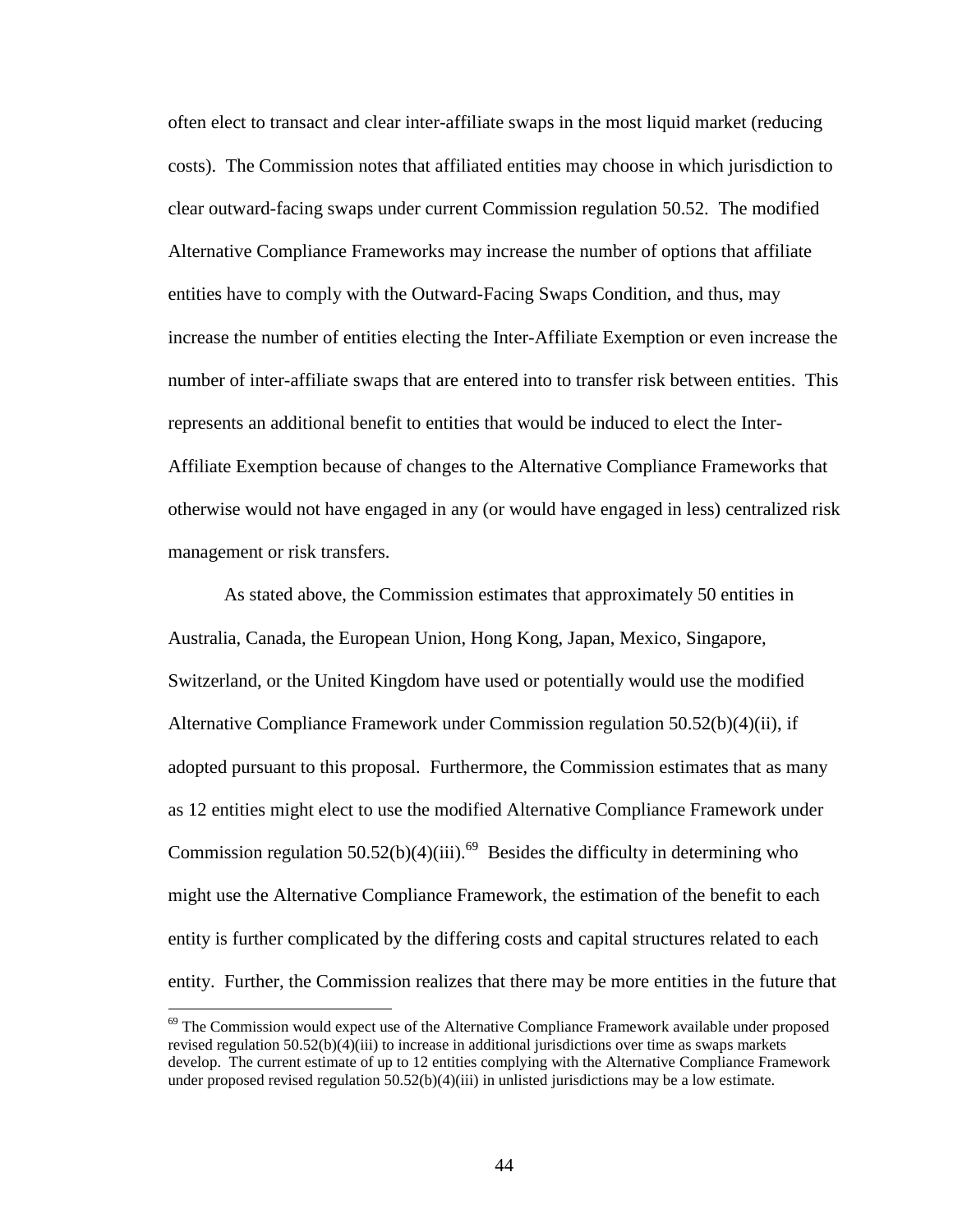would elect to pay and collect variation margin rather than clear outward-facing swaps if they are electing the Inter-Affiliate Exemption.

*Request for Comment.* The Commission requests comment on which entities might elect to use the Alternative Compliance Framework. The Commission also requests comment on the benefits that would likely result from the proposed revisions to the Outward-Facing Swaps Condition and Alternative Compliance Frameworks in the Inter-Affiliate Exemption, and, if any, the expected magnitude of such benefits.

3. Costs and Benefits of the Proposed Rule as Compared to Alternatives

The Commission considered two alternatives to this proposal to adopt modified Alternative Compliance Frameworks.<sup>70</sup> First, the Commission considered adopting new Alternative Compliance Frameworks that include expiration dates, after which point in time non-U.S. eligible affiliate counterparties would be required to clear any outwardfacing swaps, or otherwise satisfy the Outward-Facing Swaps Condition. When the Commission adopted the Inter-Affiliate Exemption in 2013 it included an expiration date, March 11, 2014, for the alternative compliance framework because the Commission believed that a one year transition period after the adoption of the Commission's clearing requirement in March 2013 was appropriate. The Commission preliminarily believes that time-limited Alternative Compliance Frameworks would provide little additional benefit to market participants while potentially distorting long-range planning. In general, a

 $70$  The Commission acknowledges that the legal framework for establishing a substituted compliance regime could have been an additional component of this proposal. This proposal would have taken into account existing regulation  $50.52(b)(4)(i)(B)$ , which provides for compliance with a foreign jurisdiction's clearing mandate that is comparable, and comprehensive, but not necessarily identical to the Commission clearing requirement as a means of satisfying the conditions of the regulation. However, the Commission believes that it is impractical at this time to set up a substituted compliance regime for required clearing that would serve as a meaningful alternative given that the swaps and types of market participants covered by foreign mandatory clearing regimes vary significantly from Part 50 of the Commission's regulations. Accordingly, the Commission is not proposing or considering this alternative at this time.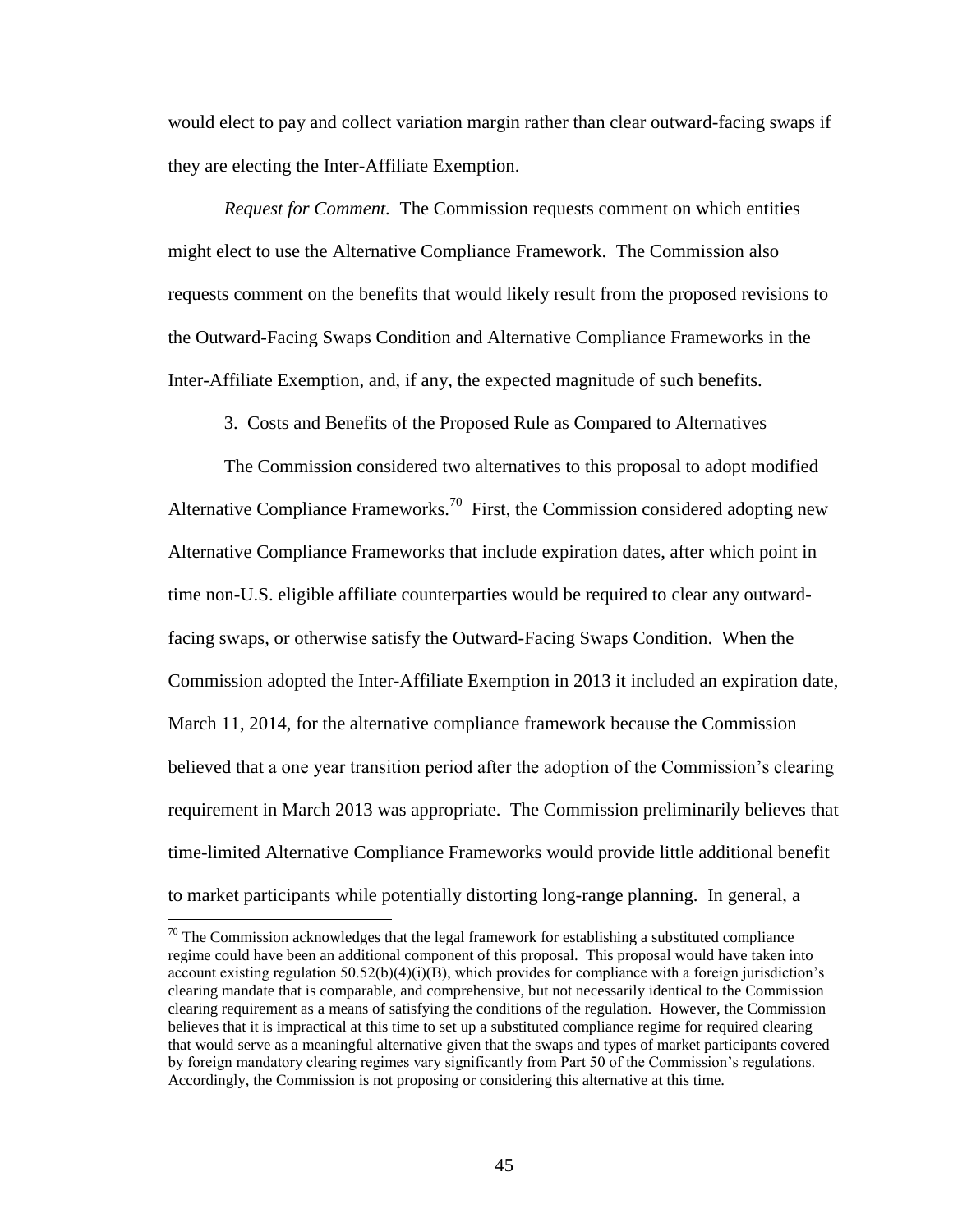regulatory time limit can be useful in focusing attention, but it can also cause distortions as market participants make plans based on an arbitrary date rather than their business needs. The Commission preliminarily believes that adopting modified Alternative Compliance Frameworks without expiration dates would increase planning flexibility for swap market participants, which could be especially beneficial as additional jurisdictions adopt, implement, and change their mandatory clearing regimes in ways that the Commission cannot predict at this time. In view of this uncertainty and the uncertainty regarding clearing requirement comparability determinations described above, the Commission preliminarily does not see the value in setting a new expiration date for the regulation. The Commission notes that it generally retains the authority to modify its regulations as changing conditions warrant.

Second, the Commission considered the alternative of not amending the current Alternative Compliance Frameworks regulations that have expired. Without modified Alternative Compliance Frameworks that permit eligible affiliate counterparties to pay and collect variation margin on certain inter-affiliate swaps, market participants would have to determine whether any alternatives to clearing outward-facing swaps are available. The availability of these alternatives to clearing, if any, would vary in across jurisdictions and may depend on the terms of the transaction in question. Therefore, the Commission cannot predict whether eliminating the Alternative Compliance Frameworks is a viable option. In addition, the potential lack of alternatives to clearing could lead eligible affiliate counterparties to reduce their use of inter-affiliate swaps for risk management purposes, which would not be a positive result because inter-affiliate swaps are an important component of centralized risk management. Finally, eliminating the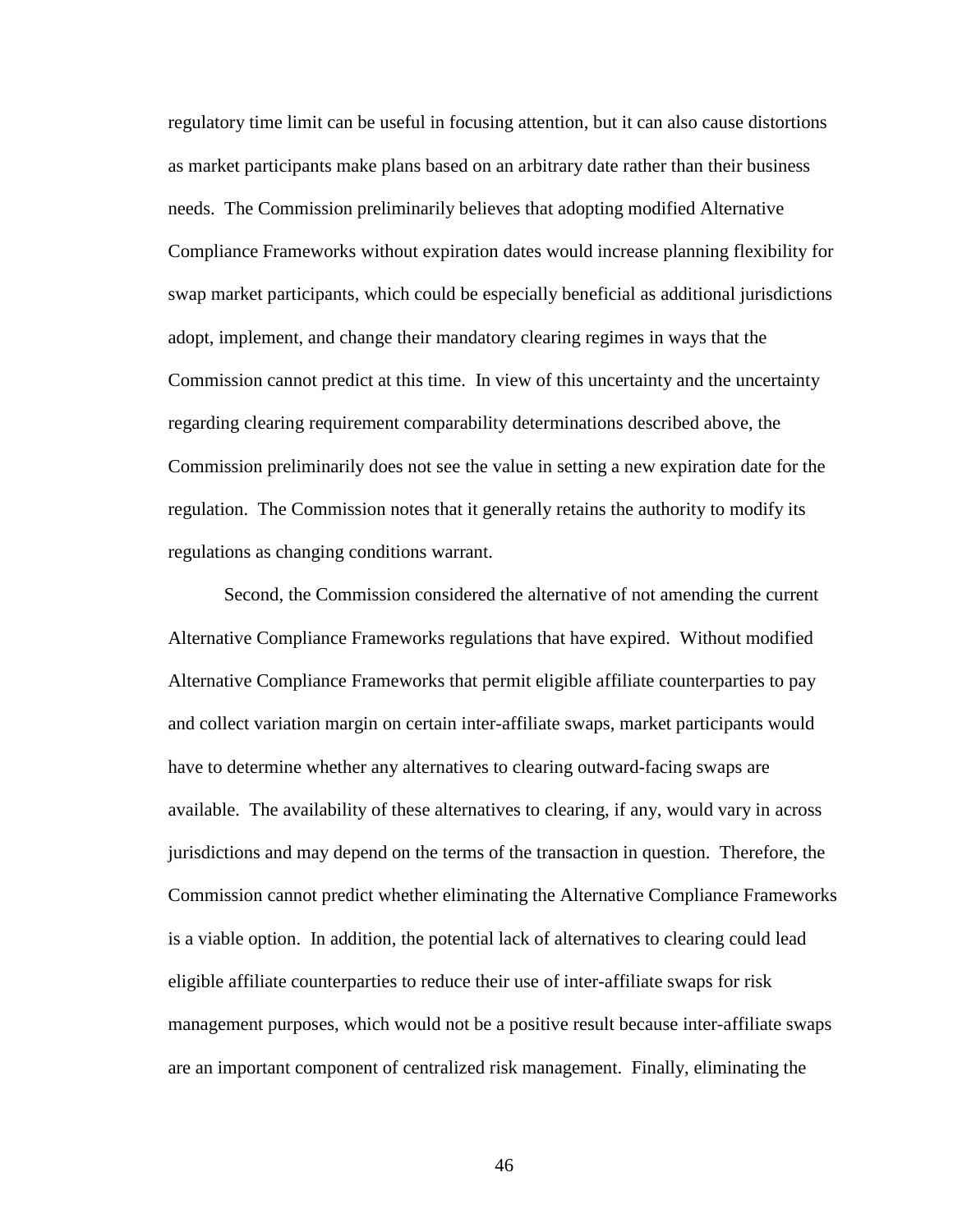Alternative Compliance Frameworks could cause market distortions if it leads market participants to conduct their swap-related activities based on the availability of regulatory exemptions rather than their business needs.

*Request for Comment*. The Commission requests comment on the costs and benefits of reinstating modified Alternative Compliance Frameworks compared to the costs and benefits of (i) adopting modified Alternative Compliance Frameworks that include expiration dates, and (ii) making no amendments to the current Outward-Facing Swaps Condition to the Inter-Affiliate Exemption. The Commission requests quantitative data and analysis where possible.

- 4. Section 15(a) Factors
- a. Protection of Market Participants and the Public

In revising the Outward-Facing Swaps Condition and Alternative Compliance Frameworks, the Commission considered various ways to appropriately protect affiliated entities, third parties in the swaps market, and the public. The Commission seeks to ensure that the proposal prevents swap market participants from evading the Commission's clearing requirement and/or transferring excessive risk to an affiliated U.S. entity through the use of uncleared inter-affiliate swaps. The Commission proposes to permit eligible affiliate counterparties to elect not to clear an outward-facing swap subject to the clearing requirement, but only if eligible affiliates pay and collect daily variation margin on swaps.

The Commission also considered the potential effects on the public of providing this alternative to clearing outward-facing swaps subject to the clearing requirement. In particular, the Commission considered the extent to which the proposed Alternative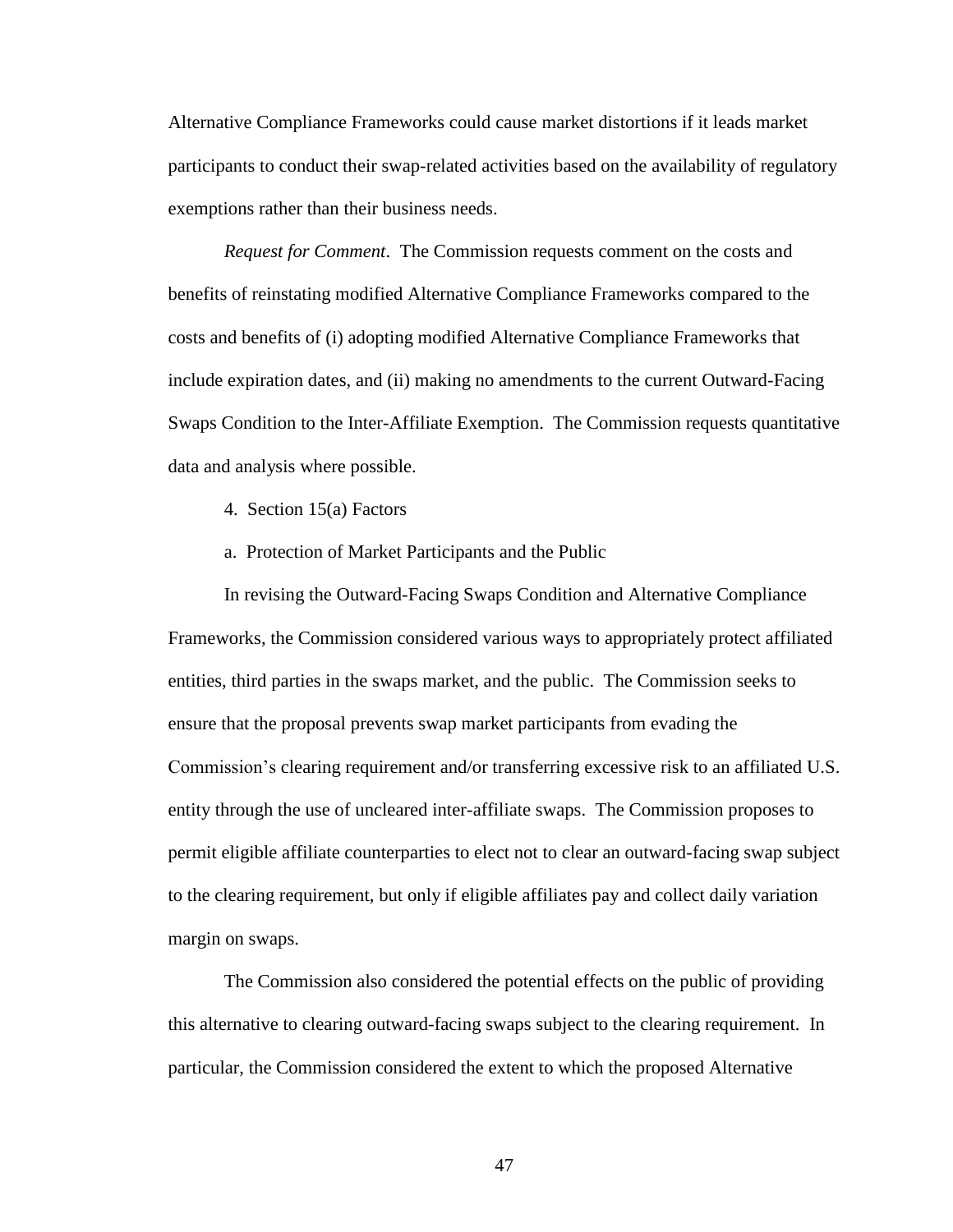Compliance Frameworks might result in fewer affiliated counterparties clearing their outward-facing swaps. One difficulty in estimating the effect of the proposal is the fact that the application of mandatory clearing and the availability of central clearing for particular types of swaps vary by jurisdiction. Also, many market participants enter into swaps and other financial instruments in multiple jurisdictions, which may give them the ability to adjust their financial and risk management activity in response to regulatory requirements.

In the face of this uncertainty, the Commission believes that, even if the change in clearing activity and business for clearinghouses is uncertain, there may be a significant number of affiliated counterparties that will continue to engage in swaps activity permitted under the proposed Alternative Compliance Frameworks.<sup>71</sup> The Commission understands that the swap dealers conduct their swaps activities using affiliates in various jurisdictions. Swap dealers engage in inter-affiliate swaps in order to distribute risk among their affiliates. Thus, inter-affiliate swaps are an important part of prudent risk management and a significant number of swap dealers and other market participants engage in inter-affiliate swaps. This inter-affiliate swaps activity is subject to a range of regulatory and other controls.

In considering how the proposed rule would affect the protection of market participants and the public, the Commission took into account the value of inter-affiliate swaps as a risk management tool and the extent to which the Alternative Compliance

 $71$  Based on a review of DDR data reflecting past use of the Inter-affiliate Exemption, the Commission estimates that up to 70 eligible affiliate counterparties located outside of the United States may elect to comply with one of the reinstated Alternative Compliance Frameworks thereby choosing not to clear their outward-facing swaps and rather to pay and collect variation margin on all swaps with other eligible affiliated counterparties instead. These 70 entities include affiliates of swap dealers that are active in multiple jurisdictions.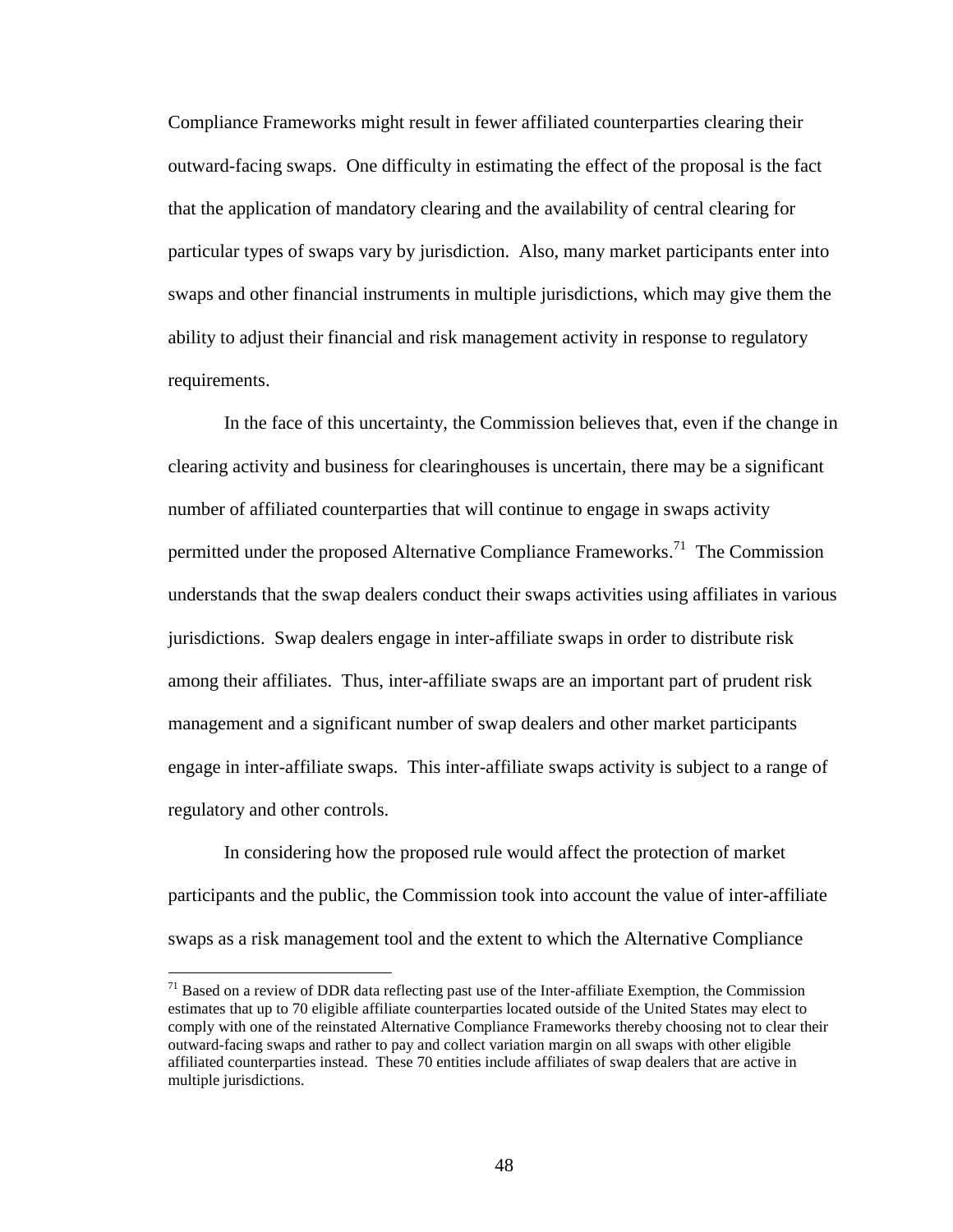Frameworks would foster this use of inter-affiliate swaps. The Commission also considered potential increases in systemic risk if affiliates elect not to clear outwardfacing swaps and use the Alternative Compliance Frameworks instead. In view of these factors, the Commission preliminarily believes that the potential increases in systemic risk will be mitigated by the controls on the use of inter-affiliate swaps, their inherent risk management features, and the conditions set out in the proposed Alternative Compliance Frameworks.

The proposed revisions also would create certain costs that would be borne by entities electing the Inter-Affiliate Exemption. Under the proposed revisions, entities that choose to comply with an Alternative Compliance Framework would now be required to pay and collect variation margin on their inter-affiliate swaps, which could be a significant cost for those entities. However, the proposed revisions also provide that an entity may continue to choose to clear an outward-facing swap with an unaffiliated counterparty instead of paying and collecting variation margin on all swaps with other eligible affiliate counterparties. Therefore, affected entities are free to choose which of these alternatives is best for them.

b. Efficiency, Competitiveness, and Financial Integrity of Swap Markets

The Commission preliminarily believes that the proposed revisions to the Inter-Affiliate Exemption may have some, but not a significant, impact on the efficiency or competiveness of swaps markets. As noted above, inter-affiliate swaps are an important risk management tool for affiliated corporate groups. To the extent that swap dealers may participate more extensively in swap markets in non-U.S. jurisdictions because they can use inter-affiliate swaps to manage risk efficiently, the proposed amendments to the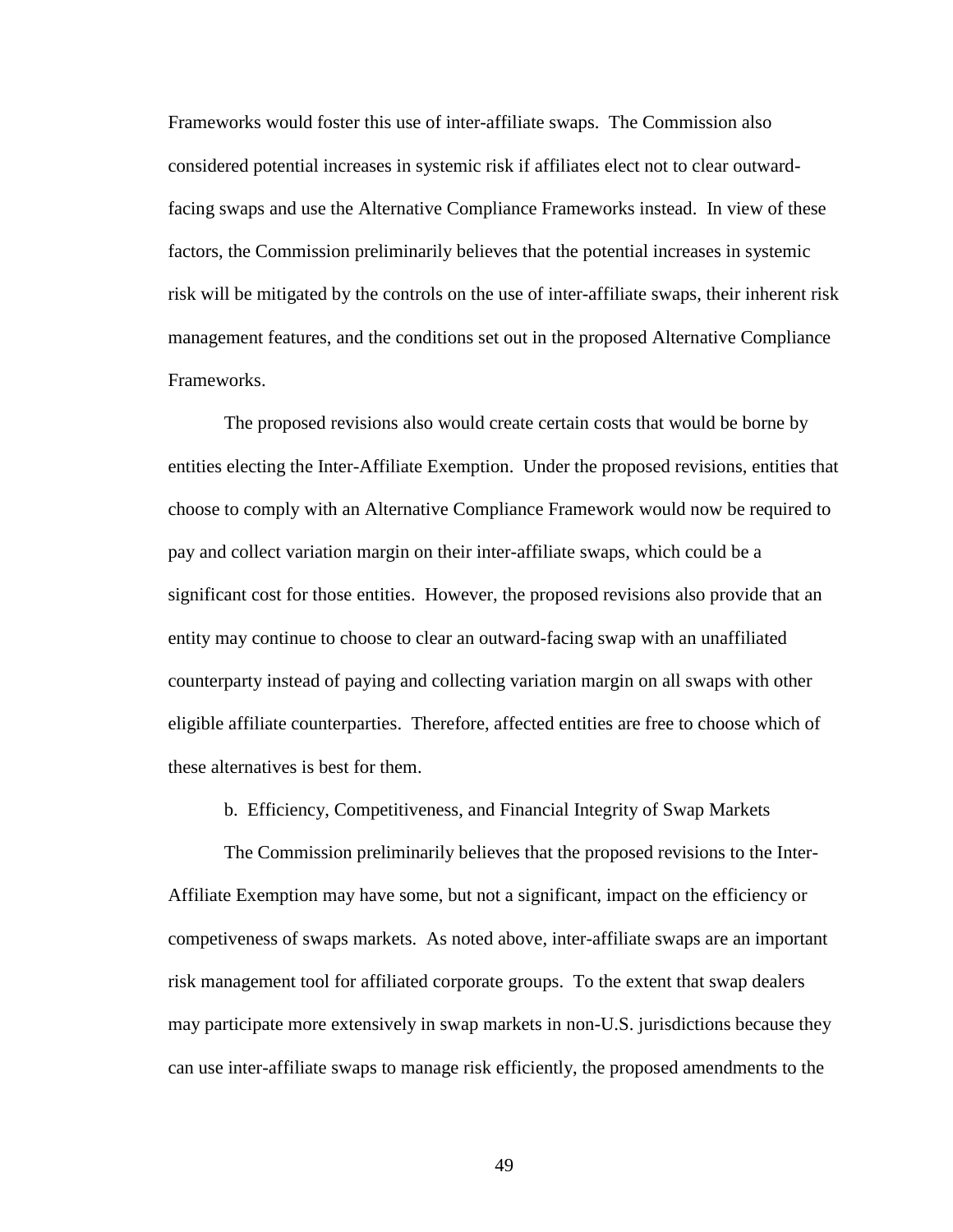Inter-Affiliate Exemption may increase the efficiency, competitiveness, and financial integrity of swap markets by increasing the range of swaps that are available to market participants. The Commission also preliminarily believes that the revised Outward-Facing Swaps Condition and adoption of modified Alternative Compliance Frameworks should discourage misuse of the Inter-Affiliate Exemption. For example, the Commission recognizes that internal calculations and swaps portfolio management is required to comply with the five percent test under Commission regulation 50.52(b)(4)(iii). If the Commission had proposed to reinstate the Alternative Compliance Frameworks, without adjusting the list of non-U.S. jurisdictions in which an affiliated counterparty may be located for purposes of Commission regulation 50.52(b)(4)(ii), entities may have failed to appropriately calculate the permissible limits under the five percent test under Commission regulation 50.52(b)(4)(iii). Aligning the scope of jurisdictions included in the Alternative Compliance Frameworks with the jurisdictions for which the domestic currency is subject to the Commission's clearing requirement may help to make these calculations and compliance with the provisions easier. This should promote the financial integrity of swap markets and financial markets as a whole.

#### c. Price Discovery

 $\overline{a}$ 

Under Commission regulation 43.2, a "publicly reportable swap transaction," means, among other things, any executed swap that is an arms'-length transaction between two parties that results in a corresponding change in the market risk position between the two parties.<sup>72</sup> The Commission does not consider non-arms'-length swaps as

<sup>72</sup> 17 CFR 43.2. *See also* Real-Time Public Reporting of Swap Transaction Data, 77 FR 1182 (Jan. 9, 2012).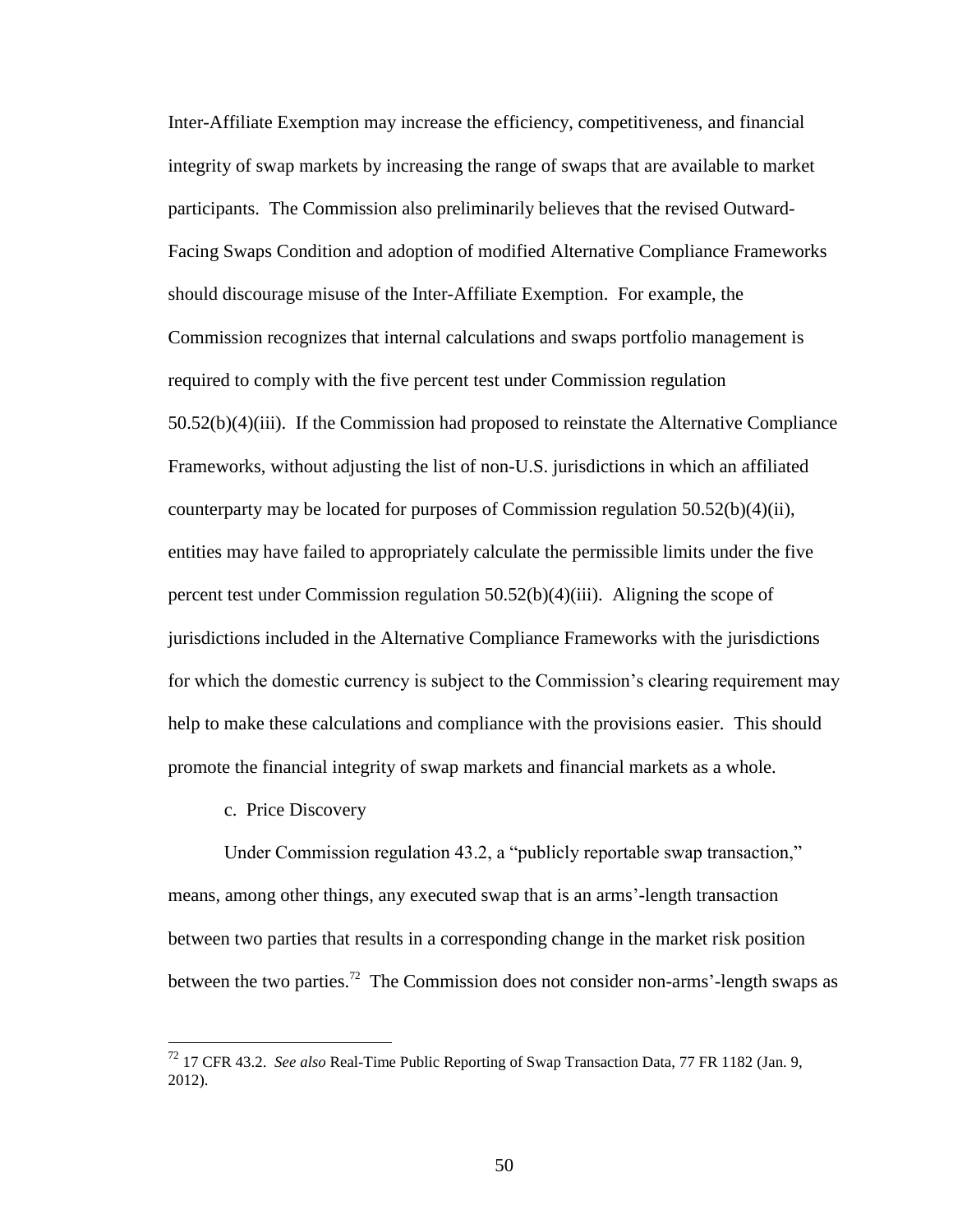swaps that contribute to price discovery in the markets, as they are not publically reported, generally.<sup>73</sup> Given that inter-affiliate swaps as defined in this proposed rulemaking are usually not arms'-length transactions, the Commission preliminarily believes that the proposed revisions to the Inter-Affiliate Exemption would not have a significant effect on price discovery.<sup>74</sup> However, if the availability of the Alternative Compliance Frameworks reduces the use of outward-facing swaps, which may or may not be publicly reported depending on the jurisdiction, there could be a negative impact on price discovery when outward-facing swaps would otherwise be publically reported.

## d. Sound Risk Management Practices

 $\overline{a}$ 

The conditions of the Inter-Affiliate Exemption do not eliminate the possibility that risk may impact an entity, its affiliates, and counterparties of those affiliates.<sup>75</sup> Without clearing a swap to mitigate the transmission of risk among affiliates, the risk that any one affiliate takes on through its swap transactions, and any contagion that may result through that risk, increases. This makes the risk mitigation requirements for outwardfacing swaps more important as risk can be transferred more easily between affiliates.

 $^{73}$  Transactions that fall outside the definition of "publicly reportable swap transaction"—that is, transactions that are not arms-length—"do not serve the price discovery objective of CEA section 2(a)(13)(B)." Real-Time Public Reporting of Swap Transaction Data, 77 FR at 1195. *See also id.* at 1187 (discussing "Swaps Between Affiliates and Portfolio Compression Exercises") and Clearing Exemption for Swaps Between Certain Affiliated Entities, 78 FR at 21780.

 $74$  The definition of "publicly reportable swap transaction" identifies two examples of transactions that fall outside the definition, including internal swaps between one-hundred percent owned subsidiaries of the same parent entity. 17 CFR 43.2 (adopted by Real-Time Public Reporting of Swap Transaction Data, 77 FR at 1244). The Commission notes that the list of examples is not exhaustive.

 $<sup>75</sup>$  The Commission notes that even in the absence of required clearing or margin requirements for swaps</sup> between certain affiliated entities, such entities may choose to use initial and variation margin to manage risks that could otherwise be transferred from one affiliate to another. Similarly, third parties that have entered into swaps with affiliates also may include variation margin requirements in their swap agreements.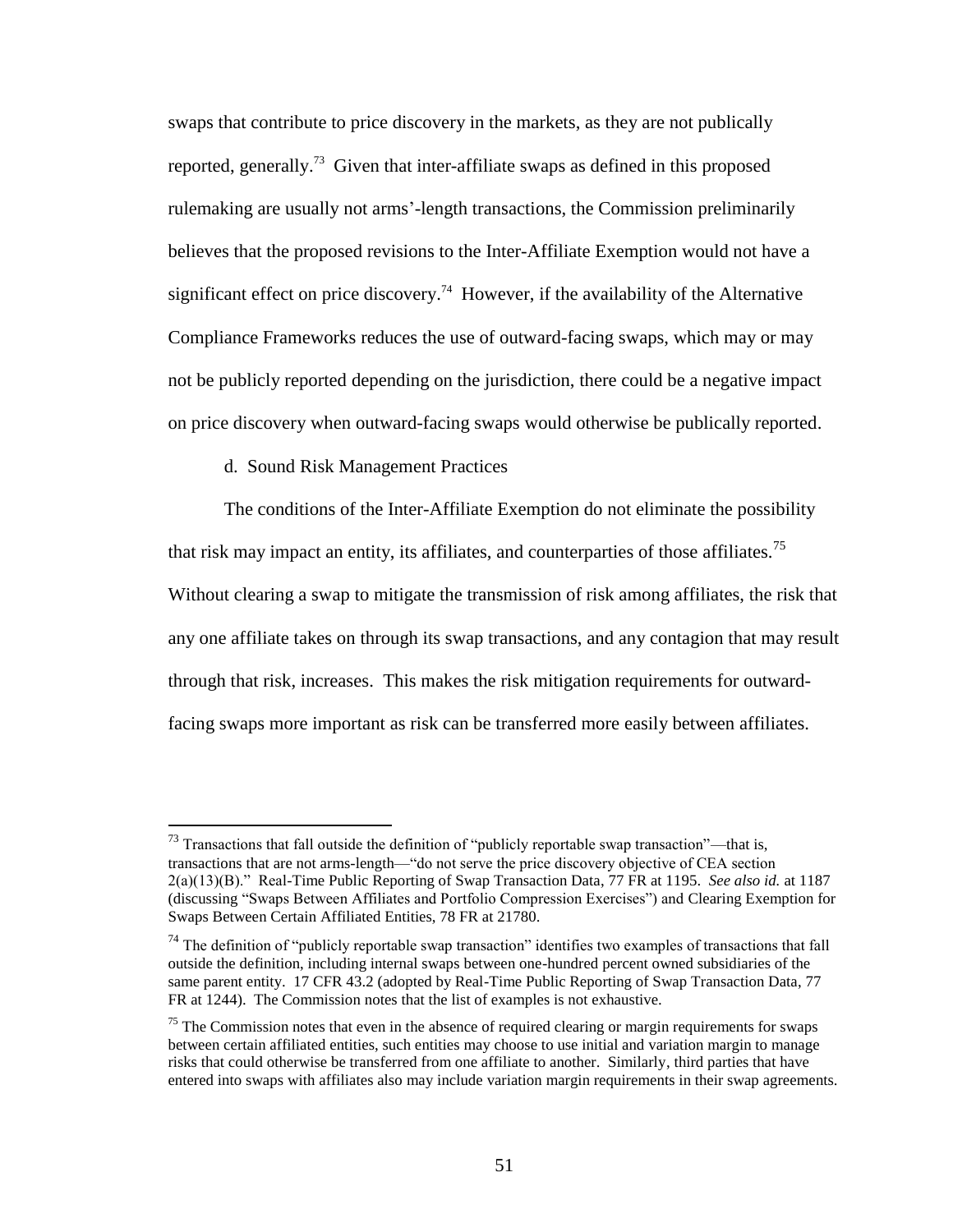Exempting certain inter-affiliate swaps from the clearing requirement creates additional counterparty exposure for affiliates.<sup>76</sup> DCOs have many tools to mitigate risks. This increased counterparty credit risk among affiliates may increase the likelihood that a default of one affiliate could cause significant losses in other affiliated entities. If the default causes other affiliated entities to default, third parties that have entered into uncleared swaps or other agreements with those entities also could be affected.

In 2013, when the Commission finalized the Inter-Affiliate Exemption, it assessed the risks of inter-affiliate swaps and stated that the partial internalization of costs among affiliated entities, combined with the documentation, risk management, reporting, and treatment of outward-facing swaps requirements for electing the exception, would mitigate some of the risks associated with uncleared inter-affiliate swaps.<sup>77</sup> However, the Commission indicated that these mitigants are not a perfect substitute for the protections that would otherwise be provided by clearing, or by a requirement to use more of the risk management tools that a clearinghouse uses to mitigate counterparty credit risk (*i.e.*, both initial and variation margin, FCMs monitoring credit risk of customers, clearing member contributions to default funds, etc.).<sup>78</sup>

## e. Other Public Interest Considerations

The Commission has identified no other public interest considerations.

#### *D. General Request for Comment*

The Commission invites information regarding whether and the extent to which specific foreign requirement(s) may affect the costs and benefits of the proposal,

 $^{76}$  Clearing Exemption for Swaps Between Certain Affiliated Entities, 78 FR 21780 - 21781.

<sup>77</sup> *Id*.

<sup>78</sup> *Id*. at 21778.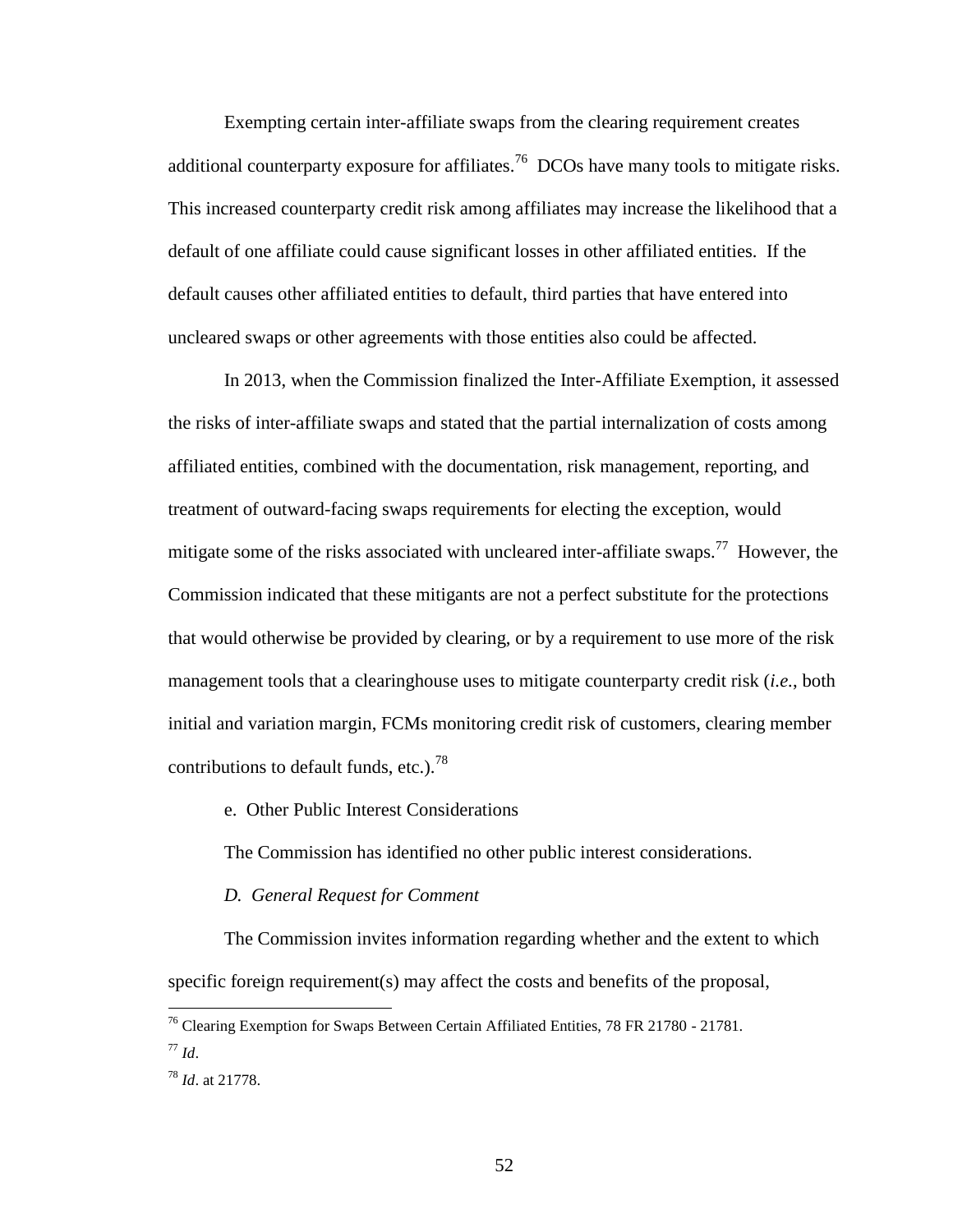including information identifying the relevant foreign requirement(s) and any monetary or other quantitative estimates of the potential magnitude of those costs and benefits. The Commission also requests comment on other aspects of the costs and benefits relating to the proposed revisions to the Outward-Facing Swaps Condition and Alternative Compliance Frameworks. The Commission requests that commenters provide any data or other information that would be useful in estimating the quantifiable costs and benefits of this proposed rulemaking.

## *E. Antitrust Considerations*

Section 15(b) of the Act requires the Commission to take into consideration the public interest to be protected by the antitrust laws and endeavor to take the least anticompetitive means of achieving the purposes of the Act, in issuing any order or adopting any Commission rule or regulation (including any exemption under section 4(c) or 4c(b)), or in requiring or approving any bylaw, rule, or regulation of a contract market or registered futures association established pursuant to section 17 of the Act.<sup>79</sup> The Commission believes that the public interest to be protected by the antitrust laws is generally to protect competition. The Commission requests comment on whether the proposal implicates any other specific public interest to be protected by the antitrust laws.

The Commission has considered the proposal to determine whether it is anticompetitive and has preliminarily identified no anticompetitive effects. The Commission requests comment on whether the proposal is anticompetitive and, if it is, what the anticompetitive effects are.

 $79$  7 U.S.C. 19(b).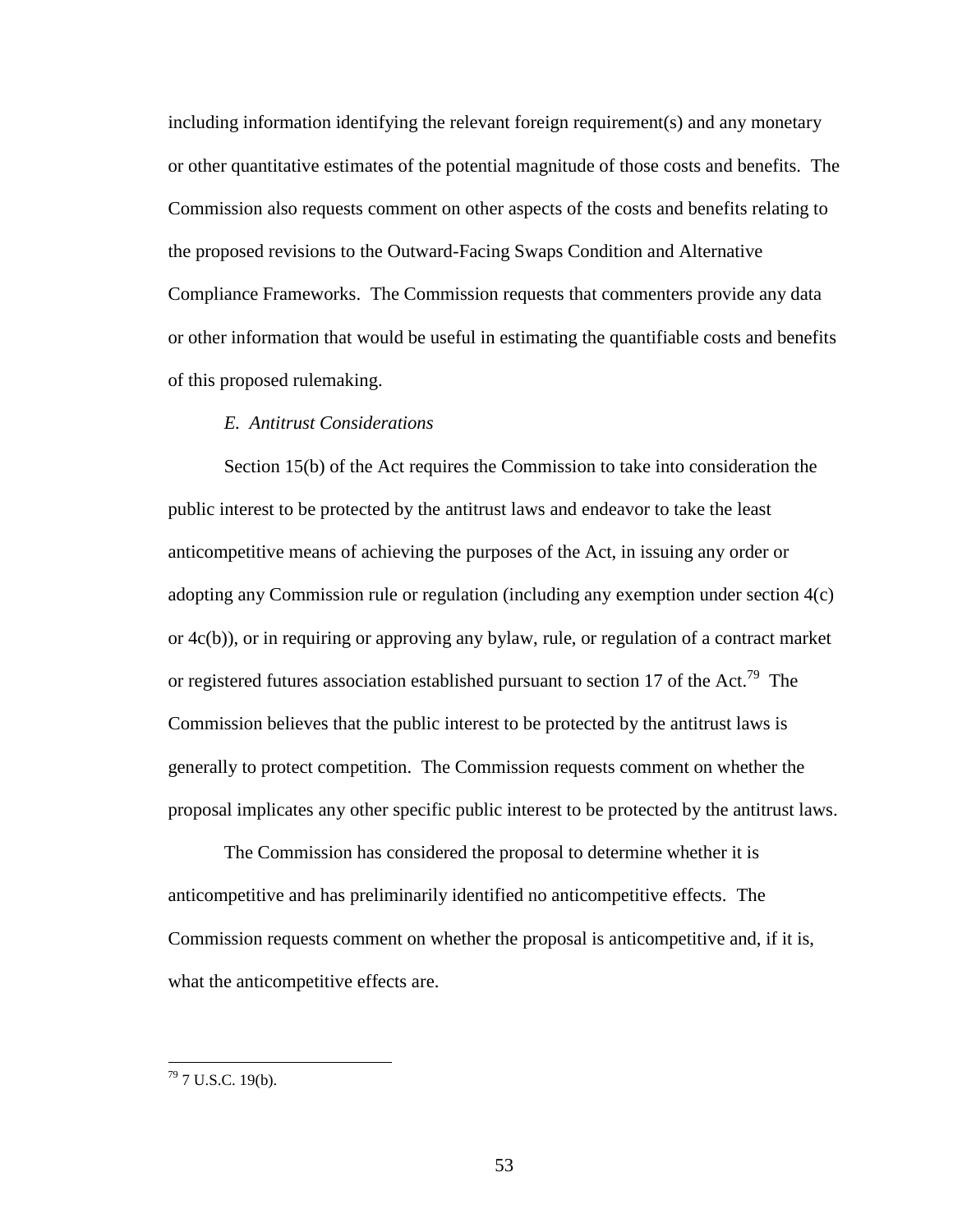Because the Commission has preliminarily determined that the proposal is not anticompetitive and has no anticompetitive effects, the Commission has not identified any less anticompetitive means of achieving the purposes of the Act. The Commission requests comment on whether there are less anticompetitive means of achieving the relevant purposes of the Act that would otherwise be served by adopting the proposal.

#### **List of Subjects in 17 CFR Part 50**

Business and industry, Clearing, Swaps.

For the reasons stated in the preamble, the Commodity Futures Trading

Commission proposes to amend 17 CFR part 50 as set forth below:

# **PART 50 – CLEARING REQUIREMENT AND RELATED RULES**

1. The authority citation for part 50 is revised to read as follows:

Authority: 7 U.S.C. 2(h), 6(c), and 7a-1 as amended by Pub. L. 111-203, 124 Stat. 1376.

- 2. Amend § 50.52 as follows:
- a. Revise paragraphs  $(a)(2)(i)$  and  $(ii)$ ;
- b. Add paragraph  $(a)(2)(iii)$ ; and
- c. Revise paragraph (b)(4).

The revisions and addition read as follows:

#### **§ 50.52 Exemption for swaps between affiliates.**

 $(a) * * * *$  $(2) * * * *$ 

(i) A counterparty or third party directly or indirectly holds a majority ownership interest if it directly or indirectly holds a majority of the equity securities of an entity, or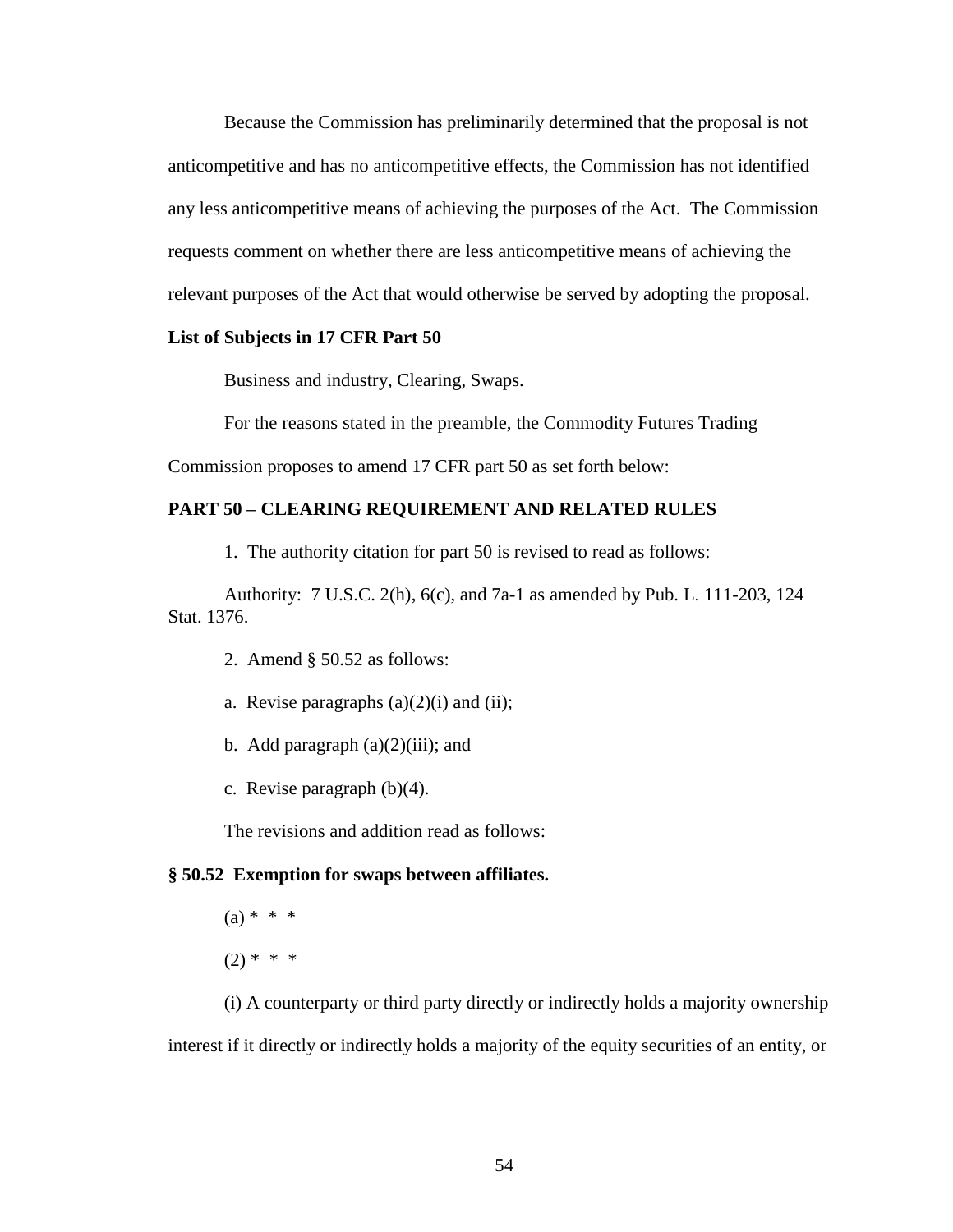the right to receive upon dissolution, or the contribution of, a majority of the capital of a partnership;

(ii) The term "eligible affiliate counterparty" means an entity that meets the requirements of this paragraph; and

(iii) The term "United States" means the United States of America, its territories and possessions, any State of the United States, and the District of Columbia.

 $(b) * * * *$ 

 $(4)(i)$  Subject to paragraphs  $(b)(4)(ii)$  and  $(iii)$  of this section, each eligible affiliate counterparty that enters into a swap, which is included in a class of swaps identified in § 50.4, with an unaffiliated counterparty shall:

(A) Comply with the requirements for clearing the swap in section 2(h) of the Act and this part;

(B) Comply with the requirements for clearing the swap under a foreign jurisdiction's clearing mandate that is comparable, and comprehensive but not necessarily identical, to the clearing requirement of section 2(h) of the Act and this part, as determined by the Commission;

(C) Comply with an exception or exemption under section  $2(h)(7)$  of the Act or this part;

(D) Comply with an exception or exemption under a foreign jurisdiction's clearing mandate, provided that:

(*1*) The foreign jurisdiction's clearing mandate is comparable, and comprehensive but not necessarily identical, to the clearing requirement of section 2(h) of the Act and this part, as determined by the Commission; and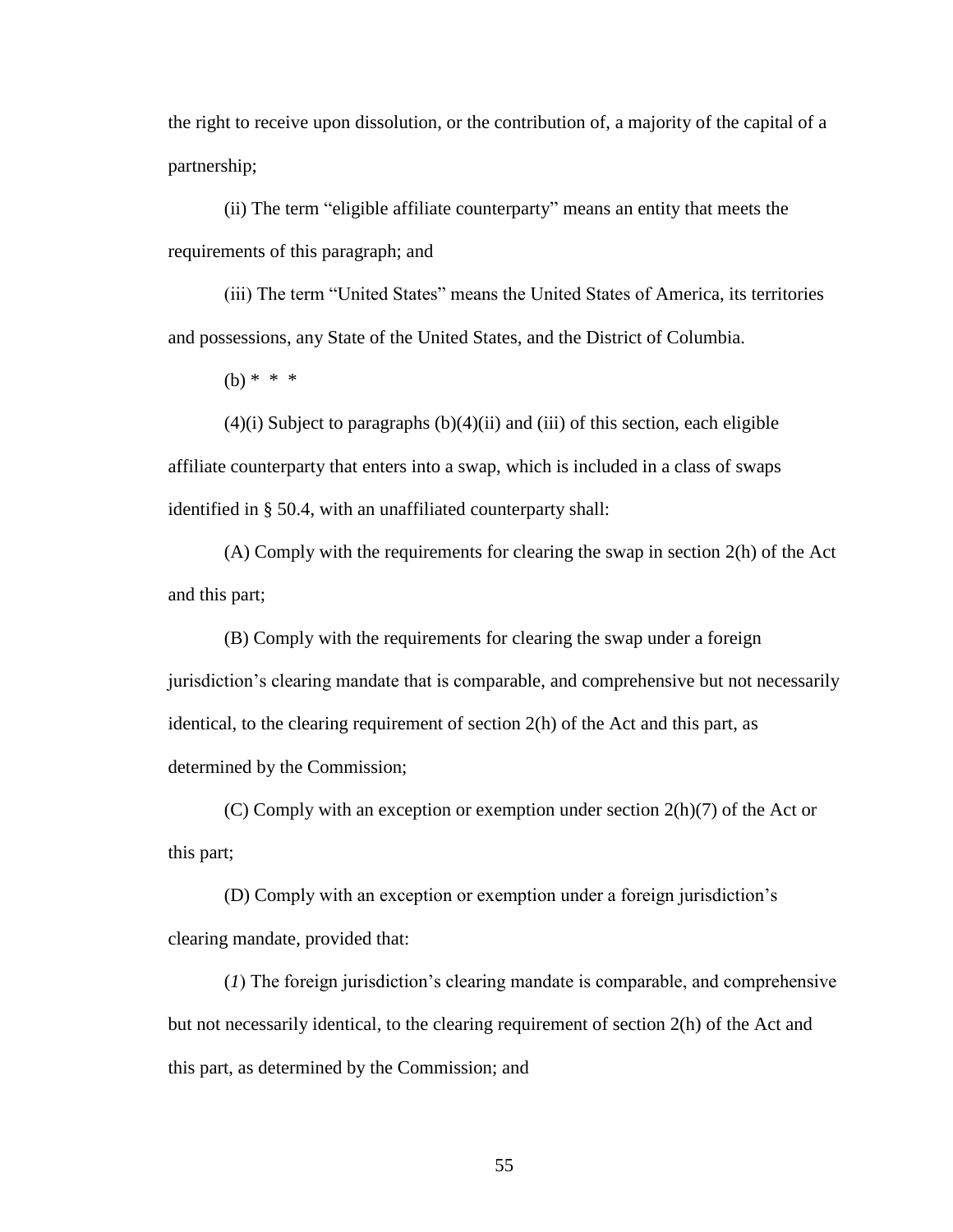(*2*) The foreign jurisdiction's exception or exemption is comparable to an exception or exemption under section  $2(h)(7)$  of the Act or this part, as determined by the Commission; or

(E) Clear such swap through a registered derivatives clearing organization or a clearing organization that is subject to supervision by appropriate government authorities in the home country of the clearing organization and has been assessed to be in compliance with the Principles for Financial Market Infrastructures.

(ii) If one of the eligible affiliate counterparties is located in Australia, Canada, the European Union, Hong Kong, Japan, Mexico, Singapore, Switzerland, or the United Kingdom and each eligible affiliate counterparty, or a third party that directly or indirectly holds a majority interest in both eligible affiliate counterparties, pays and collects full variation margin daily on all of the eligible affiliate counterparties' swaps with other eligible affiliate counterparties, the requirements of paragraph  $(b)(4)(i)$  of this section shall be satisfied.

(iii) If an eligible affiliate counterparty located in the United States enters into swaps, which are included in a class of swaps identified in § 50.4, with eligible affiliate counterparties located in jurisdictions other than Australia, Canada, the European Union, Hong Kong, Japan, Mexico, Singapore, Switzerland, the United Kingdom, or the United States, and the aggregate notional value of such swaps, which are included in a class of swaps identified in § 50.4, does not exceed five percent of the aggregate notional value of all swaps, which are included in a class of swaps identified in § 50.4, in each instance the notional value as measured in U.S. dollar equivalents and calculated for each calendar quarter, entered into by the eligible affiliate counterparty located in the United States,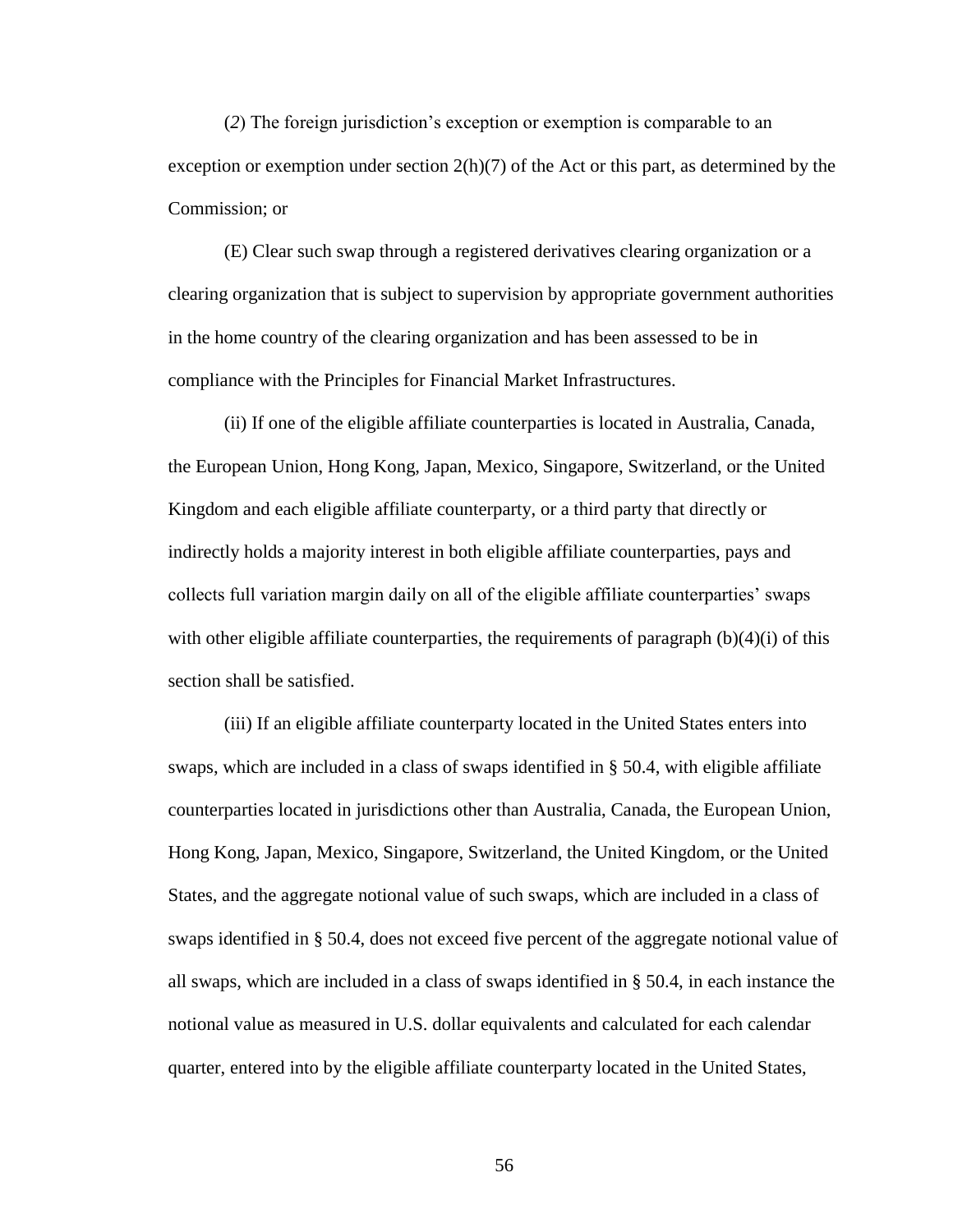then the requirements of paragraph  $(b)(4)(i)$  of this section shall be satisfied when each eligible affiliate counterparty, or a third party that directly or indirectly holds a majority interest in both eligible affiliate counterparties, pays and collects full variation margin daily on all of the eligible affiliate counterparties' swaps with other eligible affiliate counterparties.

\* \* \* \* \*

Issued in Washington, DC, on December 12, 2019, by the Commission.

#### Christopher Kirkpatrick,

*Secretary of the Commission*.

NOTE: The following appendices will not appear in the Code of Federal Regulations. **Appendices to Exemption from the Swap Clearing Requirement for Certain Affiliated Entities – Alternative Compliance Frameworks for Anti-Evasionary Measures – Commission Voting Summary and Commissioner's Statement Appendix 1 – Commission Voting Summary**

On this matter, Chairman Tarbert and Commissioners Quintenz, Behnam, Stump, and Berkovitz voted in the affirmative. No Commissioner voted in the negative.

#### **Appendix 2 – Supporting Statement of Commissioner Brian D. Quintenz**

I support today's proposal to codify how affiliated swap counterparties have, for the past six years, complied with an important provision of one of the Commission's exemptions from the swap clearing requirement. The Commission's swap clearing requirement has accomplished the important task of requiring financial institutions to centrally clear the overwhelming majority of the most commonly-traded interest rate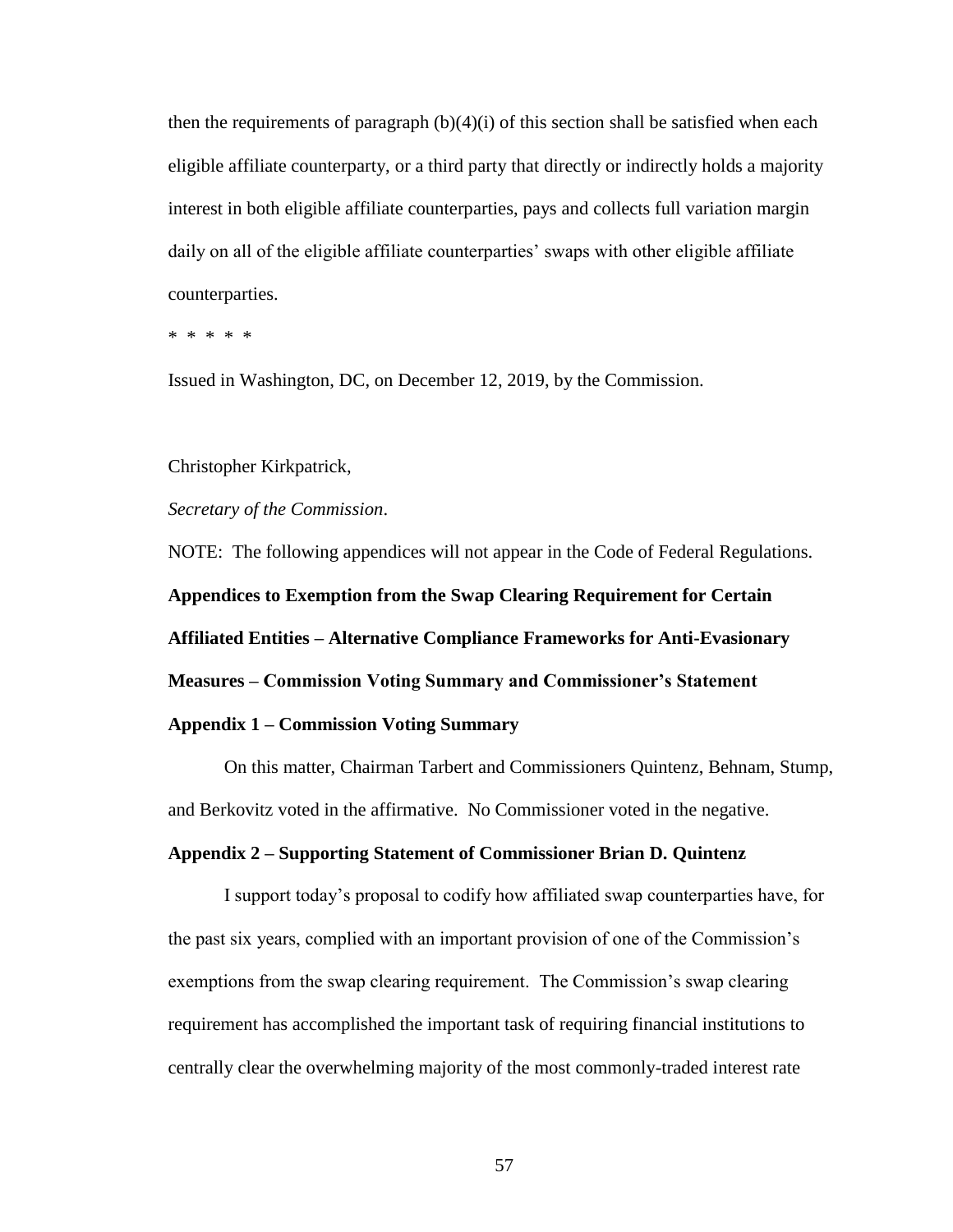swaps and credit default swaps through CFTC-supervised clearing organizations. According to a Financial Stability Board (FSB) report published in October, at least 80% of interest rate swaps and credit default swaps executed in the U.S. are now cleared.<sup>1</sup> Central clearing, through the posting of initial and variation margin with a clearinghouse, has greatly reduced counterparty credit risk in the swaps market, helping to support confidence in the financial markets. However, carefully considered exceptions should ensure that uncleared products remain economically viable to provide market participants with flexibility in managing risks. For example, entities belonging to the same corporate group regularly execute swaps for internal risk management purposes, and these swaps do not incur the same risks as those executed with unaffiliated counterparties.<sup>2</sup> The Commission has also created exceptions to the swap clearing requirement for *commercial end-users*, *financial institutions organized as cooperatives*, and *banks with assets of \$10 billion or less*. As an additional point, I look forward to the Commission finalizing last year's proposed exemptions for *bank holding companies* and *savings and loan companies*  having consolidated assets of \$10 billion or less and for *community development financial institutions*.

I believe the proposal before the Commission today strikes an appropriate balance between guarding against evasion, on the one hand, and providing flexibility for crossborder swaps activity on the other. When affiliated financial counterparties exchange variation margin on all of their swaps with one another, on a worldwide basis, the risk

<sup>&</sup>lt;sup>1</sup> FSB OTC Derivatives Market Reforms: 2019 Progress Report on Implementation (Oct. 2019), (Appendix C, Table J), *[https://www.fsb.org/2019/10/otc-derivatives-market-reforms-2019-progress-report-on](https://www.fsb.org/2019/10/otc-derivatives-market-reforms-2019-progress-report-on-implementation/)[implementation/](https://www.fsb.org/2019/10/otc-derivatives-market-reforms-2019-progress-report-on-implementation/)*.

<sup>&</sup>lt;sup>2</sup> See the Commission's original proposed inter-affiliate exemption, Clearing Exemption for Swaps Between Affiliated Entities, 77 FR 50425, 50426 - 50427 (Aug. 21, 2012).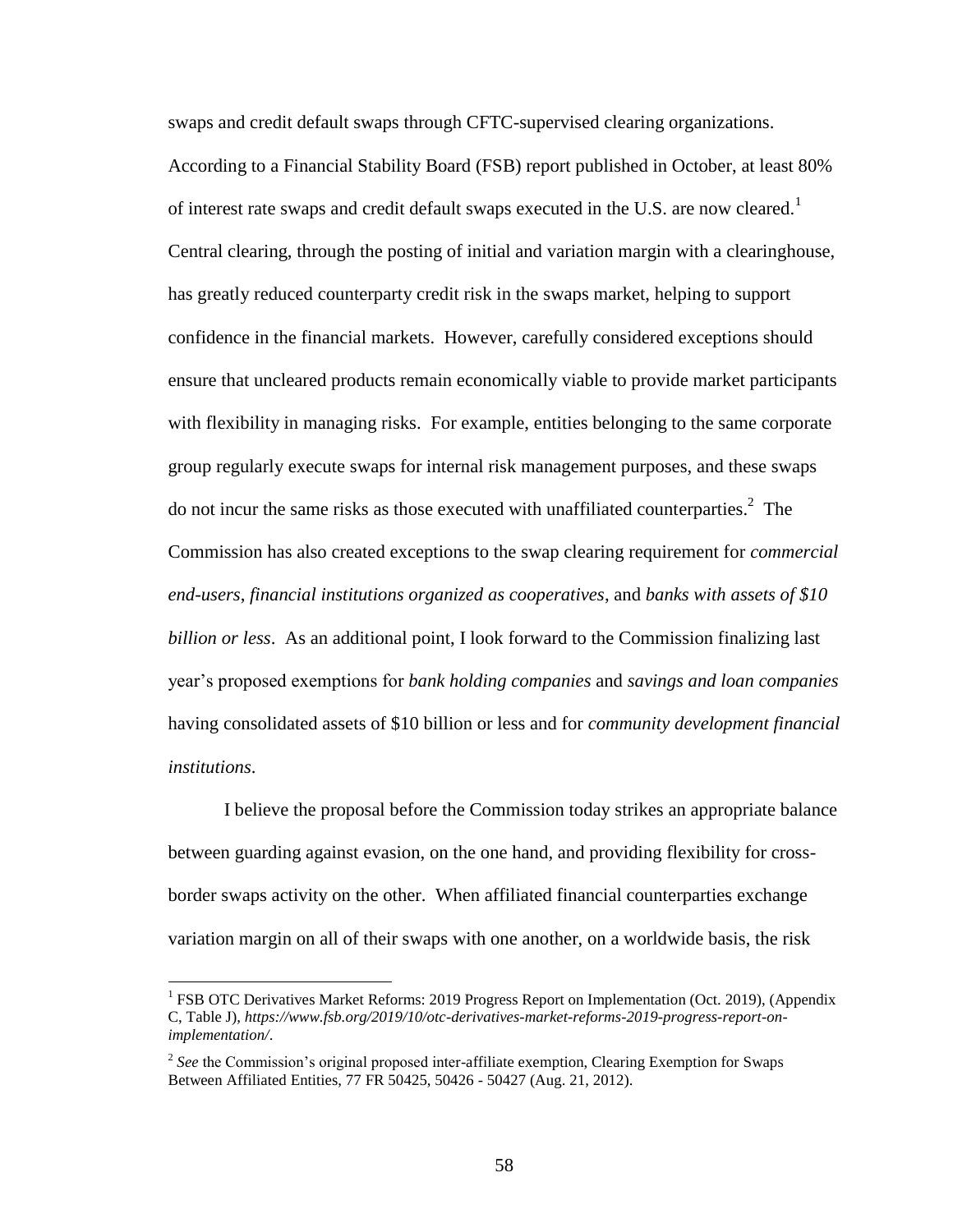that a U.S. firm can amass a critical amount of uncollateralized exposure abroad is greatly reduced. At the same time, the proposal does not disadvantage U.S.-based institutions competing with foreign institutions located in jurisdictions whose swap clearing requirements are narrower in scope than the Commission's. I believe that today's proposal functions rationally with the Commission's rules for margining uncleared swaps on a cross-border basis, including in the context of inter-affiliate transactions, and I look forward to comments on this topic.

In addition, I note that today's proposal would simplify the existing inter-affiliate exemption to reflect current market practices and eliminate complicated provisions that may never have been relied upon. I hope the Commission's next rulemakings similarly rationalize rules so that industry's compliance becomes less burdensome and costly.

#### **Appendix 3 – Concurring Statement of Commissioner Rostin Behnam**

I respectfully concur with the Commodity Futures Trading Commission's (the "Commission" or "CFTC") decision today to issue proposed amendments to the exemption from the swap clearing requirement for certain affiliated entities. The original inter-affiliate exemption rule was issued by the Commission in  $2013$ .<sup>1</sup> Today's proposal reminds us both of how forward thinking the Commission was in implementing the Dodd-Frank Act and the goals envisioned at the 2009 G20 Pittsburgh Summit, and of how we need to be thoughtful and willing to update our rule set when reality differs from what we envisioned.

The impetus for today's proposal boils down to this. In some respects, the world hasn't turned out quite the way the Commission envisioned. When the Commission

<sup>&</sup>lt;sup>1</sup> Clearing Exemption for Swaps Between Certain Affiliated Entities, 78 FR 21750 (Apr. 11, 2013).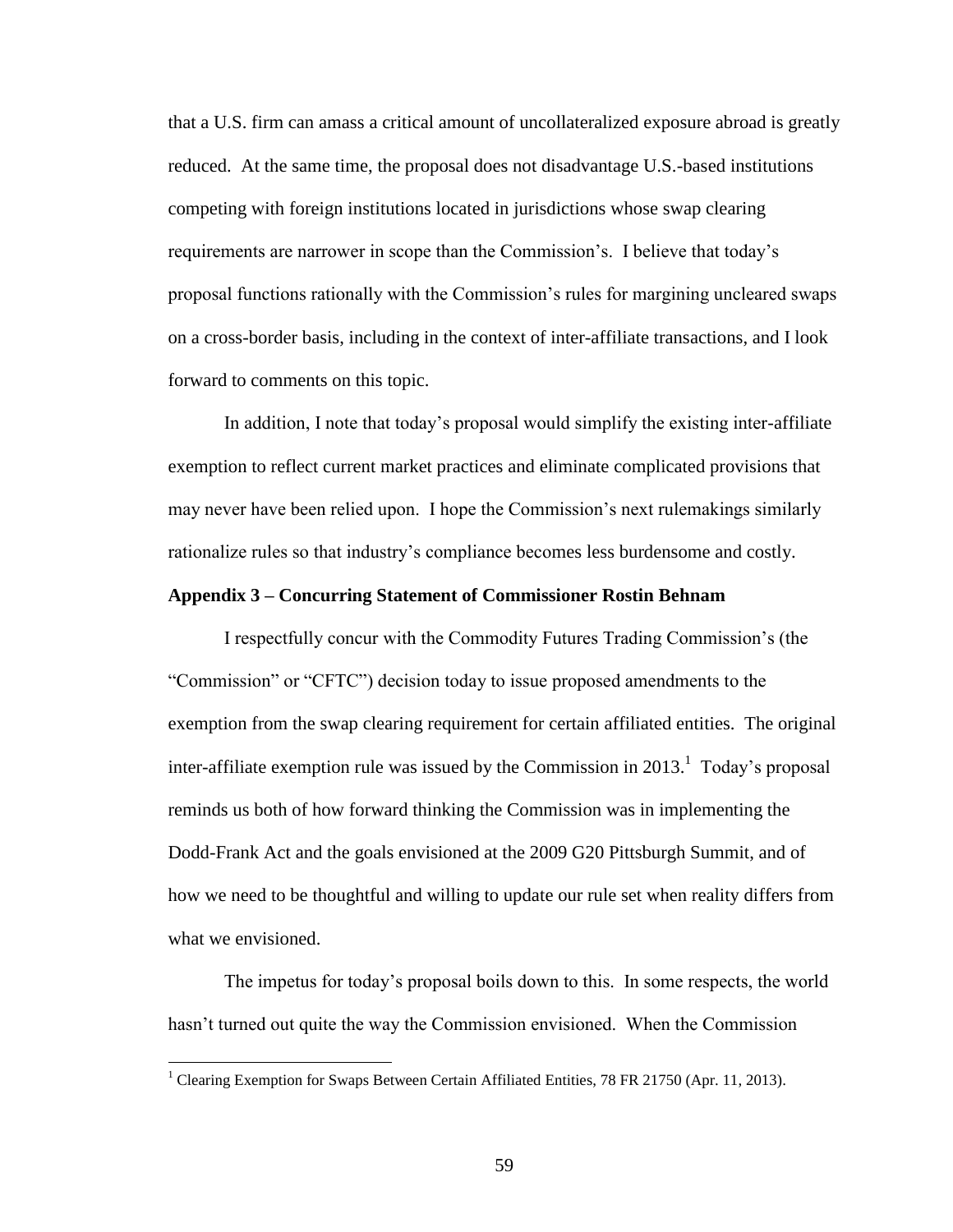promulgated the inter-affiliate exemption rule in 2013, the perhaps overly hopeful expectation was that other jurisdictions would quickly follow our lead and adopt swap clearing requirements in short order. While a number of jurisdictions now have clearing mandates for certain swaps, some non-U.S. jurisdictions are still in the process of adopting clearing regimes, and some non-U.S. jurisdictions vary significantly from the Commission's clearing requirement. While the expectation in 2013 was that the Commission would issue comparability determinations for non-U.S. jurisdictions with respect to the clearing requirement, to date the Commission has not issued any comparability determinations.

Because the Commission in 2013 expected the world to quickly follow with clearing mandates, it established a temporary Alternative Compliance Framework for compliance with the Outward-Facing Swaps Condition of the Inter-Affiliate Exemption.<sup>2</sup> Since that temporary Alternative Compliance Framework expired in 2014, the Division of Clearing and Risk staff has issued a series of no-action letters extending the Alternative Compliance Framework to provide more time for global harmonization.<sup>3</sup> Today, because the global regulatory landscape has not turned out quite like we expected, the Commission proposes to codify and make permanent the Alternative Compliance Framework.

<sup>&</sup>lt;sup>2</sup> The Outward-Facing Swaps Condition requires an eligible affiliate counterparty relying on the Inter-Affiliate Exemption to clear any swap covered by the CFTC's clearing requirement that is entered into with an unaffiliated counterparty, unless the swap qualifies for an exception or exemption from the clearing requirement. Commission regulation 50.52(b)(4)(i).

<sup>&</sup>lt;sup>3</sup> CFTC Letter Nos. 14-25 (Mar. 6, 2014), 14-135 (Nov. 7, 2014), 15-63 (Nov. 17, 2015), 16-81 (Nov. 28, 2016), 16-84 (Dec. 15, 2016), and 17-66 (Dec. 14, 2017), all available at *<https://www.cftc.gov/LawRegulation/CFTCStaffLetters/index.htm>*.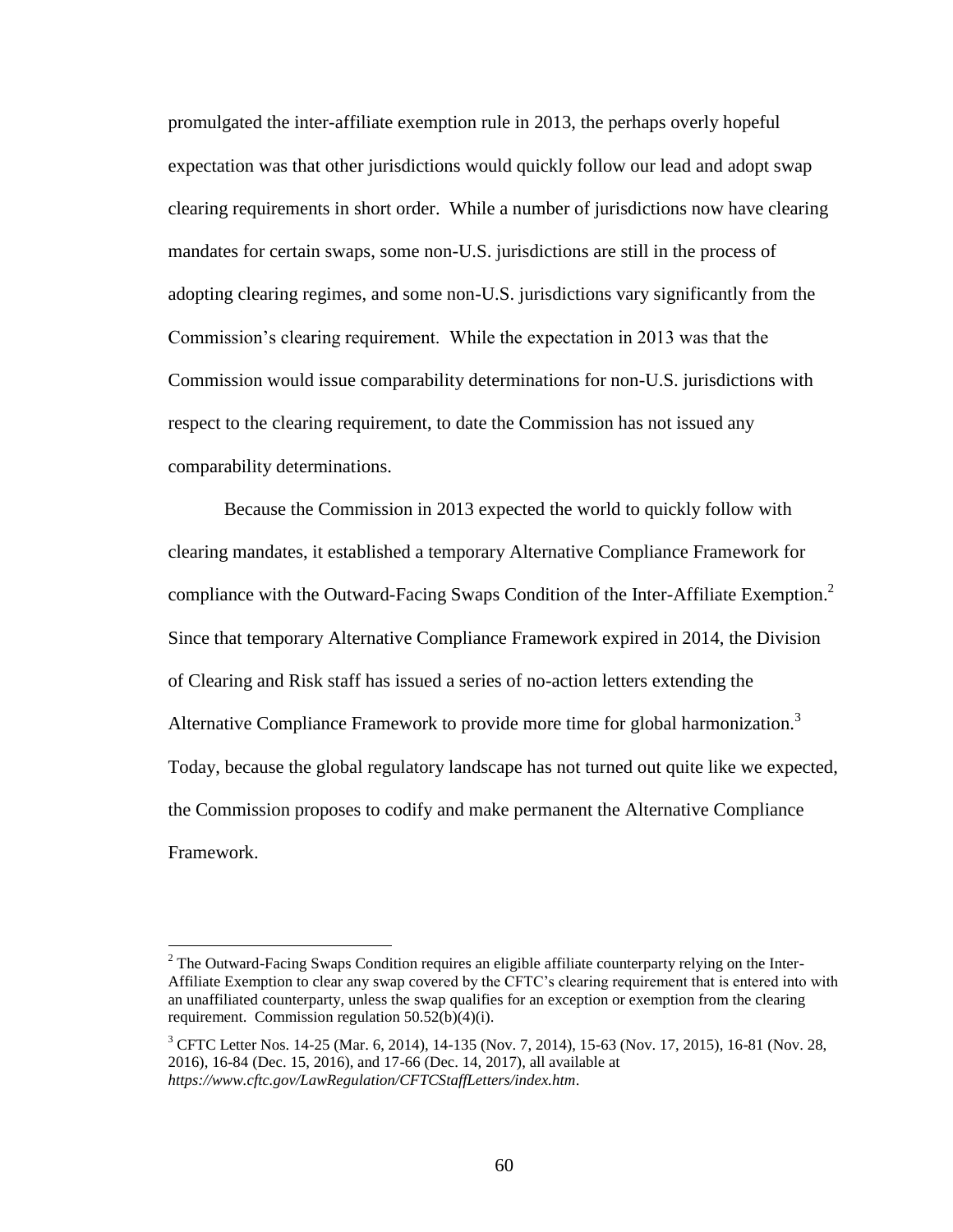While I support today's proposal and believe that it represents the best path forward to provide legal certainty to market participants regarding the Outward-Facing Swaps Condition of the Inter-Affiliate Exemption, there is one significant aspect of the proposal that gives me pause. In the preamble to the 2013 rule, the Commission stated that the Alternative Compliance Framework provided for the Outward-Facing Swaps Condition is "not equivalent to clearing and would not mitigate potential losses between swap counterparties in the same manner that clearing would."<sup>4</sup> We reiterate this in today's preamble, stating that "[a]lthough paying and collecting variation margin daily does not mitigate counterparty credit risk to the same extent that central clearing does, the Commission believes, as stated in the 2013 adopting release for the Inter-Affiliate Exemption, that variation margin is an essential risk management tool." Despite clearly stating that variation margin does not mitigate counterparty credit risk to the same extent as central clearing, we nonetheless are proposing to exempt certain transactions from central clearing under the theory that variation margin mitigates counterparty credit risk. This may be the right result, but I want to be absolutely certain that we are not injecting unnecessary risk into the system by exempting these transactions from central clearing in the name of focusing on the easiest, cheapest risk management tool. I encourage interested parties to comment on whether the alternative compliance framework that we propose to codify effectively mitigates counterparty credit risk, and the differences in risk mitigation between the alternative compliance framework and central clearing.

In part, I am comfortable with the proposal because the existing rule provides the Commission with the ability to monitor how the exemption is working. Under

 4 *Id.* at 21765.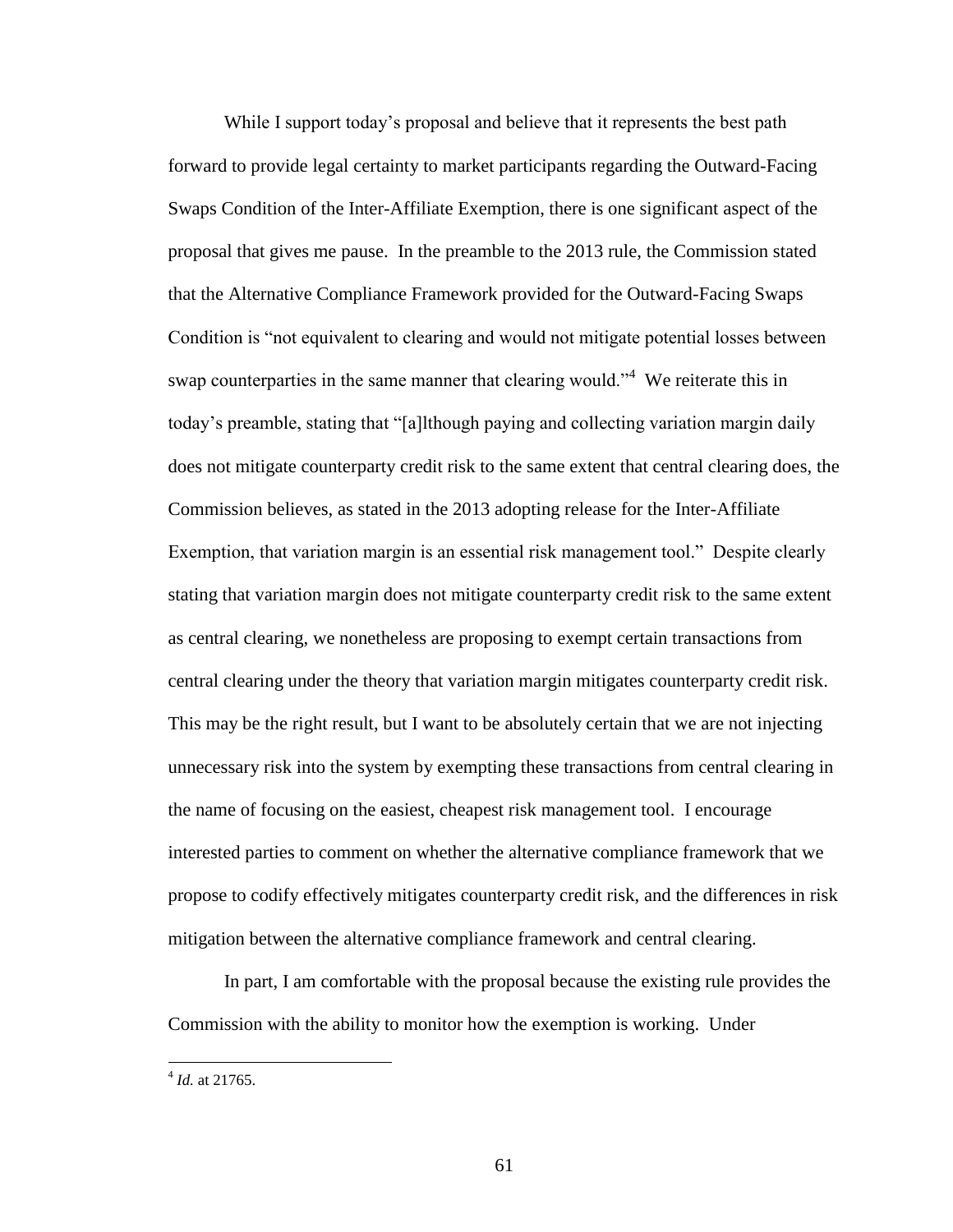Regulation 50.52(c)-(d), the election of the Inter-Affiliate Exemption, as well as how the requirements of the exemption are met, must be reported to a Commission-registered swap data repository.<sup>5</sup> Accordingly, the Commission will have a window into which entities elect the exemption, how many swaps are exempted, and how the requirements of the exemption are met. In addition, the Commission retains its special call, anti-fraud, and anti-evasion authorities, which should enable it to discharge its regulatory responsibilities under the CEA. I believe that the Commission should closely monitor SDR data regarding the Inter-Affiliate Exemption going forward in order to be certain that the exemption is not being used to evade central clearing, and to ensure that the exemption is not adding unnecessary and preventable risk to the system.

I thank staff for their thoughtful responses to my questions, and for making edits that reflected comments and suggestions made by me and my staff.

<sup>&</sup>lt;sup>5</sup> Commission regulation  $50.52(c)$ -(d).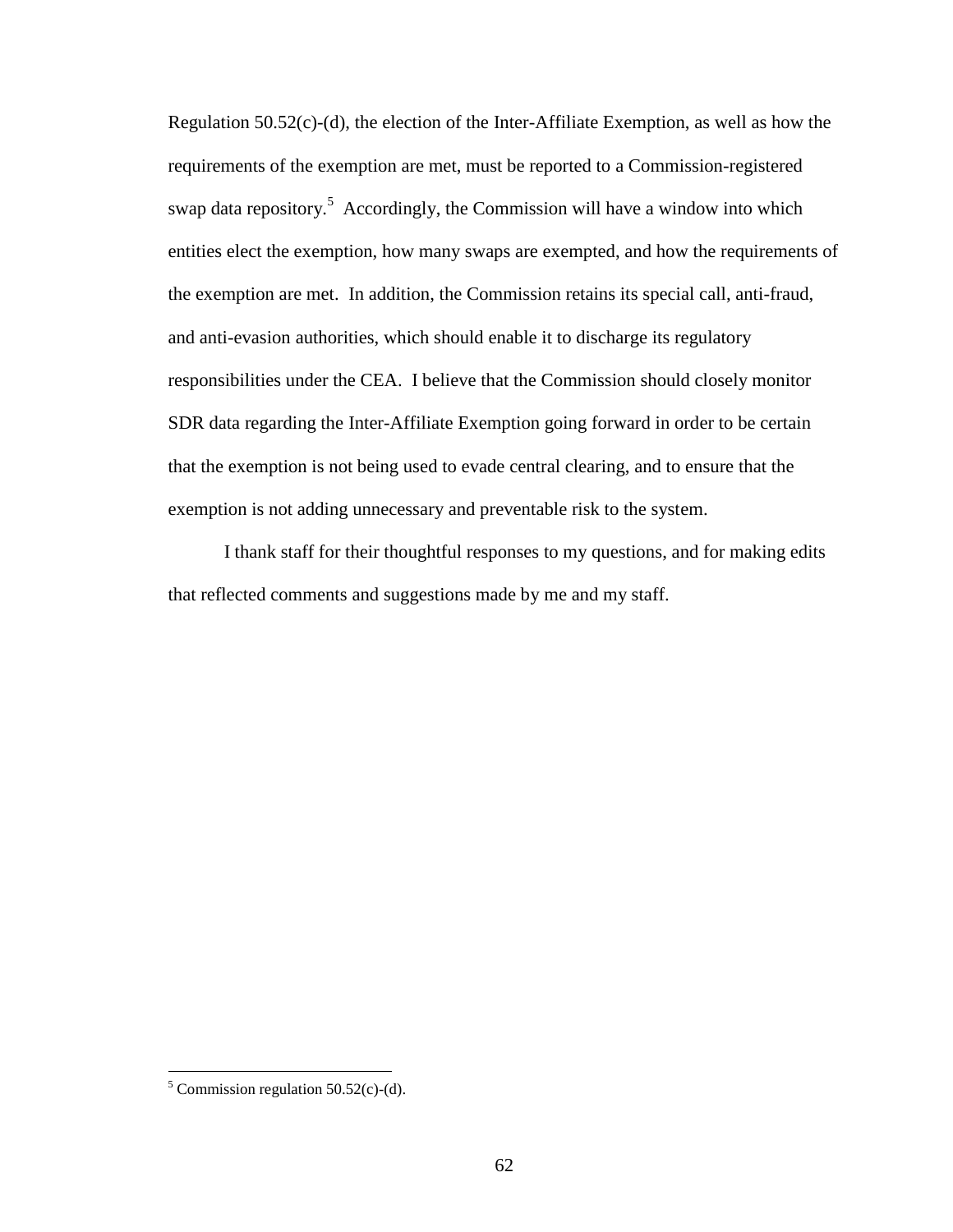#### **Appendix 4 – Statement of Commissioner Dan M. Berkovitz**

I support the proposed rule to make permanent the alternative compliance frameworks for certain swaps between the foreign affiliates of U.S. firms and their non-U.S. counterparties.<sup>1</sup> The proposed rule would make permanent, with modifications, anti-evasion provisions for inter-affiliate swaps that the Commission originally adopted in 2013, and then extended through staff no-action letters that remain in effect today. The no-action letters require U.S. firms and their foreign affiliates to exchange variation margin in connection with swaps entered into by the foreign affiliate with non-U.S. counterparties, where such swaps are subject to the Commission's clearing requirement and there is no comparable and comprehensive clearing regime in the foreign jurisdiction. The proposed rule upholds the Dodd-Frank Act's clearing mandate, deters evasion, and helps to protect against systemic risk to the U.S. from swaps executed overseas by foreign affiliates.

The Commission's rules provide a limited, conditional exemption from clearing for swaps between certain affiliate counterparties, including U.S. firms and their foreign affiliates ("Inter-Affiliate Exemption").<sup>2</sup> At the same time, through both regulation and no-action relief, the Commission has implemented measures designed to prevent U.S. firms from routing swaps through their foreign affiliates to evade the Commission's

<sup>&</sup>lt;sup>1</sup> See 7 U.S.C. 2(h)(1), which provides that if the Commission requires a swap to be cleared, then it shall be unlawful for a person to enter into such swap unless it is submitted to a registered derivatives clearing organization ("DCO") or to a DCO that is exempt from registration. Part 50 of the Commission's regulations sets forth the classes of swaps required to be cleared, as well as certain conditional exemptions to the clearing requirement, including the exemption and conditions under consideration in this proposal.

<sup>&</sup>lt;sup>2</sup> The Commission has previously found that "inter-affiliate transactions provide an important risk management role within corporate groups" and that they may be beneficial to the group as a whole if properly risk managed. *See* Clearing Exemption for Swaps Between Certain Affiliated Entities, 78 FR 21750, 21754 (Apr. 11, 2013).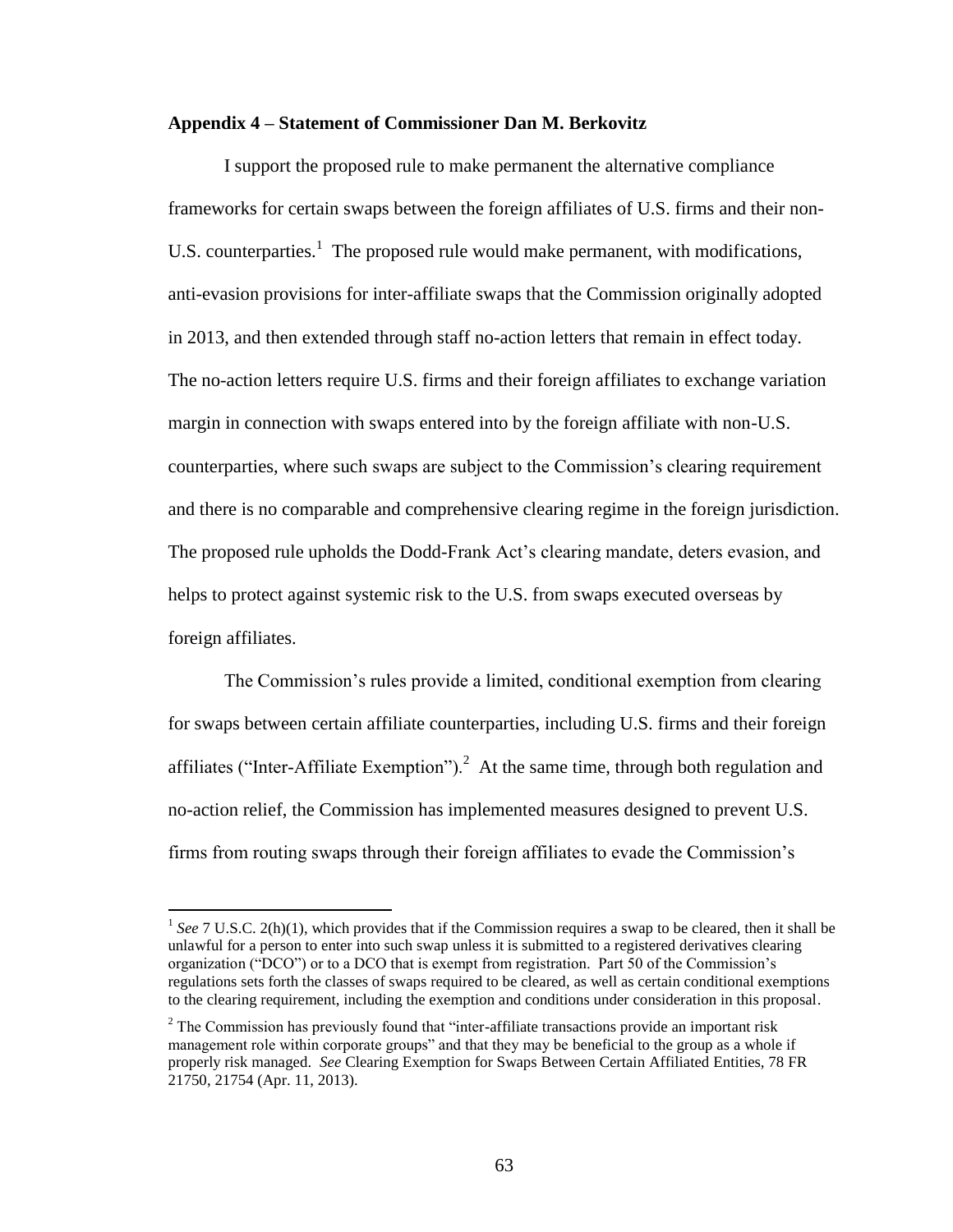clearing requirement for such swaps. These anti-evasion provisions condition the Inter-Affiliate Exemption such that foreign affiliates of U.S. firms must clear their outwardfacing swaps if such swaps are: (1) subject to the Commission's clearing requirement and (2) entered into with unaffiliated counterparties in foreign jurisdictions ("Outward-Facing Swaps Condition"). The Outward-Facing Swaps Condition allows outwardfacing swaps to be cleared pursuant to a comparable and comprehensive foreign clearing regime, if available.

In jurisdictions where the Commission has not made a comparability determination, the alternative compliance frameworks permit the foreign affiliate to exchange full, daily variation margin for the swap with its U.S. affiliate or its non-U.S. counterparty, rather than clearing the outward-facing swap. The alternative compliance frameworks permit the foreign affiliate to enter into swaps with non-U.S. counterparties in foreign jurisdictions under the same terms and conditions as other non-U.S. persons in those jurisdictions. They preserve the competitiveness of the foreign affiliates of U.S. firms without presenting significant risks to the U.S. affiliate or importing significant risks into the U.S. Today's proposed rule would make the alternative compliance frameworks permanent, with certain modifications. $3$ 

I support the proposed rule's emphasis on clearing, anti-evasion, and systemic risk by preserving the Outward-Facing Swaps Condition and making permanent the alternative compliance frameworks. The proposed rule would also expand the jurisdictions subject to one of the alternative compliance frameworks to include

 $3$  The original alternative compliance frameworks expired in 2014, but have been repeatedly extended through no-action letters that expire in December 2020.